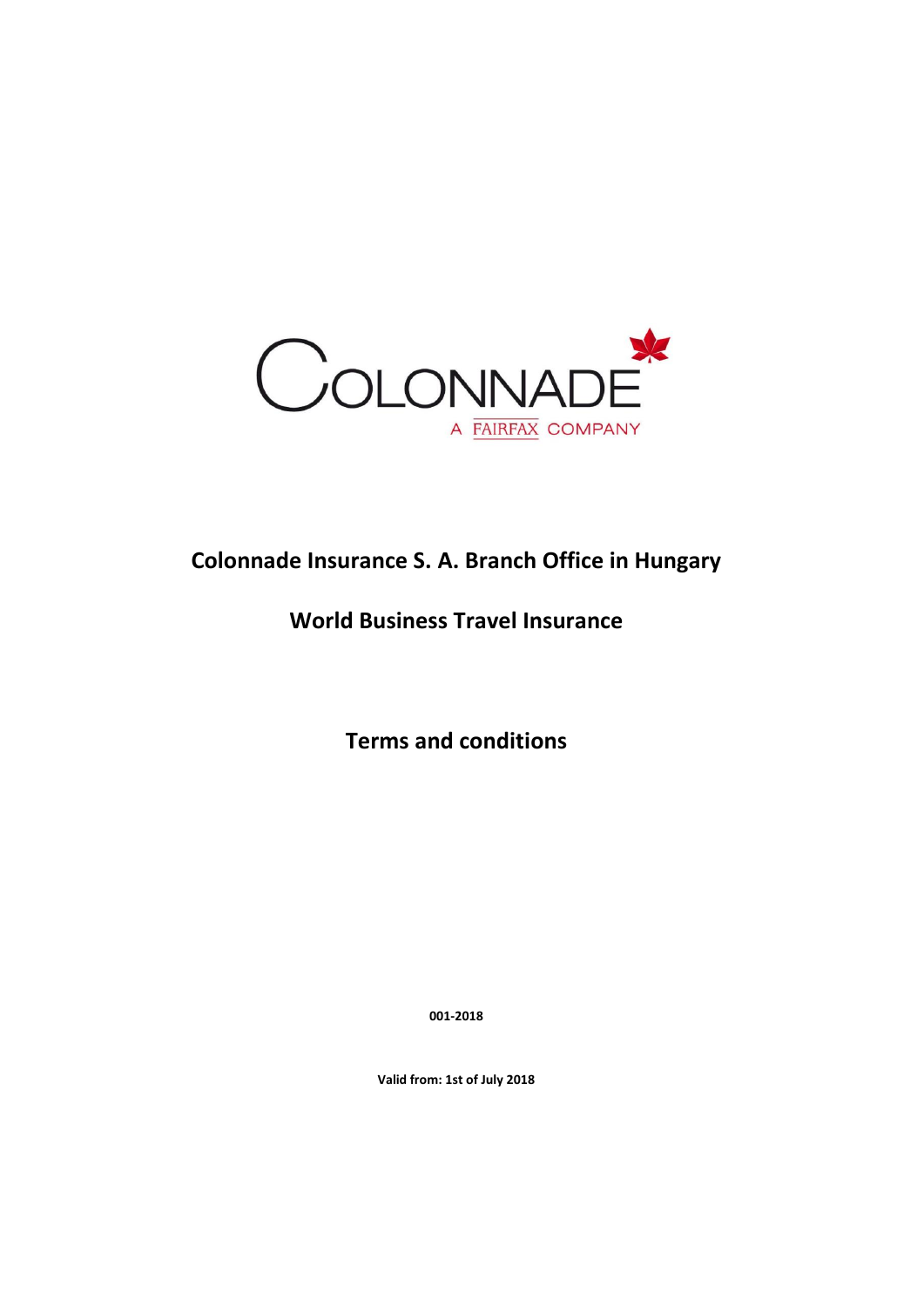

# **General Policy Definitions applicable to all Sections**

Certain words in this policy have a specific meaning. They have this specific meaning wherever they appear in the terms and conditions, schedule, payment tables or endorsements and are shown in *italic print*.

## *Accident*

A sudden and unexpected event caused by visible and external means.

# *Any One Accident Limit*

The maximum amount the *Insurer* will pay in the aggregate under this and any other personal accident insurance issued by the *Insurer* in the *Policyholder's* name in respect of all *Insured Persons* suffering *Accidental Bodily Injury* in the same *Accident* or series of *Accidents*  contributed to, caused by, or consequent upon the same original event.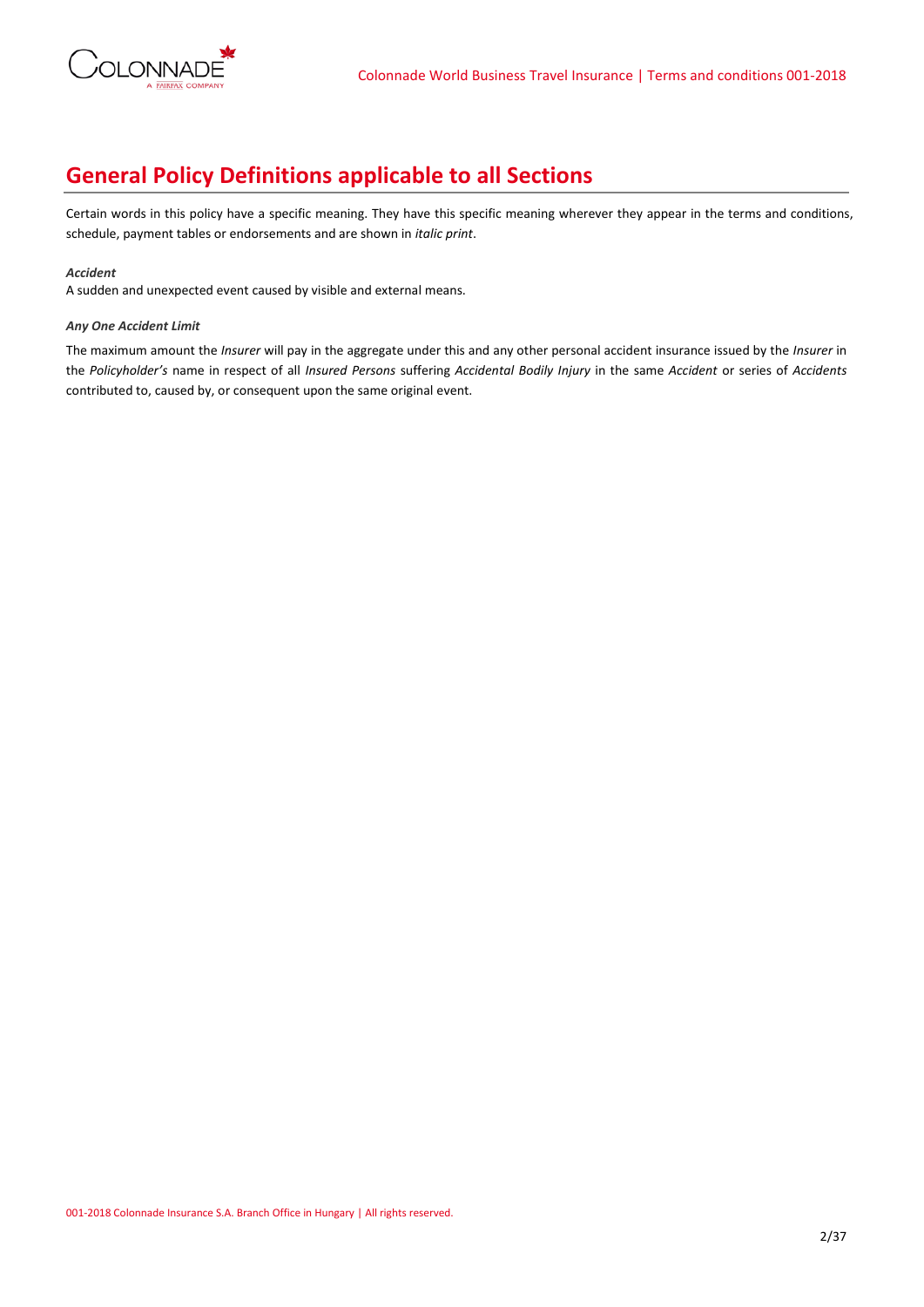

### *Annual Salary*

The total gross basic annual salary excluding payments for overtime, commission or bonus payable by the *Policyholder* to the *Insured Person* at the date *Bodily Injury* is sustained. For weekly paid *Insured Persons Annual Salary* will be calculated by taking the average gross basic weekly salary of the *Insured Person* for the thirteen weeks prior to sustaining *Bodily Injury* and multiplying this amount by fifty-two.

#### *Assistance Service*

Colonnade's Emergency Assistance Service with Emergency Helpline: *+36 1 4601 1500 (24 Hour)*

#### *Associated Company*

A company or organisation of the *Policyholder* whose name has been advised to and accepted by the *Insurer.*

#### *Beneficiary*

In case of death of the *Insured Person*, the *Beneficiary* is*,* unless otherwise confirmed in writing by the *Insured Person,* a legal heir according to the laws of Hungary. For all other benefits, the *Beneficiary* is the *Insured Person.*

## *Bodily Injury*

Injury to the body caused by an *Accident* which occurs during the *Period of Insurance* and not by any gradual cause. It does not include:

- *Sickness,* unless this results from injury to the body;
- post-traumatic stress disorder; or
- a psychological or psychiatric illness or condition except incurable insanity where such condition is a direct consequence of an *Accident*.

## *Business Trip*

Any trip undertaken primarily for the purpose of the *Policyholder's* business which commences during the *Period of Insurance* and is scheduled to last for a maximum duration of 180 days unless agreed otherwise in writing by the *Insurer*. Non-business activities are covered during the duration of a *Business Trip.*

#### *Child*

Any child of the *Insured Person* who is unmarried and under 19 years of age or 25 years of age if in full-time education.

# **Competent Supervisory Authority National Bank of Hungary (Magyar Nemzeti Bank)**

# *Daily Wage*

For monthly paid *Employees* this will be calculated by dividing the *Insured Persons Annual Salary* by three hundred and sixty-five.

### *Daily Net Wage*

For monthly paid *Employees* this will be calculated by dividing the *Insured Persons Annual Salary* by three hundred and sixty-five and by deducting the amount of personal income tax and other contributions to be paid by the *Insured* under the relevant law.

## *Daily Gross Wage*

For monthly paid *Employees* this will be calculated by dividing the *Insured Persons Annual Salary* by three hundred and sixty-five.

### *Deductible*

An amount shown on the *Schedule* as a percentage, definite sum or a fixed amount, which will be deducted from each claim payment for a specific benefit*.*

#### *Employee*

Any person employed by the *Policyholder***.**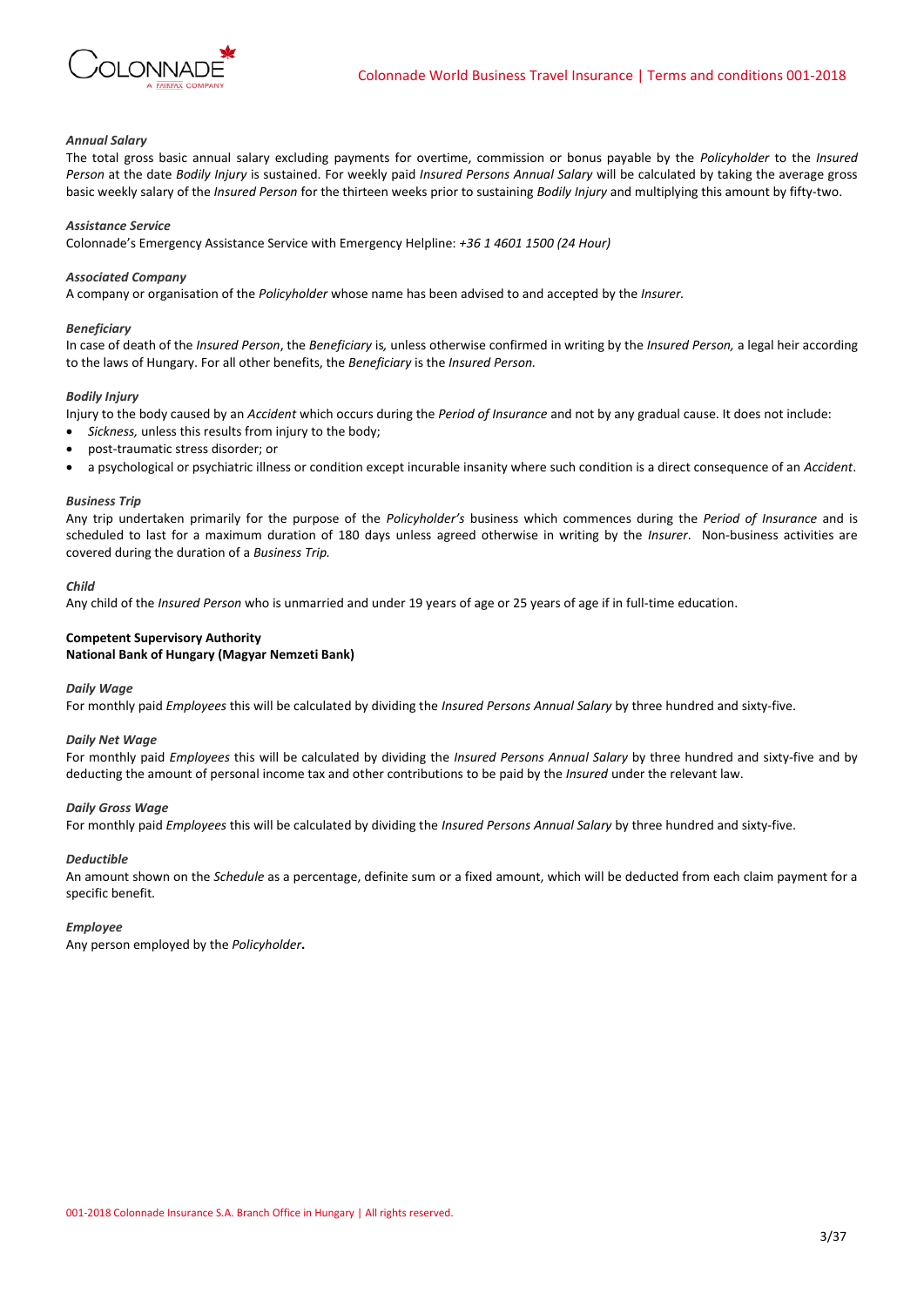

### *Insured Person*

Any person shown in the *Schedule* as being an *Insured Person*. Cover applies until the end of the *Period of Insurance* or the date upon which the *Insured Person* ceases being an *Employee* of the *Policyholder,* whichever occurs first unless otherwise agreed in writing by the *Insurer.*

#### *Insurer*

Insurer means Colonnade Insurance S.A. Branch Office in Hungary (H-1139 Budapest, Váci út 99.; Company registration number: Registry Court 01-17-000514; Phone number: +36 1 460 1400; Mailing address: 1426 Budapest, Pf. 153.) Founder of Colonnade Insurance S.A. Branch Office in Hungary: Colonnade Insurance S.A. (1, rue Jean Piret, L-2350 Luxembourg), registered by Registre de Commerce et des Sociétés, Luxemburg, register number: B 61605, licence issued by Grand-Duche de Luxemburg, Minister des Finances, Commissariat aux Assurances (L-1840 Luxemburg, Bureaux: 7, Boulevard Joseph II.) licence number: S 068/15.

Please find the annual report covering their financial situation and solvency on our website: ww.colonnade.hu/rolunk.

### *Insurance Act*

Act LXXXVIII on Insurers and Insurance Activity of 2014 and any amendments

# *Medical Practitioner*

Any suitably qualified and registered Medical Practitioner other than:

- a) an *Insured Person,*
- b) a member of the immediate family of an *Insured Person,*
- c) an *Employee.*

#### *Operative Time*

The period of time during the *Period of Insurance* during which the *Policyholder* or an *Insured Person* is covered by this policy (as outlined in the *Schedule* and described later in this policy wording).

## *Partner*

Is a person under age 80 who permanently living in the same household with the *Insured Person.* but not legally related to.

# *Period of Insurance*

The period shown in the *Schedule*.

# *Permanent Country of Residence*

A country in which an *Insured Person* resides or has resided for a period of 6 months or longer in the previous 12 months.

#### *Policyholder*

The insured company or organisation shown in the *Schedule*.

## *Schedule*

The document showing details of the cover the *Policyholder* has bought.

# *Scheduled Flight*

A flight which originates or ends at an internationally recognised airport according to the published schedule of an airline.

#### *Scheduled Flight Accumulation Limit*

The maximum amount the *Insurer* will pay in the aggregate under this and any other personal accident insurance issued by the *Insurer* in the *Policyholder'*s name in respect of all *Insured Persons* suffering *Bodily Injury* in the same *Scheduled Flight Accident* or series of *Scheduled Flight Accidents* contributed to, caused by, or consequent upon the same original event.

#### *Sickness*

Any fortuitous bodily illness or sickness, diagnosed during the *Period of Insurance,* but excluding any illness or sickness which arises out of a condition or defect for which medical treatment was advised, sought out, or should have reasonably been sought out, or received within 12 months before the date coverage began.

# *Sum Insured*

The maximum amount of cover up to which the *Policyholder* or an *Insured Person* can claim.

# *Terrorism*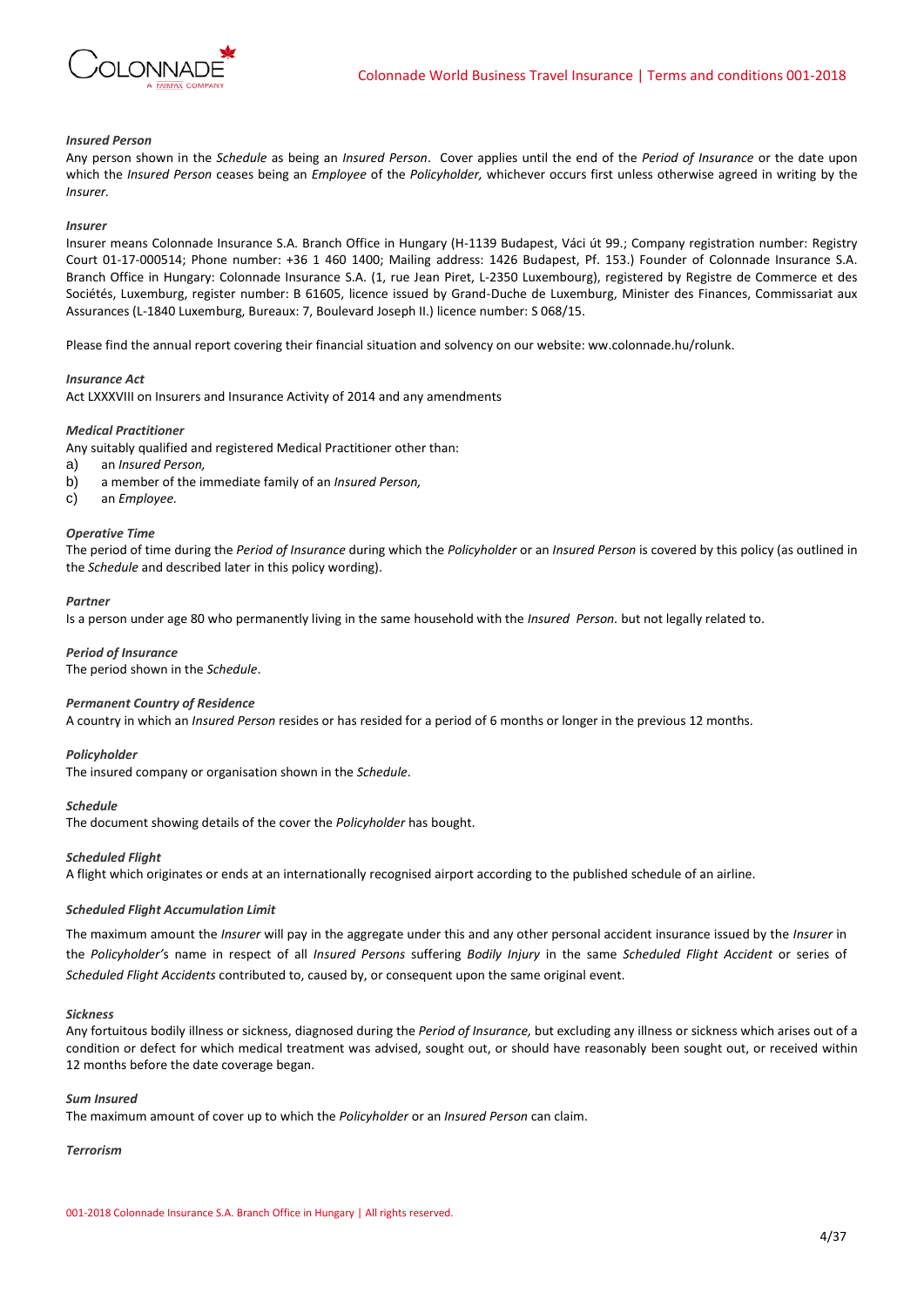

An act, including threats of or actual force or violence by, of any person or group of persons, whether acting alone or on behalf of or in connection with any organisation or Government, committed for political, religious, ideological or ethical purposes or reasons including the intention to influence any government and/or to put the public or any section of the public in fear.

## *Usual and reasonable costs*

Fees and charges where they are incurred, but not to include charges that would not have been paid if no insurance existed and excluding charges for medical treatment that is not medically necessary either within the *Period of Insurance* or during the *Trip* (whichever ends first).

#### *Trip*

Any trip which commences during the *Period of Insurance* and is scheduled to last for a maximum duration of 180 days unless otherwise agreed in writing by the *Insurer.*

#### *War*

Any activity arising out of, or attempt to participate in, the use of military force between nations, civil war, revolution and invasion., insurrection, use of military power or usurpation of government or military power, intentional use of military force to intercept, prevent, or mitigate any known or suspected act of *Terrorism.*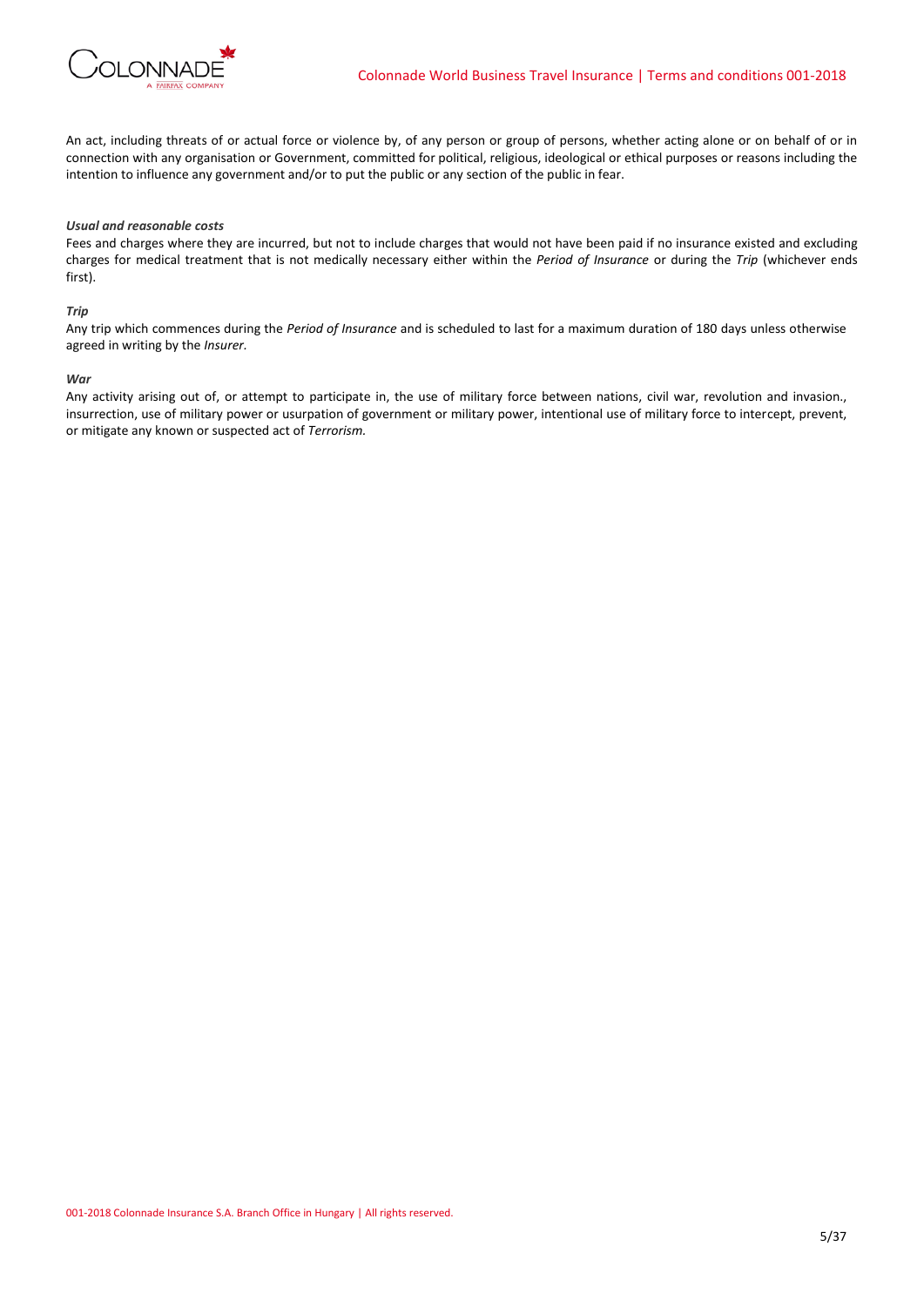

# **General Policy Conditions**

## *Assignment*

This policy will not be assigned unless otherwise agreed by the *Insurer* in writing.

# *Associated companies*

If relevant, and subject to the *Insurer'*s prior written consent, this policy will cover *Associated Companies* as long as a list of these companies has been provided to and accepted by the *Insurer*. If the business activities of the *Policyholder* changes from those advised to the *Insurer*, the *Policyholder* must tell the *Insurer* immediately.

## *Change in Risk*

The *Policyholder* must tell the *Insurer* immediately of any significant changes its business activities during the *Period of Insurance,* including any acquisition, establishment or disposal of companies or operations. The policy will cover such changes only with the prior written consent of the *Insurer.*

## **Exemption of the Insurer**

If it is proven, that the accident was caused by the Insured Person's s illegal, intended, or gross negligent behaviour,

An accident will be caused as a consequence of gross negligent behaviour of the Insured Person, if the accident happened:

- in connection with the influence of alcohol of the Insured Person's (higher than 0.8‰ alcohol in the blood),
- during driving by the Insured Person without driving licence, or driving under the influence of alcohol.
- In connection with the influence of drug of the Insured Person

## *Start of risk assumption*

The *Insurer* starts assume liability within the *Period of Insurance*, when the *Insurance Premium* is paid by the *Policyholder*, unless otherwise agreed in writing by the *Policyholder* and the *Insurer.*

# *Cancellation of Cover*

The policy under these conditions is for an indefinite term. Within this, one period means one calendar year starting the effective date as shown in the Schedule as agreed by the by the Policyholder and Insurer.

The *Insurer* and the *Policyholder* can cancel this Policy under the *Period of Insurance* by giving written notice 30 days before the end of the *Period of Insurance*.

In case of cancellation the premium for the period up to the date when the cancellation takes effect will be calculated and any unearned portion of the premium paid will be returned. If the *Policyholder* cancels this policy the premium paid will be returned subject to a minimum retention by the *Insurer* of 100 000 HUF or one third of the annual premium, whichever the greater, provided no claim has been paid or is payable and no incident has occurred which could give rise to a claim under this policy.

# An *Insured Person* cannot cancel this policy.

If the *Insurer* or the *Policyholder* does not make a written declaration 30 days before the anniversary stating the opposite, the *period of insurance* will be automatically renewed with the last known number of the insured persons and sums insured and as such a new *Period of Insurance* commences.

### *Data Protection*

### The *Policyholder*

- 1) confirms that the *Policyholder* provides all personal data of *Insured Persons* needed for the purpose of administering the cover under this policy (as defined by the Insurance Act) with the consent of the *Insured Persons* to whom the personal data refers;
- 001-2018 Colonnade Insurance S.A. Branch Office in Hungary | All rights reserved. 2) acknowledges that the *Insurer* will process such personal data only for the purpose of administering the insurance provided under this policy and claims made under this policy for as long as any claim may be asserted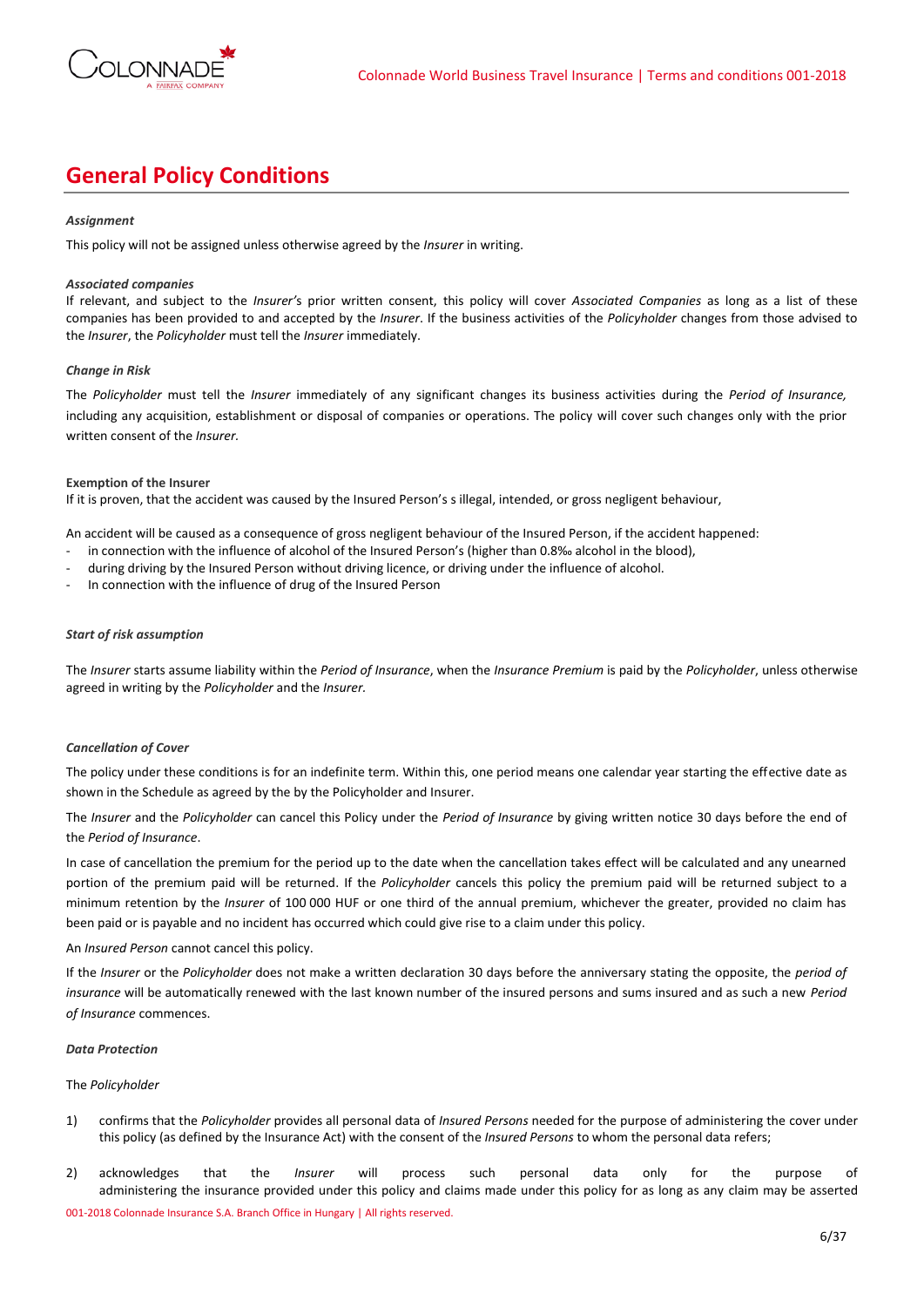

against the *Insurer*.

## *Failure to comply with policy conditions*

Where the *Policyholder* or an *Insured Person* does not comply with any obligation to act in a certain way specified in this policy, payment of the *Policyholder* or an *Insured Person's* recovery under any claim may be affected.

## *Fraud*

Any fraud, deliberate dishonesty, or hiding information connected with a claim, will make this policy invalid. If the *Insured Person* hides any information connected with a claim, the *Insurer* may invalidate the claim.

### *Incorrect Information*

In the event that important facts or information disclosed are shown to be incorrect, the *Insurer* may be exempted from its obligations under this policy.

# *Information provision*

## Applicable to Section B – Travel:

Within 14 days after the end of *Period of Insurance* (or earlier if requested by the *Insurer*) the *Policyholder* shall furnish the *Insurer* with the total number of *Insured persons* by occupational categories specified in the *Schedule*.

## *Law and Jurisdiction*

This policy is a contract of insurance between the *Policyholder* and the *Insurer*. It will be governed by the laws of Hungary and will be subject to the exclusive jurisdiction of Hungarian Courts.

## *Notices*

Any notice served by the *Policyholder* or an *Insured Person* under this policy must be sent to the following address unless otherwise agreed in writing by the *Insurer:*

The Accident and Health Manager

# **Colonnade Insurance S. A. Branch office in Hungary**

1139 Budapest Váci út 99. Hungary

Any notice served by the *Insurer* shall be sent to the *Policyholder's* address as stated in the *Schedule*

## *Other Insurances*

If at the time of a claim there is another insurance policy in the *Policyholder's* name which covers the *Policyholder* or the *Insured Person* for the same expense or loss, the *Insurer* will only pay a proportion of the claim, determined in proportion to the cover provided by each of the policies, except for Accidental death and disability which are payable in full.

# *Other Interests*

No person other than the *Policyholder, Insured Person* or *Beneficiary* is entitled to make a claim under this policy.

### *Premium*

The *Policyholder* is liable to pay the *Premium* stated in the *Schedule* by the *Premium Due Date* as stated in the *Schedule,* unless otherwise agreed in writing by the *Policyholder* and the *Insurer*. Should the *Policyholder* fail to settle the insurance *Premium* on or before the due date, the *Insurer* shall be entitled to request payment in writing, by granting a 30-day grace period and also warning the *Policyholder* to the consequences of non-payment. The insurance contract shall terminate retroactively with effect of the original due date if the grace period expires without the *Policyholder* settling the insurance *Premium*, unless the *Insurer* takes legal action as to the enforcement of its claim before court without delay. In such case the *Policyholder* shall be entitled to request the *Insurer* to reactivate the insurance coverage within one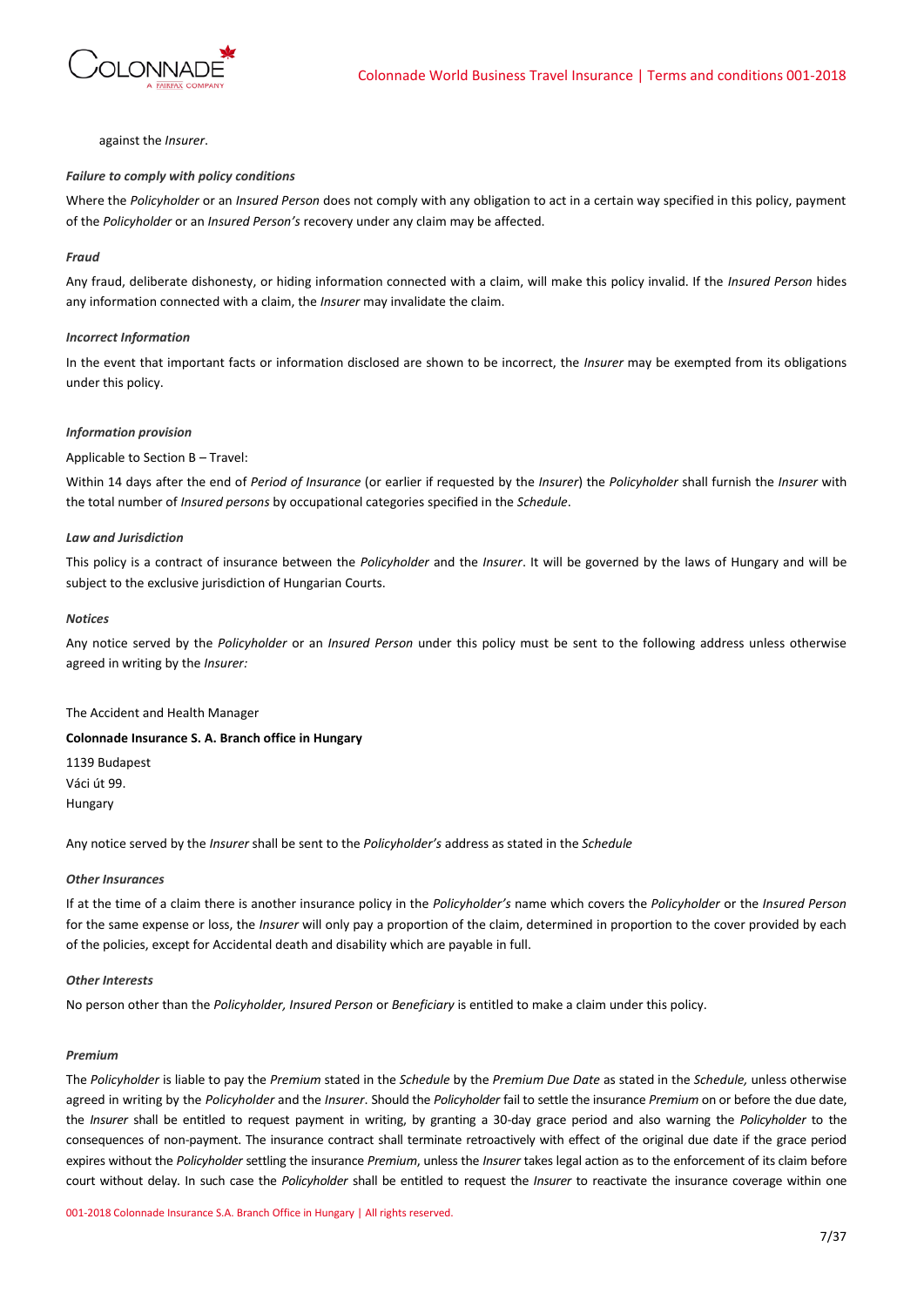

hundred and twenty days from the date of termination of the insurance contract. The *Insurer* may reactivate the insurance coverage under the terms and conditions of the terminated contract on condition that the formerly due insurance premium is paid.Should the *Policyholder* fail to pay the due insurance *Premium* (premium installment) and the *Insurer* fail to send its request of payment as stated above, the contract shall terminate at the end of the insurance period.

## *Premium adjustment*

The Premium adjustment is calculated on the basis of the difference between the estimated number of travel days (upon which shown on the *Schedule* was calculated) and the actual number of travel days (as provided by the *Policyholder*) multiplied by the premium for 1 travel day by occupational categories shown on the *Schedule*.

The *Insurer* shall waive the Premium adjustment if it is less than 50.000.- HUF and less than 10% of the Premium shown on the *Schedule*. If not, the Premium adjustment shall be due and payable to the *Insurer* or *Policyholder* within 30 days after the end of *Period of Insurance.*

Premium under this Policy (Premium shown on the *Schedule* plus Premium adjustment) shall not be less than 50.000.-HUF or one third of the total Premium shown on the *Schedule*, whichever the greater, irrespective of any change in the number of travel days.

### *Reasonable Care*

The *Policyholder* and each *Insured Person* must take all reasonable steps to avoid and/or minimise any loss or damage and must also make every reasonable effort to recover any property covered by this policy which has been lost or stolen.

## *Sanctions Exclusion*

The Insurer shall not be deemed to provide cover and the Insurer shall not be liable to pay any claim or provide any benefit hereunder to the extent that the provision of such cover, payment of such claim or provision of such benefit would expose the Insurer, its parent company or its ultimate controlling entity to any sanction, prohibition or restriction under United Nations resolutions or the trade or economic sanctions, laws or regulations.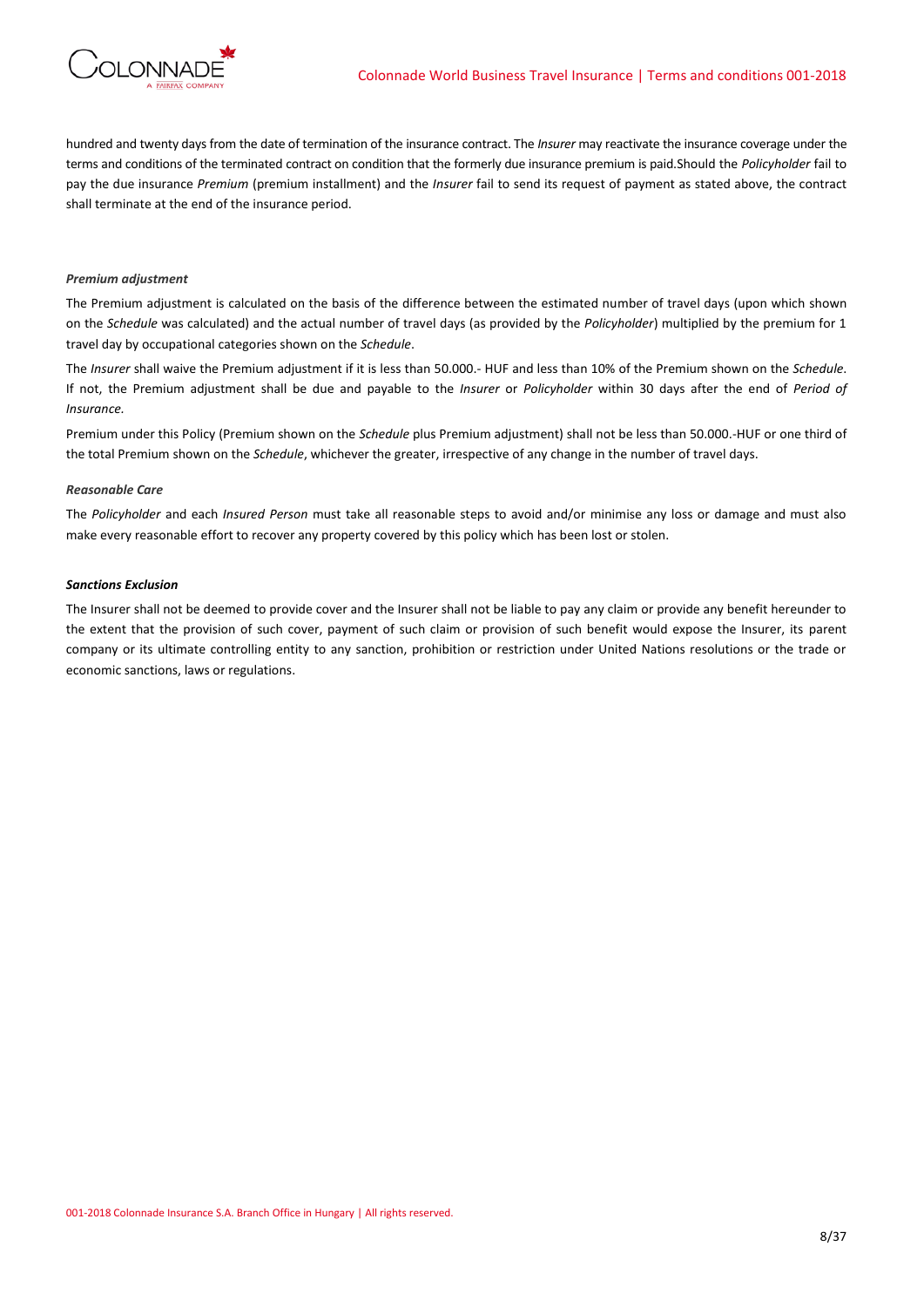

# **General Claims Provisions**

# **1.** *Claims Evidence*

The *Policyholder, Insured Person* or *Beneficiary* must provide at its or his or her own expense any documents or evidence (including postmortem examinations) to the *Insurer* in support of a claim.

The *Insurer* may request the documents listed in point 4.

# **2.** *Claims Notification*

The *Policyholder, Insured Person* or *Beneficiary* must tell the *Insurer* as soon as possible of any potential claim and in any case within 30 days from the date of the event giving rise to a claim, but notice of death must be given immediately.

# **3.** *Medical examination*

The *Insurer* may request an *Insured Person* to undergo medical examinations in connection with any claim at the *Insurer's* expense.

**In case of a claim the following documents shall be provided to the Insurer**

## **General documents:**

- Completed and duly signed claim request form (policy number, address, data needed for the transfer of payments)
- Employer's certificate if the employee is covered by a company group insurance;
- Medical documentation (ambulant sheet containing the diagnose of the disease/sickness, final report of the hospital, treatment sheet, histological findings, contact details of the doctor, medical case history, medical documentation of the PCP about any disease/sickness or accident preceding the travel, certification issued by the doctor about the expected recovery date, sick allowance documents, medical documentation stating the extent of the disability, decision of National Medical Expert Institute, medical expert opinion),
- Invoices (invoices about the hospitalization; invoices about the medicaments and the transportation of the patients that are required for the assessment of the insurance benefits, payment certificate, invoice about the issuance of the official documents; invoice about the reparation of baggage, invoice of accommodation, flight booking, taxi, phone, or fuel or any other invoice which proofs the claim)
- Policy report (if available), or other official report/report of any other authority (if available);
- Documents certifying the travel (booking, visa, boarding pass, baggage ticket, copy of the passport stamp, In case of travelling with car, declaration about the exact date of departure)
- Copy of the bank statement, any other certificate of the money exchange;
- Description of the accident, or event including the names of possible eyewitnesses;
- Medical case history, medical documentation of the PCP about any disease/sickness or accident preceding the travel;

**Documents requested in relation to the coverages beside the General documents:**

# **In case of accidental death:**

- **•** Death certificate, autopsy report, medical certificate proving the reason of the death;
- Certificate of inheritance, Grant of probate; decision or record of an official procedure (if any);

## **Permanent Disability (total or partial) due to an accident:**

- Medical documentation stating the extent of the disability, decision of National Medical Expert Institute, medical expert opinion;
- Invoices about retraining expenses, certification of the retraining institution on the training and the participation;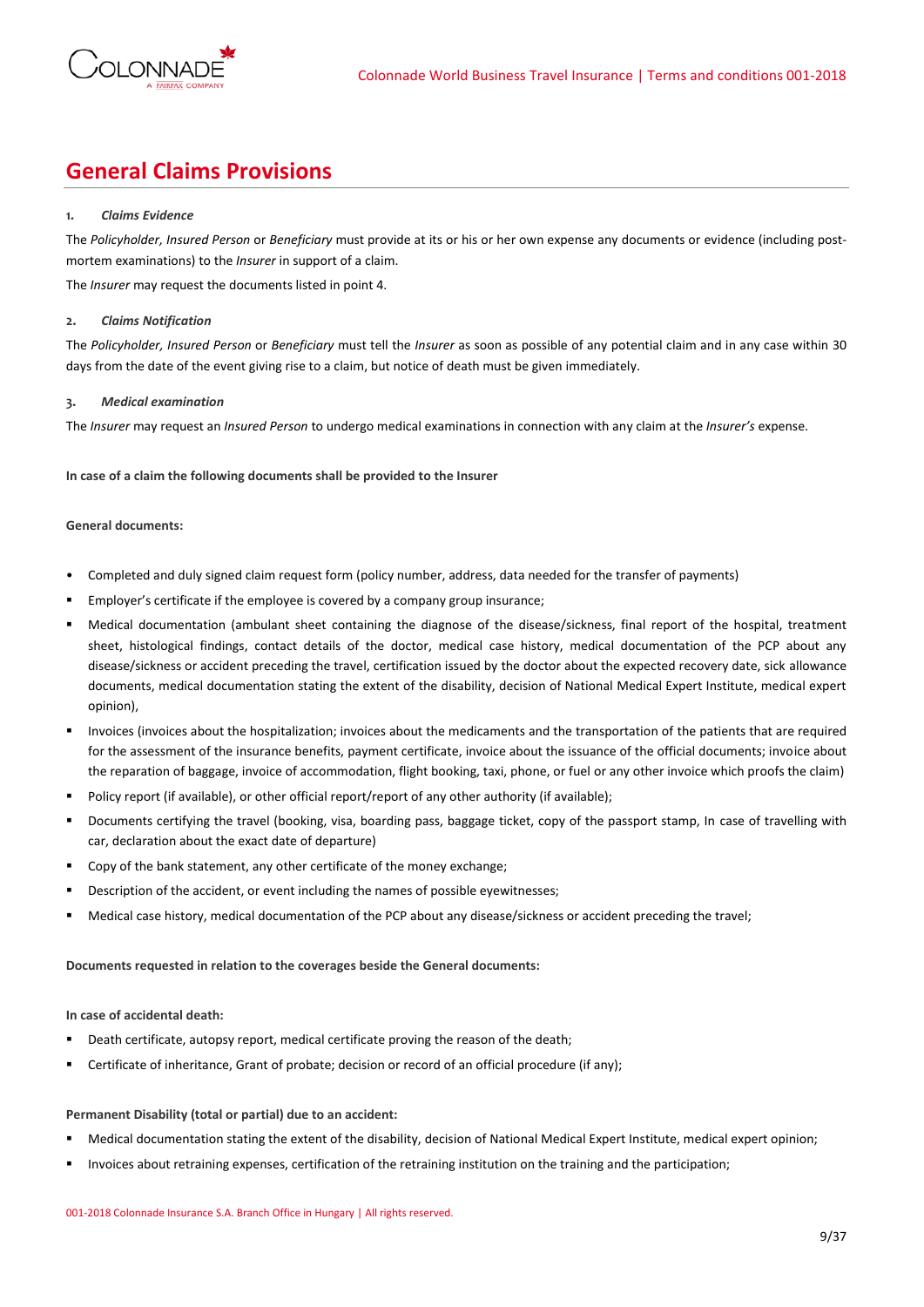

# **Recovery cash:**

- Sick allowance documents,
- Certification issued by the doctor about the expected recovery date.

# **Accidental death in a plane crash:**

- Certification of the airline company that the Insured was on the passenger list and travelled on the plane;
- Certification of the Ministry of Foreign Affairs about the plane crash;

## **Personal belongings, baggage, baggage delay:**

- Detailed description about the lost or damage of the baggage;
- 'Passenger Irregularity Report', certification or statement of the airline/transportation company about the damage, lost or injury,
- Certification of the airline/transportation company about the indemnification paid to the passenger,
- Detailed list of the lost and damaged items, containing the purchase price and the date of purchase, Invoices certifying the purchase (if available)
- In case of any damage: invoice about the reparation, or statement that damaged item cannot be repaired,
- check in receipt, baggage ticket, certification of costs and expenses of the reasonable required shopping abroad, certification of receipt of the baggage containing the date, time and name of the passenger

**Money:** documents certifying the financial loss, certification of the possession;

**Cash:** certification of the cash withdrawal and the money exchange;

### **Flight delay or cancellation, air-route change:**

Certification of the airline/transportation company about the delay or cancellation, certification of the original flight with the original ticket or reservation and the new departure with the new boarding pass; flight number, destination country and city where the flight was delayed or cancelled,

### **Cancellation of the trip:**

- Document certifying the reason of cancellation (such as medical documentation, etc.):
- Original of the ticket reservation, invoice about the ticket;
- **EXECT CERTIFICATION** Of payments of the items that can be reimbursed from other sources (for example reimbursement of the airline company, refund of the advance payments of booked services, etc.);

### **Home transportation of corps and relics:**

Birth certificate, marriage certificate, death certificate, medical certificate proving the reasons of the death, autopsy report;

### **Legal costs:**

Certification of the power of attorney; certification of the arrest and its circumstances;

**Bail bond:** Certification of the amount of the bail;

**Personal liability insurance:** Power of Attorney;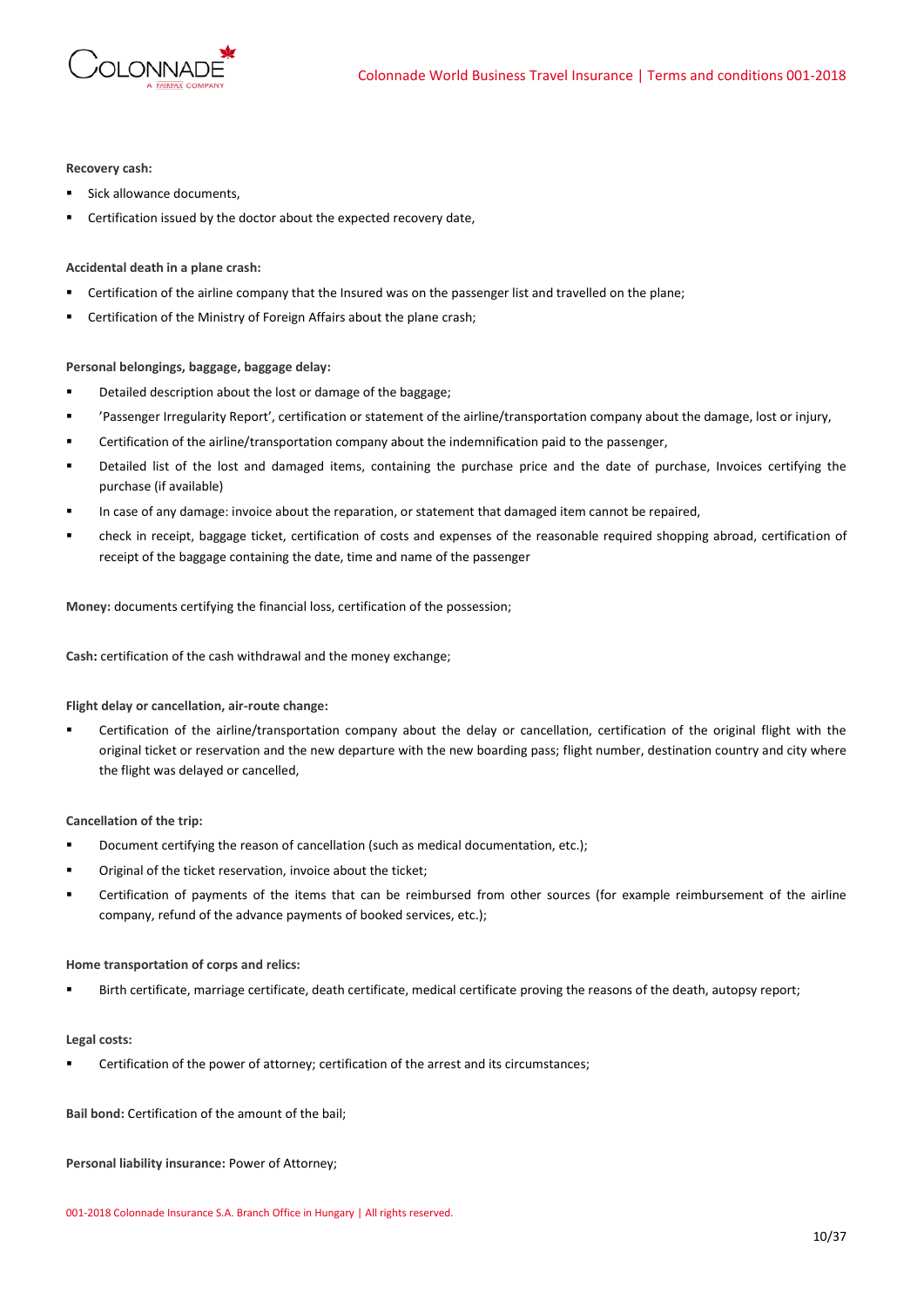

**Liability insurance:**

- Power of Attorney; description of the extent of the damage in case of material damage;
- expert opinion of the loss adjustor; opinion of the service center that the damaged good/thing cannot be repaired;

# **Hijacking, kidnapping, hostage taking:**

• If appropriate, requesting the reports, denunciations, decisions and further statements of the acting authorities,

Please also note that the above list was prepared on the basis of the *Insurer*'s claim experiences, the typical damages and claims. Therefore, in case an exceptional or untypical damage/claim will occur that can be evidenced only by enclosing additional or other documents/means of proof that vary from the above, the Insurer also reserves the right to request the aforementioned documents.

In such cases the Insurer undertakes to inform the insured/claimant or their representatives about the requested documents or means of proof within 8 days from the claim notification.

In case a certain document is not available to the *Insurer*, or the enclosed documents are in contradiction or may raise further issues that need clarification, the *Insurer* reserves the right to request other documents, information or means of proof that are not listed above.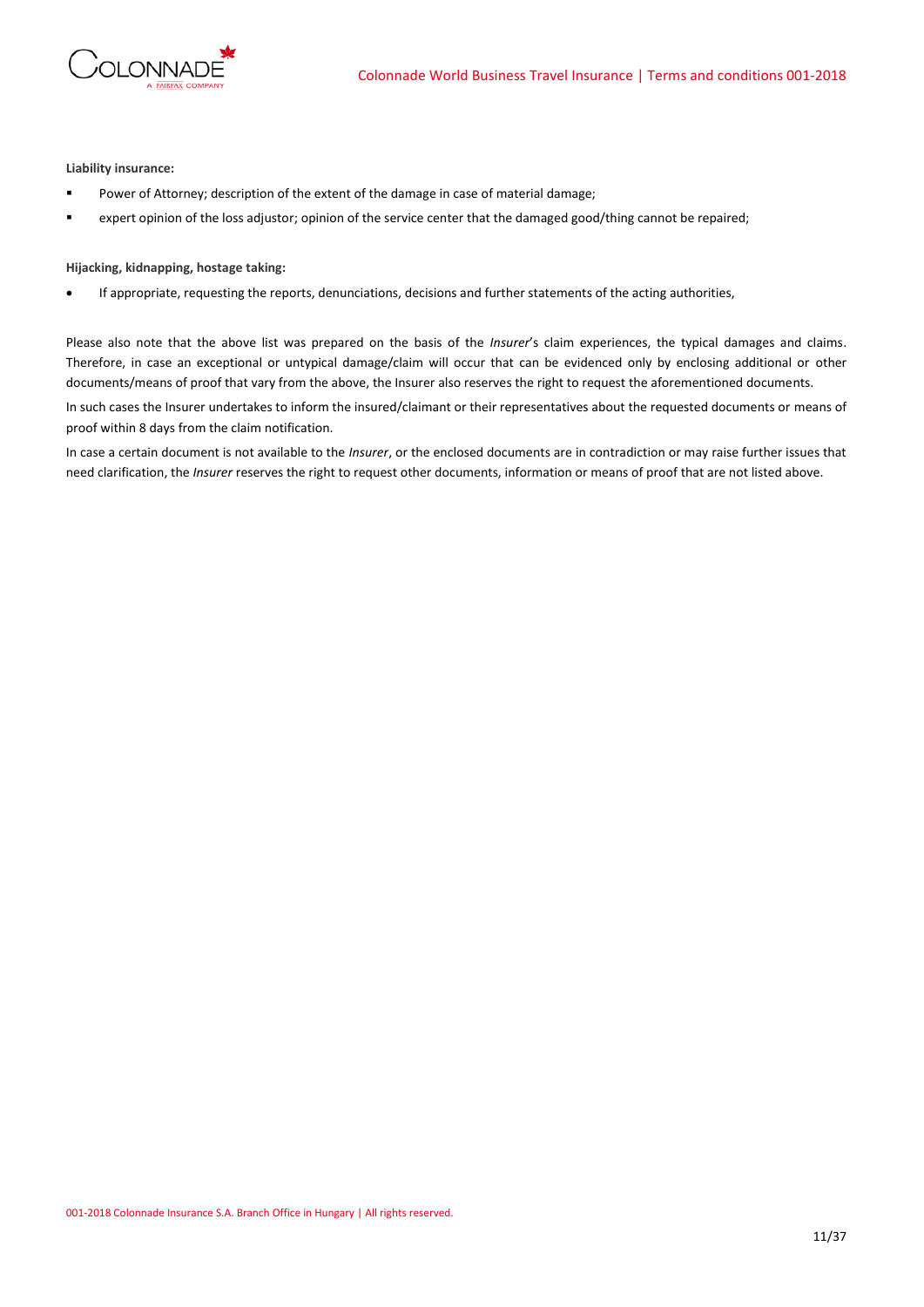

# **General Policy Exclusions**

The Insurer will not pay any claim which is directly or indirectly caused by or contributed to or arising from:

- 1. Ionising radiations or contamination by radioactivity from any nuclear fuel or from any nuclear waste from the combustion of nuclear fuel;
- 2. The radioactive toxic explosive or other hazardous properties of any explosive nuclear assembly or nuclear component thereof;
- 3. The dispersal, application or the release of pathogenic or poisonous biological or chemical materials;
- 4. *War* (whether declared or not) unless agreed by the *Insurer* in writing;
- 5. *Terrorism* unless agreed by the *Insurer* in writing;
- 6. Intentional self-injury, suicide or attempted suicide, criminal act or attempts to commit a criminal act;
- 7. Flying except whilst travelling as a commercial passenger on a *Scheduled Flight* or charter flight;
- 8. An *Accident* proved to have occurred due to the influence of alcohol and/or any drug or drugs not prescribed by a medical practitioner and/or where any prescribed drugs have been taken contrary to manufacturer's instructions;
- 9. AIDS/HIV, or any sexually transmitted disease;
- 10. Active participation in any hazardous sport including parachuting, hang-gliding, para-sailing, off-piste skiing, scuba diving, potholing and bungee jumping unless otherwise agreed by *Insurer* in writing Service, training or duty with any military, police, militia or paramilitary organisation, unless otherwise agreed by *Insurer* in writing
- 11. Any *Bodily Injury* or *Sickness* that existed prior to the *Period of Insurance*.
- 12. for *Bodily Injury* sustained whilst or as a result of participating in any professional sport activities.

# **Exclusions applicable to Section A, B**

- 1. The *Insurer* will not pay any Benefit where *Bodily Injury* or death, *Disability*, or the incurring of *Medical Expenses* is the result of or is contributed to by:
- a) *Sickness* (not resulting from *Bodily Injury*), or
- b) any naturally occurring condition or degenerative process, or
- c) Any gradually operating cause
- 2. The *Insurer* will pay the following benefits only to an *Insured Person* when she/he reaches 80 years of age: Accidental death, Disability, Hospital Cash due to accident. The benefit will be reduced to 20% of the *Sum Insured* shown on the Schedule or 10.000.000.-HUF whichever is less.

"Age" as used above refers to the age of the *Insured Person* on the *Insured Person's* most recent birthday, regardless of the actual time of birth.

# **Exemption of the Insurer**

If it is proven, that the accident was caused by the Insured Person's s illegal, intended, or gross negligent behaviour,

- An accident will be caused as a consequence of gross negligent behaviour of the Insured Person, if the accident happened:
- in connection with the influence of alcohol of the Insured Person's (higher than 0.8‰ alcohol in the blood),
- during driving by the Insured Person without driving licence, or driving under the influence of alcohol.
- In connection with the influence of drug of the Insured Person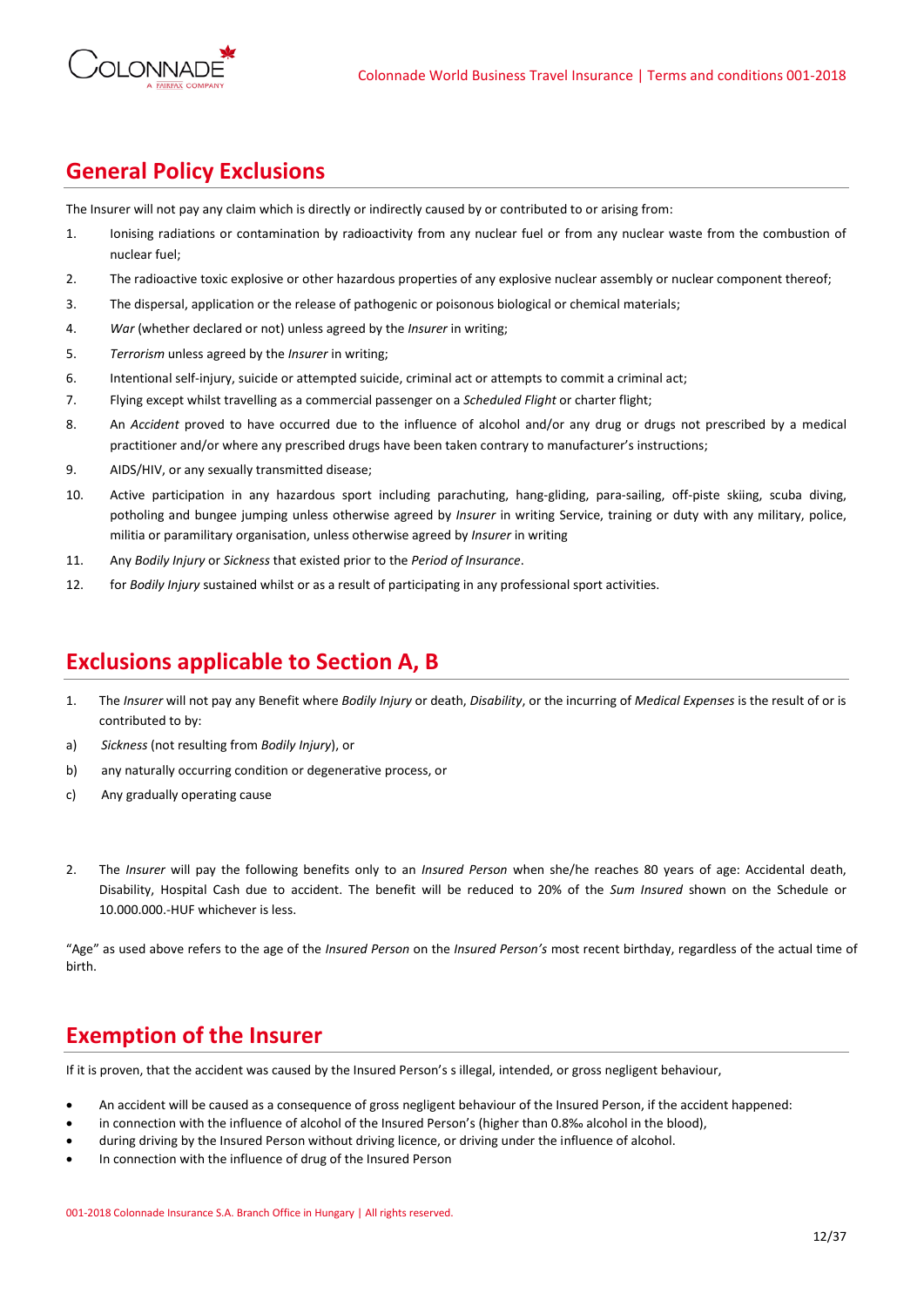

# **Disputes, Complaints, Claims Period and Data Protection**

The *Insurer* will make every effort to ensure that the *Policyholder* or an *Insured Person* receives a good standard of service. If the *Policyholder* or an *Insured Person* is not satisfied with the *Insurer's* service he or she should contact the following organization personally, by phone or written:

# **- The General Manager of Colonnade Insurance S. A. Branch Office in Hungary**

(H: 1139 Budapest, Váci út 99.,) Mailing address: 1426 Budapest, Pf. 153.; Phone: +36 1 460 1400, Fax: +36 1 460 14-99.; email: info@colonnade.hu

# **- Hungarian National Bank**

(1013 Budapest, Krisztina krt. 39.). Mailing address: Magyar Nemzeti Bank, 1850 Budapest, Phone.: +36 40 203-776; Fax:+ 36 1 489 9102; e-mail: ugyfelszolgalat@mnb.hu

# **- Financial Arbitration Board**

(1013 Budapest, Krisztina krt. 39.) Mailing address: 1525 Budapest, Pf.: 172*,* Phone +36 40 203-776; Fax:+ 36 1 489 9102; e-mail: ugyfelszolgalat@mnb.hu

The *Insurer*s' customer complaints policy is attached as Annex 1 to the present Terms and Conditions.

The *Insurer* will do its best to resolve any difficulty direct with the *Policyholder* or an *Insured Person*, but if the *Insurer* is unable to do this to the *Policyholder* or an *Insured Persons* satisfaction, he or she may be entitled to refer any dispute to the Court.

# **The language of client declaration and communication**

The contact and information between the *Insurer* and *Insured Person* occurs in Hungarian, and the information shall be made available free of charge.

The insurance company does not provide advice about the insurance products sold.

# **Claims Period**

The period within which a claim under this policy may be made is two years. This period begins when the claim arising out of the policy occurs.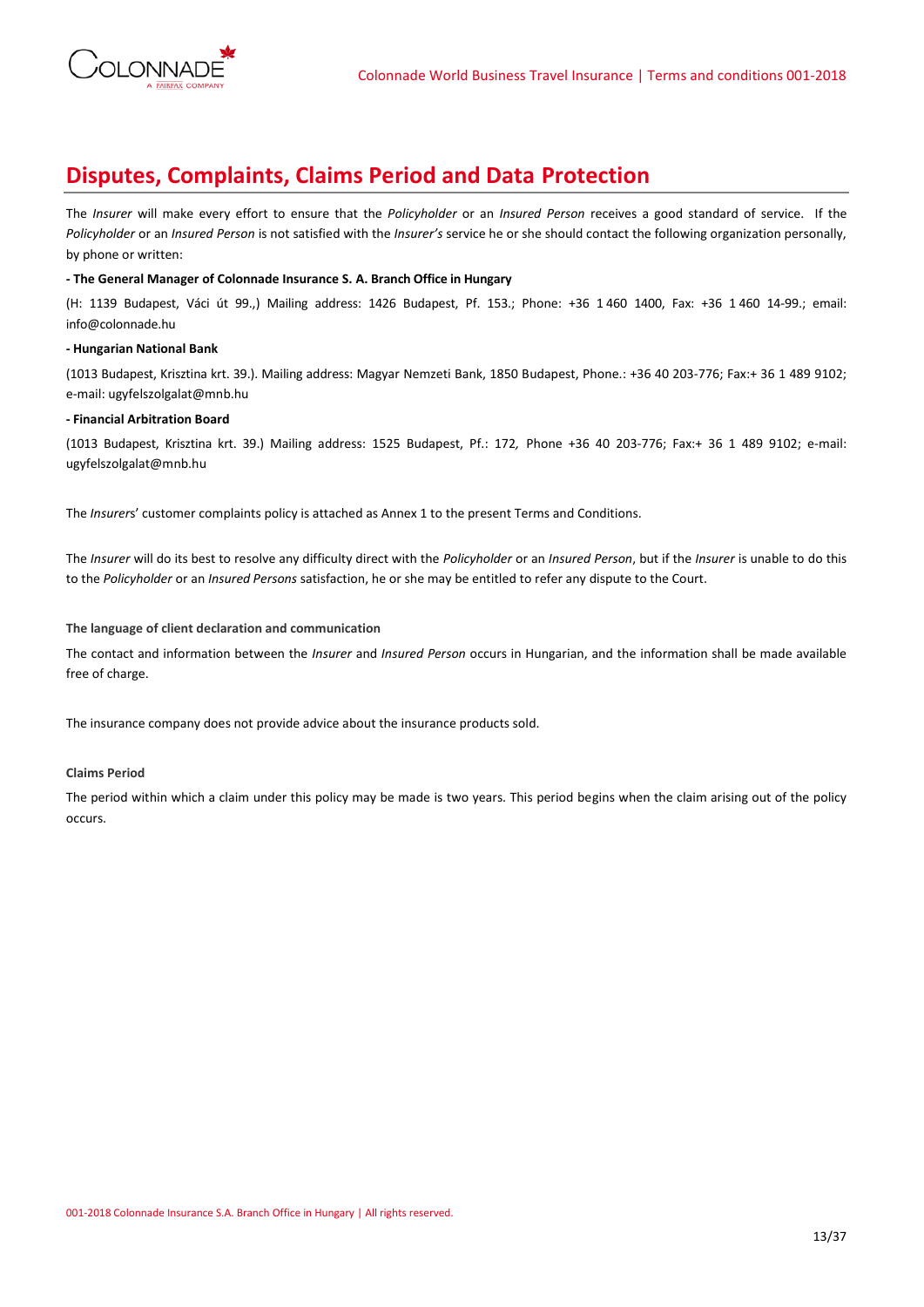

# **Information on professional secrecy and personal data**

Insurance secret shall mean all data - other than classified information - in the possession of insurance companies, reinsurance companies and insurance intermediaries that pertain to the personal circumstances and financial situations (or business affairs) of their clients (including claimants), and the contracts of clients with insurance companies and reinsurance companies.

Insurance and reinsurance companies are entitled to process the insurance secrets of clients only to the extent that they relate to the relevant insurance contract, with its creation and registration, and to the service. Processing of such data shall take place only to the extent necessary for the conclusion, amendment and maintenance of the insurance contract and for the evaluation of claims arising from the contract or for any other purpose specified in the Insurance Act.

Insurance and reinsurance companies shall obtain the data subject's prior consent for processing data for purposes other than what is contained in Subsection (1) Section 135 of Act LXXXVIII of 2014 (Insurance Act). The client shall not suffer any disadvantage if the consent is not granted, nor shall be given any advantage if it is granted.

Unless otherwise provided for by law, the owners, directors and employees of insurance and reinsurance companies, and all other persons having access to insurance secrets in any way during their activities in insurance-related matters shall be subject to the obligation of professional secrecy without any time limitation.

According to the Act on the Processing and Protection of Personal Data in the Field of Medicine (hereinafter referred to as "PDFM"), insurance companies shall be authorized to process any data pertaining to the medical condition of clients only for those 3 reasons set out in Subsection (1) of Section 135 of the Insurance Act, in accordance with the provisions of PDFM and only in possession of the express written consent of the data subject.

Insurance secrets may only be disclosed to third parties:

- a) under the express prior written consent of the insurance or reinsurance company's client to whom they pertain, and this consent shall precisely specify the insurance secrets that may be disclosed;
- b) if there is no obligation of professional secrecy under the Insurance Act;
- c) if the certification body, including its subcontractor, hired by an insurance or reinsurance company, received such confidential information in carrying out the certification process.

The requirement of confidentiality concerning insurance secrets shall not apply to:

- a) the Authority in exercising its designated functions;
- b) the investigating authority and the public prosecutor's office after ordering the investigation;
- c) the court of law in connection with criminal cases, civil actions or non-contentious proceedings, and administrative actions, including the experts appointed by the court, and the independent court bailiff, the administrator acting in bankruptcy proceedings, the temporary administrator, extraordinary administrator, liquidator acting in liquidation proceedings in connection with a case of judicial enforcement, the principal creditor in debt consolidation procedures of natural persons, the Családi Csődvédelmi Szolgálat (Family Bankruptcy Protection Service), the family administrator, the court;
- d) notaries public, including the experts they have appointed, in connection with probate cases;
- e) the tax authority in the cases referred to in Subsection (2);
- f) the national security service when acting in an official capacity,
- g) the Gazdasági Versenyhivatal (Hungarian Competition Authority) acting in an official capacity;
- h) guardians acting in an official capacity,
- i) the government body in charge of the healthcare system in the case defined in Subsection (2) of Section 108 of Act CLIV of 1997 on Health Care;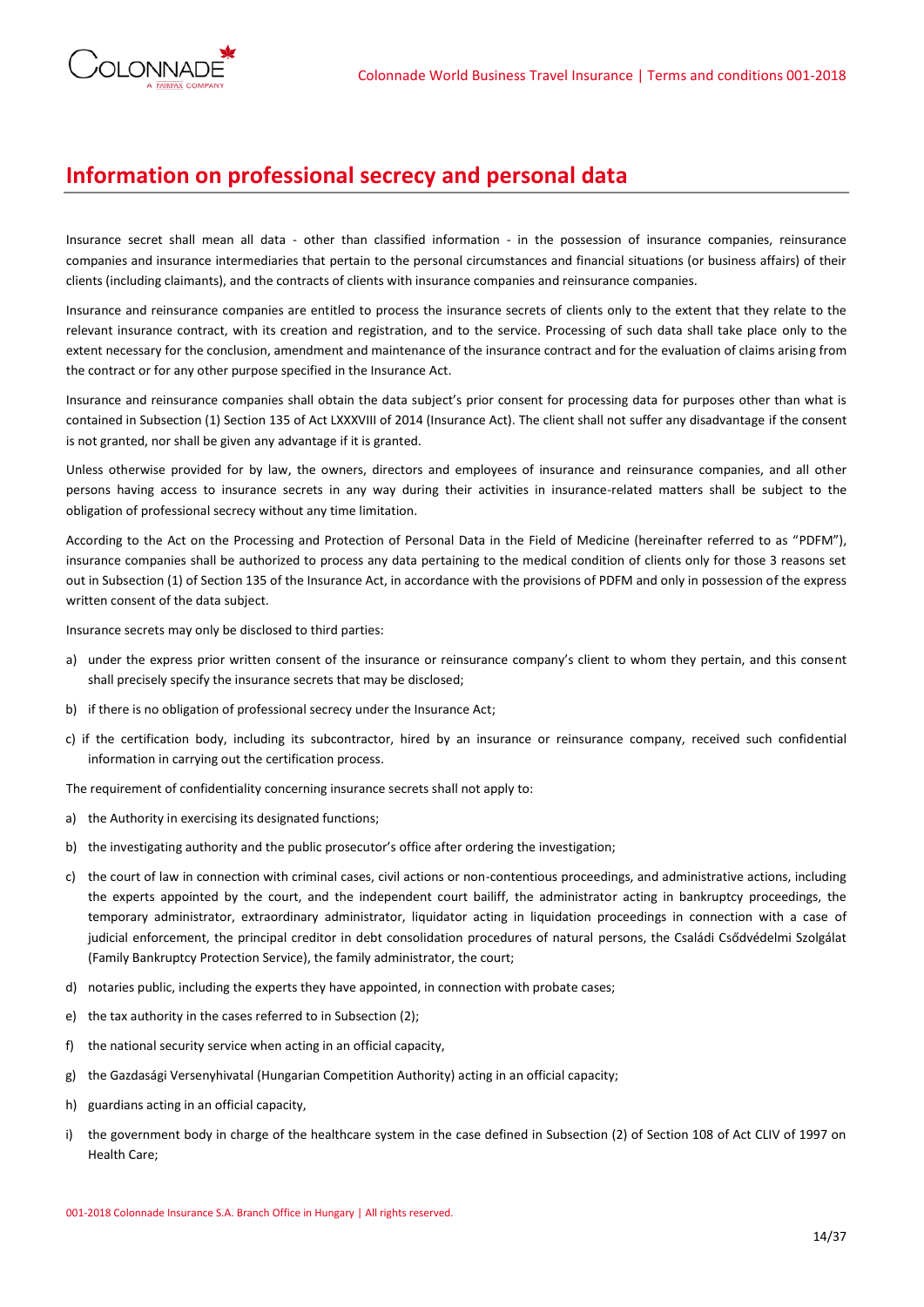

- j) bodies authorized to use secret service means and to conduct covert investigations if the conditions prescribed in specific other act are provided for;
- k) the reinsurer and in case of co-insurance, the insurers underwriting the risk,
- l) with respect to data transmitted as governed by law, the bureau of insurance policy records maintaining the central policy records, the claims registry body operating the central claims history register, furthermore, the national transport authority and the Central Office for Administrative and Electronic Public Services in respect of any official affairs related to road traffic management tasks concerning motor vehicles not covered by the register [while upon receipt of a written request from a body or person referred to in Paragraphs a)-j), n) and s) of Subsection (1) of Section 138 of the Insurance Act indicating the name of the client or the description of the insurance contract, the type of data requested and the purpose of and the grounds for requesting data, with the exception that the bodies or persons referred to in Paragraphs p)-s) are required to indicate only the type of data requested and the purpose and grounds for requesting it. An indication of the statutory provision granting authorization for requesting data shall be treated as verification of the purpose and legal grounds.
- m) the receiving insurance company with respect to insurance contracts conveyed under a portfolio transfer arrangement, as provided for by the relevant agreement;
- n) with respect to the information required for settlement and for the enforcement of compensation claims, and also for the conveyance of these among one another, the body operating the Compensation Fund and/or the Claims Guarantee Fund, the National Bureau, the correspondent, the Information Centre, the Claims Organization, claims representatives and claims adjustment representatives, or the responsible party if wishing to access - in exercising the right of self-determination - the particulars of the other vehicle that was involved in the accident from the accident report for the purpose of settlement;
- o) the outsourcing service provider with respect to data supplied under outsourcing contracts; the tax auditor in respect to data supplied under tax audit agreements [while, upon receipt of a written request from a body or person referred to in Paragraphs a)-j), n) and s) of Subsection (1) of Section 138 of the Insurance Act indicating the name of the client or the description of the insurance contract, the type of data requested and the purpose of and the grounds for requesting data, with the exception that the bodies or persons referred to in Paragraphs p)-s) are required to indicate only the type of data requested and the purpose and grounds for requesting it. An indication of the statutory provision granting authorization for requesting data shall be treated as verification of the purpose and legal grounds.]
- p) third-country insurance companies and insurance intermediaries in respect of their branches, if they are able to satisfy the requirements prescribed by Hungarian law in connection with the management of each datum and the country in which the thirdcountry insurance company is established has regulations on data protection that conform to the requirements prescribed by Hungarian law;
- q) the commissioner of fundamental rights when acting in an official capacity;
- r) the Nemzeti Adatvédelmi és Információszabadság Hatóság (the National Authority for data Protection and Freedom of Information) when acting in an official capacity;
- s) the insurance company in respect of the bonus-malus system and the bonus-malus rating, and the claims record and the bonusmalus rating in the cases specified in the decree on the detailed rules for the verification of casualties, upon receipt of a written request from a body or person referred to in Paragraphs a)-j), n) and s) of Section 138 of the Insurance Act indicating the name of the client or the description of the insurance contract, the type of data requested and the purpose of and the grounds for requesting data, with the exception that the bodies or persons referred to in Paragraphs p)-s) are required to indicate only the type of data requested and the purpose and grounds for requesting it. An indication of the statutory provision granting authorization for requesting data shall be treated as verification of the purpose and legal grounds;
- t) the agricultural damage survey body, the agricultural administration body, the agricultural damage compensation body, and the institution delegated to conduct economic assessments under the supervision of the ministry directed by the minister in charge of the agricultural sector in respect of insured persons claiming any aid for the payment of agricultural insurance premiums;
- u) the authority maintaining a register of liquidator companies.

Pursuant to Paragraph e) of Subsection (1) of Section 138 of the Insurance Act, there shall be no confidentiality obligation concerning insurance secrets in connection with tax matters where the insurance company is required by law to disclose specific information to the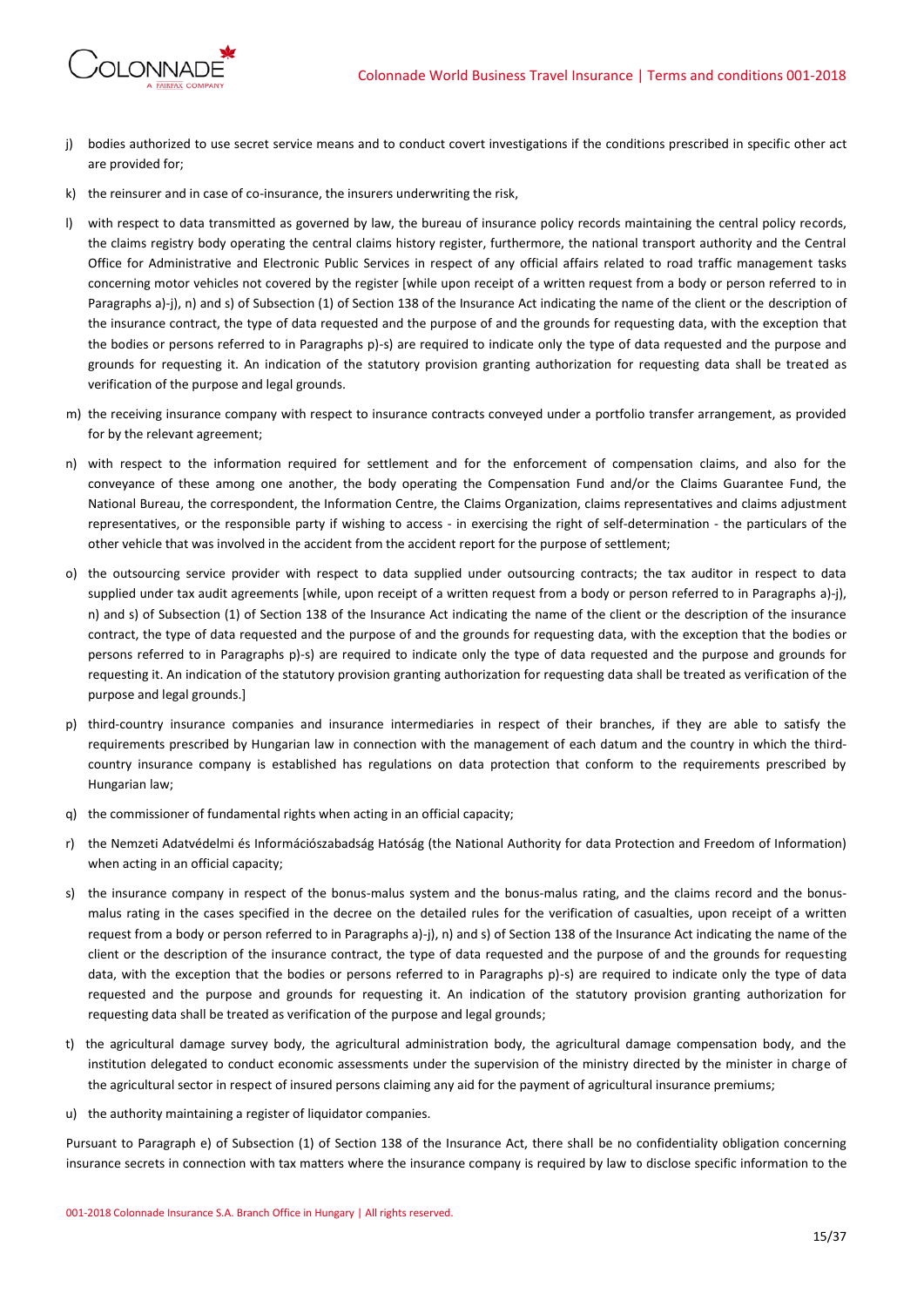

tax authority upon request and/or to disclose data concerning any payment made under an insurance contract that is subject to tax liability.

The requirement of confidentiality concerning insurance secrets shall not apply to financial institutions stipulated by the Act on Credit Institutions and Financial Enterprises with regard to an insurance contract related to any receivable arising out of financial service, provided that the financial institution submits its request in writing to the insurance company which contains the name of the client or the insurance contract, all types of data requested, the purpose of the information request and its title.

The disclosure made by the insurance company to the tax authority in compliance with the obligation prescribed in Sections 43/B-43/C of Act XXXVII of 2013 on International Administrative Cooperation in Matters of Taxation and Other Compulsory Payments (hereinafter referred to as "IACA") in accordance with Act XIX of 2014 on the Promulgation of the Agreement between the Government of Hungary and the Government of the United States of America to Improve International Tax Compliance and to Implement FATCA, and on the Amendment of Certain Related Acts (hereinafter referred to as "FATCA Act") shall not be construed as violation of insurance secrets.

Insurance and reinsurance companies shall be authorized to disclose the personal data of clients in the cases and to the agencies indicated in Subsections (1) and (6) of Section 138 and in Sections 137, and 140 of the Insurance Act.

The obligation of insurance secrecy shall apply to the employees of the agencies specified in Subsection (1) of Section 138 of the Insurance Act beyond the purview of any legal process.

Insurance and reinsurance companies shall be required to supply information forthwith where so requested in writing by the national security service, the public prosecutor or the investigating authorities under the prosecutor's consent if there is any suspicion that an insurance transaction is associated with:

- a) misuse of narcotic drugs, illegal possession of new psychoactive substances, acts of terrorism, criminal misuse of explosives or blasting agents, criminal misuse of firearms and ammunition, money laundering, or any felony offense committed in criminal conspiracy or within the framework of a criminal organization under Act IV of 1978 in force until 30 June 2013,
- b) unlawful drug trafficking, possession of narcotic drugs, inciting substance abuse, aiding in the manufacture or production of narcotic drugs, illegal possession of new psychoactive substances, acts of terrorism, failure to report a terrorist act, terrorist financing, criminal misuse of explosives or blasting agents, criminal misuse of firearms and ammunition, money laundering, or any felony offense committed in criminal conspiracy or within the framework of a criminal organization under the Criminal Code.

The obligation of confidentiality concerning insurance secrets shall not apply where an insurance or reinsurance company complies with the obligation of notification prescribed in the Act on the Implementation of Restrictive Measures Imposed by the European Union Relating to Liquid Assets and Other Financial Interests.

The disclosure of the group examination report to the dominating member of the financial group during the supervisory oversight proceedings in the case of group supervision shall not constitute a breach of confidentiality concerning insurance secrets and trade secrets.

The disclosure of information provided in compliance with the Act LXXXVIII of 2014, Section 164/B shall not be construed a breach of insurance secrets.

The obligation to keep insurance secrets shall not apply when:

- a) a Hungarian law enforcement agency makes a written request for information that is considered insurance secret in order to fulfil the written requests made by a foreign law enforcement agency pursuant to an international agreement;
- b) the national financial intelligence unit makes a written request for information that is considered insurance secret acting within its powers conferred under the Act on the Prevention and Combating of Money Laundering and Terrorist Financing or in order to fulfil the written requests made by a foreign financial intelligence unit.

It shall not constitute a violation of insurance secrecy where an insurance or reinsurance company supplies information to a third-country insurance or reinsurance company or a third-country data processing agency:

- a) if the client to whom such information pertains (hereinafter referred to as "data subject") has given his prior written consent, or
- b) if in the absence of the data subject's consent the data is disclosed within the scope, for the purposes and on the legal grounds specified by law, and the level of protection available in the third-country satisfies either of the requirements prescribed in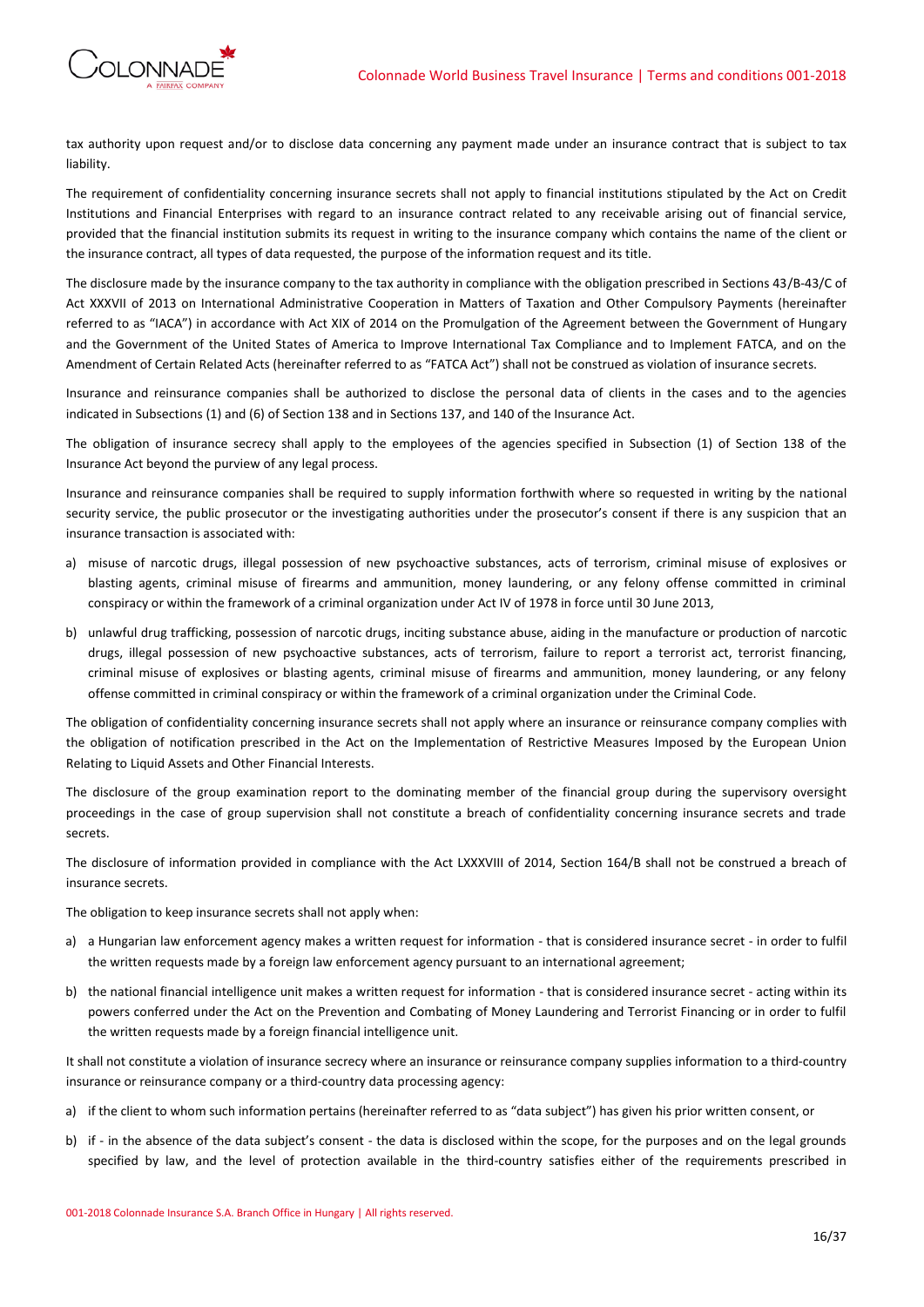



Subsection (2) of Section 8 of Act CXII of 2011 on the Right of Informational Self-Determination and on Freedom of Information (hereinafter referred to as "Info Act").

The provisions governing data disclosure within the domestic territory shall be observed when sending data that is treated as an insurance secret to another Member State.

The following shall not be construed a breach of insurance secrecy:

- a) the disclosure of data compilations from which the clients' personal or business data cannot be identified;
- b) in respect of branches, transfer of data for the purpose of supervisory activities to the supervisory authority of the country where the registered address (main office) of the foreign-registered company is located, if such transfer is in compliance with the agreement between the Hungarian and the foreign supervisory authorities;
- c) disclosure of information, other than personal data, to the minister for legislative purposes and in connection with the completion of impact assessments;
- d) the disclosure of data in order to comply with the provisions contained in the Act on the Supplementary Supervision of Financial Conglomerates.

(2) Insurance and reinsurance companies may not refuse to disclose the data specified in Subsection (1) of Section 141 of the Insurance Act on the grounds of protection of insurance secrets.

The personal data indicated in the data transfer records and the data covered by Section 136 of the Insurance Act, or the data treated as special data under the Info Act shall be deleted, respectively, after five years and twenty years following the date of disclosure.

The insurance or reinsurance company shall not be authorized to notify the data subject when data is disclosed pursuant to Paragraphs b), f) and j) of Subsection (1) of Section 138 or Subsection (6) of Section 138 of the Insurance Act.

Insurance and reinsurance companies shall be entitled to process personal data during the life of the insurance or reinsurance contract or other contractual relation, and as long as any claim can be asserted in connection with the insurance, reinsurance or contractual relation.

Insurance and reinsurance companies shall be entitled to process personal data relating to any unconcluded insurance or reinsurance contract as long as any claim can be asserted in connection with the failure of the contract.

Insurance and reinsurance companies shall be required to delete all personal data relating to their current or former clients or to any frustrated contract in connection with which the data in question is no longer required, or the data subject has not given consent, or if it is lacking the legal grounds for processing such data.

(3) Within the meaning of the Insurance Act, the processing of data related to deceased persons shall be governed by the statutory provision on the processing of personal data. The rights of a deceased person in terms of data processing may be exercised by the heir or by the person named as the beneficiary in the insurance contract.

# **Trade secrets of insurance companies and reinsurance companies**

Insurance and reinsurance companies and their owners, any proposed acquirer of a share in an insurance or reinsurance company, as well as the senior executives, non-management officers and employees, agents of insurance or reinsurance companies shall keep any trade secrets made known to them in connection with the operation of the insurance or reinsurance company confidential without any time limitation.

The obligation of confidentiality prescribed in Section 144 of the Insurance Act shall not apply to the following in exercising their designated functions:

a) the Authority;

b) the national security service;

- c) the Állami Számvevőszék (State Audit Office);
- d) the Gazdasági Versenyhivatal (Hungarian Competition Authority);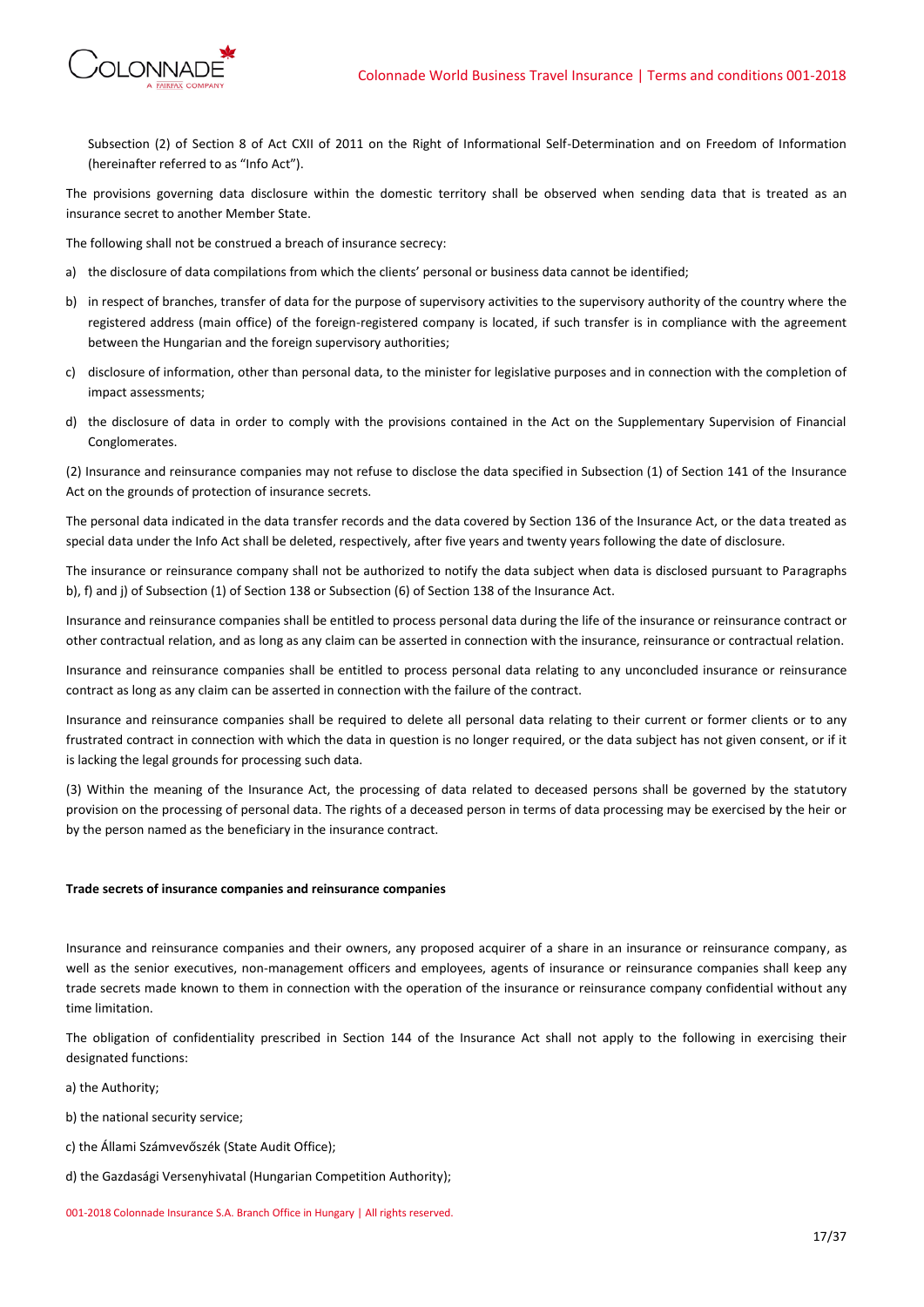

e) the internal oversight agency tasked by the Government, which controls the legality and propriety of the use of central budget funds;

f) property administrators;

- g) the Információs Központ (Information Center);
- h) the agricultural damage survey body, the agricultural damage compensation body, the agricultural administration body, and the institution delegated to conduct economic assessments under the supervision of the ministry directed by the minister in charge of the agricultural sector in respect of insured persons claiming any aid for the payment of agricultural insurance premiums.

The disclosure made by an insurance company to the tax authority in compliance with the obligation prescribed in Sections 43/B-43/C of the IACA in accordance with the FATCA Act shall not be construed as violation of trade secrets.

(3) The disclosure of information by the Authority to the European Insurance and Occupational Pensions Authority (hereinafter referred to as "EIOPA") as provided for in Regulation (EU) No. 1094/2010 of the European Parliament and of the Council of 24 November 2010 establishing a European Supervisory Authority (European Insurance and Occupational Pensions Authority), amending Decision No. 716/2009/EC and repealing Commission Decision 2009/79/EC (hereinafter referred to as "Regulation 1094/2010/EU") shall not be construed as violation of trade secrets.

The obligation of confidentiality prescribed in Section 144 of the Insurance Act shall not apply to:

a) the investigating authority and the public prosecutor's office after ordering the investigation;

b) the court of law in connection with criminal cases, civil actions and non-contentious proceedings, and the judicial review of administrative decisions, including the experts appointed by the court, and the independent court bailiff in connection with a case of judicial enforcement, and to the court in local government debt consolidation procedures.

(5) The disclosure of information by the Authority to the minister in charge of the money, capital and insurance markets on insurance and reinsurance companies, enabling individual identification, for legislative purposes and in connection with the completion of impact assessments shall not be construed a breach of trade secrecy.

(6) The disclosure of information by the Information Centre in an official capacity shall not be construed a breach of trade secrecy.

The person acquiring any trade secrets shall keep them confidential without any time limitation.

By virtue of the obligation of secrecy, no facts, information, know-how or data within the sphere of trade secrets may be disclosed to third parties beyond the scope defined in the Insurance Act without the consent of the insurance or reinsurance company, or the client concerned, or used beyond the scope of official responsibilities.

The person acquiring any trade secrets may not use such for his own benefit or for the benefit of a third person, whether directly or indirectly, or to cause any disadvantage to the insurance or reinsurance company affected, or its clients.

In the event of dissolution of an insurance or reinsurance company without succession, the business documents managed by the insurance or reinsurance company and the documents containing trade secrets may be used for archival research conducted after sixty years of their origin.

Any information that is declared by the Info Act to be information of public interest or public information, and as such is rendered subject to disclosure may not be withheld on the grounds of being treated as a trade secret or insurance secret.

Other matters relating to insurance secrets and trade secrets shall be governed by the relevant provisions of the Hungarian Civil Code.

### **Data management relating to data exchange between Insurance Companies**

In discharging the obligations delegated by law, or fulfilling their contractual commitments, in order to provide services in compliance with the relevant legislation or as contracted, and to prevent insurance fraud, the Insurance Company shall - in order to protect the interest of risk groups of insureds - have the right to make a request to another insurance company from 1 January, 2015 with respect to data processed by this insurance company and referred to in Subsections (3)-(5) of Section 149 of the Insurance Act in accordance with Subsection (1) of Section 135 thereof, taking into account the unique characteristics of insurance products affected. The request shall contain the information necessary for the identification of the person, property or right defined therein, it shall specify the type of data requested and the purpose of the request. Making a request and complying with one shall not be construed a breach of insurance secrecy.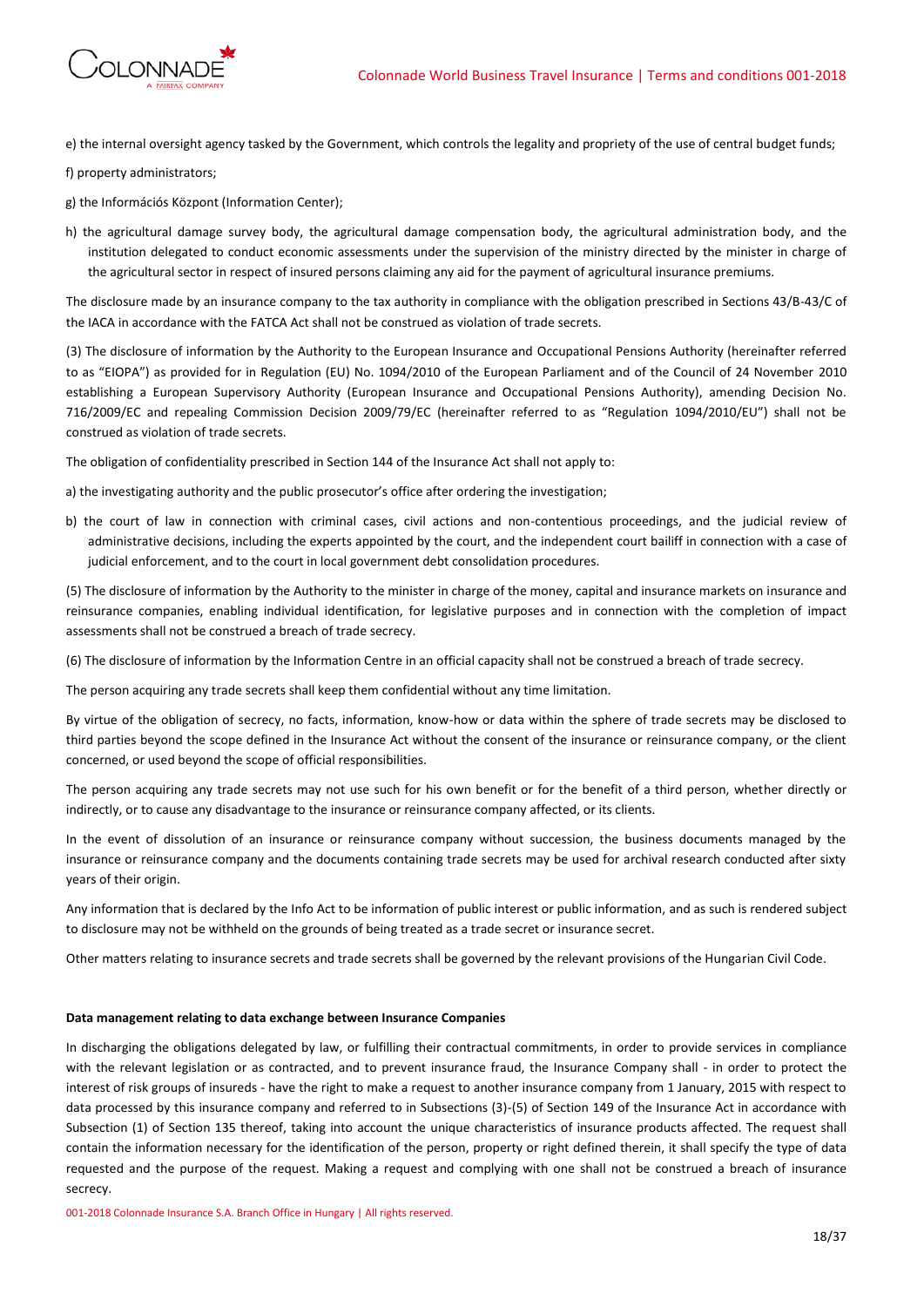

In this context the Insurance Company may request the following data from other insurance companies:

Data listed in Paragraphs a) to e) of Subsection 3 of Section 149 of the Insurance Act relating to the conclusion and performance of the insurance contracts pertaining to the insurance class stipulated in points 1 and 2 of Section A of Annex 1 of the Insurance Act;

Data listed in Paragraphs a) to e) of Subsection 4 of Section 149 of the Insurance Act relating to the conclusion and performance of the insurance contracts pertaining to the insurance class stipulated in points 5, 6, 7, 8, 9, 16, 17 and 18 of Section A of Annex 1 of the Insurance Act; and

Data listed in Paragraphs a) to c) of Subsection 5 of Section 149 of the Insurance Act relating to the conclusion and performance of the insurance contracts in case of the prior consent of the claimant pertaining to the insurance class stipulated in points 11, 12, and 13 of Section A of Annex 1 of the Insurance Act.

The requested insurance company shall make available to the requesting Insurance Company the data requested in due compliance with the law, inside the time limit specified in the request, or failing this, within fifteen (15) days from the date of receipt of the request.

The requesting Insurance Company shall be allowed to process data obtained through the request for a period of ninety (90) days from the date of receipt. If the data obtained by the requesting Insurance Company through the request is necessary for the enforcement of that Insurance Company's lawful interest, the time limit specified above for data processing shall be extended until the enforceable conclusion of the procedure opened for the enforcement of such claim.

If the data obtained by the requesting Insurance Company through the request for the enforcement of the insurance company's lawful interest, and the procedure for the enforcement of such claim is not opened inside a period of one (1) year after the data is received, such data may be processed for a period of one (1) year from the date of receipt. The requesting Insurance Company shall inform the client affected by the request concerning this request and also if the request is satisfied, on the data to which it pertains, at least once during the period of insurance cover.

If the client asks for information regarding his data in accordance with the Info Act and the requesting insurance company no longer has the data to which the request pertains having regard to Subsections 8-10 of Section 149 of the Insurance Act, the client shall be informed thereof.

The requesting Insurance Company shall not be allowed to connect the data obtained through the request relating to an interest insured, with data it has obtained or processed, for purposes other than the above. The requested insurance company shall be responsible for the correctness and relevance of the data indicated in the request."

# **Information on handling of personal data**

**Data controller: Colonnade Insurance S.A.**

**Contact details of the data protection officer:**

**email: dpo@colonnade.hu, Phone number: (06-1) 460-1400, Mailing address: 1442 Budapest, Pf.:101**

### **Categories of processed data:**

*personal data*: any information relating to an identified or identifiable natural person ('data subject'); an identifiable natural person is one who can be identified, directly or indirectly, in particular by reference to an identifier such as a name, place and time of birth, an identification number, address, an online identifier

*special data:* medical data

#### **Purpose of data processing**

The Insurance Company has the right to process confidential insurance information of clients in relation to the insurance contract, its establishment, its registry and the service provided. Processing of such data shall take place only to the extent necessary for the conclusion, amendment and maintenance of the insurance contract and for the evaluation of claims arising from the contract or for any other purpose specified in the Act LXXXVIII of 2014.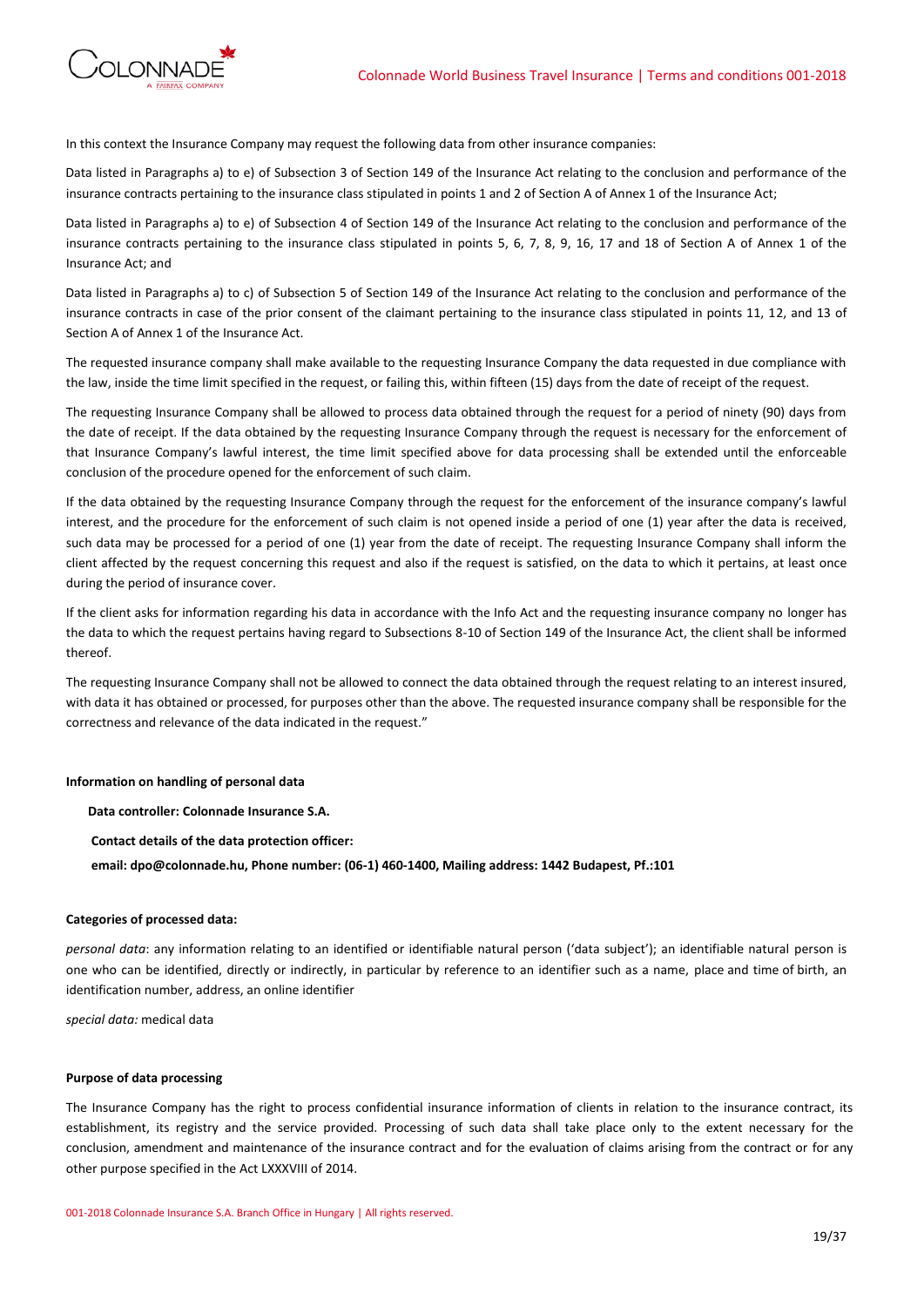

Data processing purposes include ensuring to comply with restrictive economic measures and anti-money laundering and terrorist financing obligations imposed by the United Nations, the European Union, or other relevant organisations. The Insurance Company shall transfer personal data (name) to its data processors residing in the United States according to the adequacy decision by the Commission and according to the Privacy Shield Framework.

Contracts established online via colonnade.hu are subject to the Act XXV of 2005 and to the Act CVIII of 2001, thus the purpose of data processing includes proving the compliance with the obligation to provide consumer information; proving the establishment of the contract; establishing, modifying and monitoring the fulfilment of a service provisioning contract in relation to the information society; billing for the services provided under the contract; and enforcing the related claims.

The Insurance Company's data processing is either based on the establishment of the contract, or on the voluntary consent made by the client during the submission of claims, service requests, information requests regarding the contract. If transferring the medical data of a client outside the European Union is necessary in order to protect the vital interests of the data subject regarding a travel insurance contract, the Insurance Company shall inform the data subject of the transfer.

The Insurance Company processes personal data obtained during complaint handling to comply with the Act LXXXVIII of 2014, Section 159, and keeps a record of its clients' complaints, and of actions taken to remedy these complaints. The Insurance Company's data processing is based on this provision of the Act LXXXVIII of 2014.

According to the above cited paragraph of the Act LXXVIII of 2014, if the complaints are handled by telephone, the Insurance Company shall record the conversation between the Insurance Company and the client.

# **Period of data processing**

Insurance company shall be entitled to process personal data - medical data – concerning insurance secrets during the life of the insurance contract, and other contractual relation, as long as any claim can be asserted in connection with the contractual relation. Insurance company shall be entitled to process personal data relating to any unconcluded insurance contract as long as any claim can be asserted in connection with the failure of the contract. According to the Act C of 2000 on accounting Section 169, the accounting records in relation to the establishment of the insurance contract, its registry and the insurance services are retained by the Insurance Company for eight years.

The Insurance Company handles the information received from other insurance companies during data exchanges with the conditions and within the time periods set out in the "Data protection in relation to data exchanges between insurance companies" section.

During complaint handling, the sound recordings are retained by the Insurance Company for five years. The Insurance Company retains the complaint and the reply provided for a period of five years, and shall make them available at the request of the authorities.

# **Legal basis for data processing**

The legal bases of data processing in relation to handling insurance contracts, registering insurance contracts, and telephone customer services are the followings: the consent of the data subjects; the Act LXXXVIII of 2014 Section 135; the Act C of 2000 Section 169. In case of online contracting or contracting via telephone, the legal bases of data processing are the Act XXV of 2005 Section 2 and the Act CVIII of 2001, Section 13/A. Data in relation to a client's health condition shall only be processed with the expressed written consent of the data subject, in accordance with the Act XLVII of 1997.

The legal basis for data processing in relation to customer complaints is the Act LXXXVIII of 2014 Section 159.

In case of restrictive economic measures (embargo) imposed by the United Nations, the European Union, or other relevant organisations, the legal basis for data processing is the legitimate interest of the Insurance Company and the compliance with its legal obligation.

### **The data subject rights and exercising these rights**

1. The data subjects' rights include the followings:

- a) The client has the right to request access from the controller regarding his/her personal data;
- b) The client has the right to request the rectification of inaccurate personal data or to have incomplete personal data completed;
- c) The client has the right to request from the controller the erasure of personal data or the restriction of processing his/her data;
- d) The client has the right to object to the processing of personal data;
- e) The client has the right to lodge a complaint with a supervisory authority (NAIH);
- f) The client has the right to data portability; and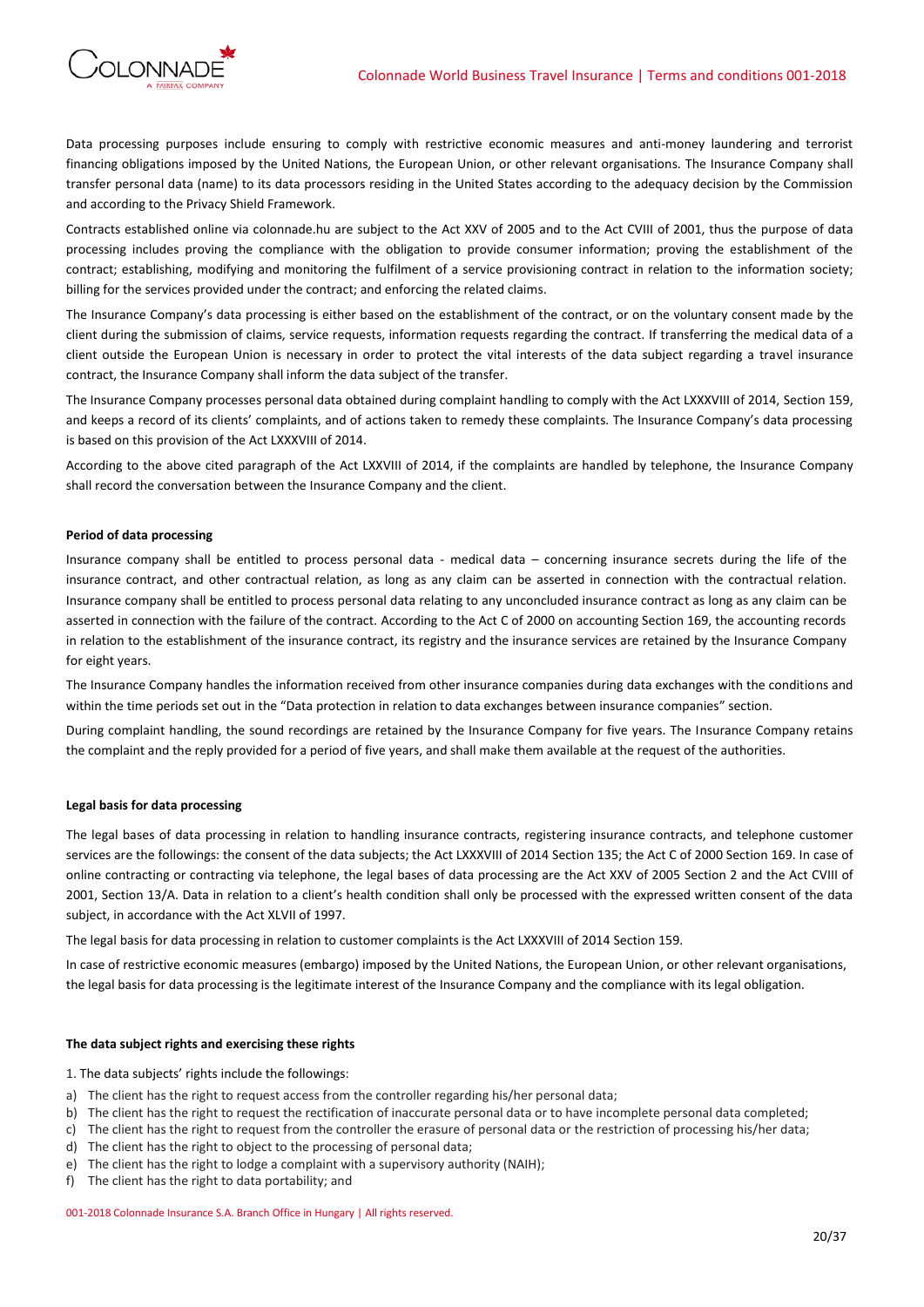

g) The client has the right to prohibit the usage of personal data for direct marketing purposes.

a) Upon the request of the client, the Insurance Company shall provide information in writing on any and all Personal Data of him/her within 15 days about the followings:

- the source and categories of personal data;
- $-$  the purposes and legal bases of data processing;
- where possible, the envisaged period for which the personal data will be stored, or, if not possible, the criteria used to determine that period;
- the recipients or categories of recipient to whom the personal data have been or will be disclosed;
- the name and address of the Data controller, and the issues relating to processing.

The Insurance Company shall provide these information free of charge, if the client (natural person) has not submited a request on the same data within the scope in the same year. In other cases, a reasonable fee can be charged taking into account the administrative costs of providing the requested information.

In addition to this, at the client's request the copy of the personal data shall be made available.

b) If a data concerned is inaccurate, the client shall have the right to request and have it promptly updated.

c) The Insurance Company erase the personal data without undue delay if one of the following grounds applies:

- the personal data are no longer necessary in relation to the purposes for which they were collected; or
- the data subject withdraws consent, and there is no other legal ground for the processing;

unless, the data is for the establishment, exercise or defence of legal claims, or for compliance with a legal obligation.

The Insurance Company erase the personal data without undue delay for compliance with a legal obligation to which the controller is subject, or if the personal data have been collected in relation to the offer of information society services referred to the Act CVIII of 2001 section 8 paragraph 1.

The client shall have the right to obtain restriction of processing from the controller where one of the following applies:

- the accuracy of the personal data is contested by the client, in that case restriction applies for a period enabling Controller to verify the accuracy of the personal data concerned;
- the processing is unlawful, and the data subject opposes the erasure of the personal data and requests the restriction of their use instead;
- the controller no longer needs the personal data for the purposes of the processing, but they are required by the data subject for the establishment, exercise or defence of legal claims;
- the data subject has objected to processing pursuant to Article 21(1) pending the verification whether the legitimate grounds of the controller override those of the data subject;
- the data subject has objected to processing, in that case restriction applies for the period during which it is verified whether the legitimate grounds of controller may override those of the client.

Where processing has been restricted, such personal data shall be processed with the data subject's consent or for the establishment, exercise or defence of legal claims or for the protection of the rights of another natural or legal person or for reasons of important public interest of the Union or of a Member State. A data subject who has obtained restriction of processing pursuant shall be informed by the controller before the restriction of processing is lifted.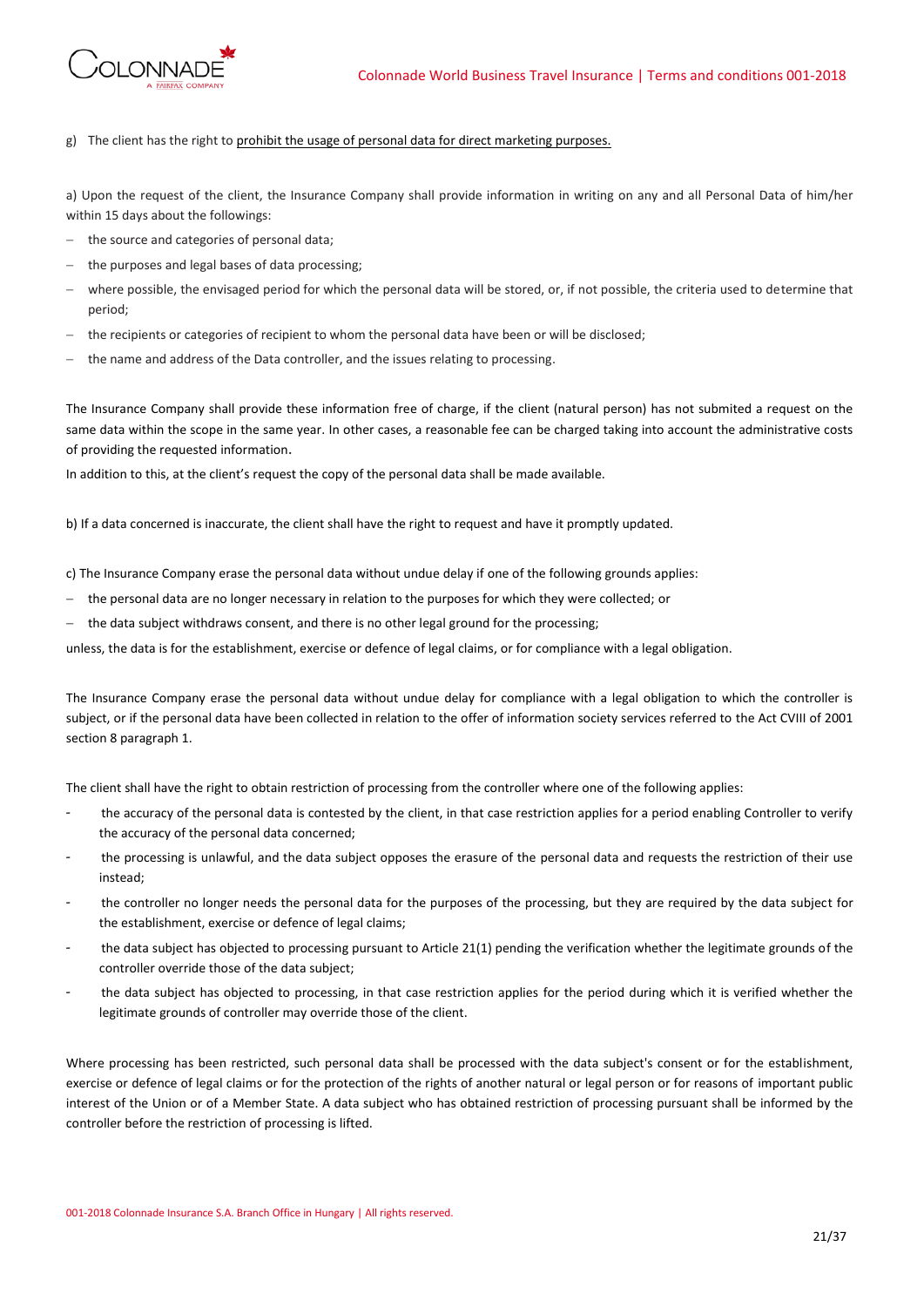

d) If the processing is necessary for the purposes of the legitimate interests pursued by the controller or by a third party, the data subject shall have the right to object, on grounds relating to his or her particular situation, at any time to processing of personal data concerning him or her, including profiling based on those provisions.

The controller shall no longer process the personal data unless the controller demonstrates compelling legitimate grounds for the processing which override the interests, rights and freedoms of the data subject or for the establishment, exercise or defence of legal claims. The Insurance Company examine the claim within 15 days and if it finds it a reasoned objection, the Company shall inform the Client about the decision in writing.

Should any complaint arise regarding the processing of the personal data, we undertake the obligation to inform our client on the right to object or submit a complaint orally (in person, by telephone) or in writing to the Data controller of Colonnade Insurance S.A. (email: dpo@colonnade.hu, Mailing address: 1442 Budapest, Pf.: 101)

e) The client shall have the right to lodge a complaint before the supervisory authority (NAIH; H - 1125 Budapest, Szilágyi Erzsébet fasor 22/c.; Mailing address: 1530 Budapest, Pf. 5.; Phone number: (+36) 1 391 1400, Fax: (+36) 1 391 1410, E-mail: ugyfelszolgalat@naih.hu, Web: naih.hu) about the handling his or her complaint or objection relating to the personal data carried out by Controller, or if the client finds any violation relating to the processing of the personal data or an immediate risk of that.

The client shall have the right to submit the claim to the Court. Cases related to data protection fall within the scope of regional courts. Litigation depending from the plaintiff's choice may be initiated before the regional court competent for the plaintiff's permanent or habitual residence.

f) The data subject shall have the right to receive the personal data concerning him or her, which he or she has provided to a controller, in a structured, commonly used and machine-readable format and have the right to transmit those data to another controller without hindrance from the controller to which the personal data have been provided. The client shall have the right to have the personal data transmitted directly from one controller to another, where technically feasible.

# **Further data processing activity**

If the Insurance Company shall provide information to the Authority specified in Section 138, Bit having regard to the personal data, the Insurance Company shall inform the data subject about the recipient and the grounds of the data. The Insurance company shall not be authorized to notify the data subject when data is disclosed pursuant to Paragraphs b), f) and j) of Subsection (1) of Section 138 or Subsection (6) of Section 138, Bit.

Controller shall only provide the requested data in case the actual purpose and the datasets concerned are clearly indicated by the authority, and shall only provide data that is strictly necessary for fulfilling the purpose of the request.

# **Notification of a Personal Data Breach to the Supervisory Authority, Communication to the Data Subject**

In the case of a personal data breach, Controller shall without undue delay and, where feasible, not later than 72 hours after having become aware of it, notify the personal data breach to the competent supervisory authority, unless the personal data breach is unlikely to result in a risk to the rights and freedoms of natural persons. Controller records any personal data breaches, comprising the facts relating to the personal data breach, its effects and the remedial actions taken.

Controller shall communicate the personal data breach to the data subjects without undue delay if the personal data breach is likely to result in a high risk to the rights and freedoms of the concerned data subjects.

In addition to the above, Controller takes every possible measure to avert the personal data breach in the most efficient way and to ensure the protection of personal data at the highest level.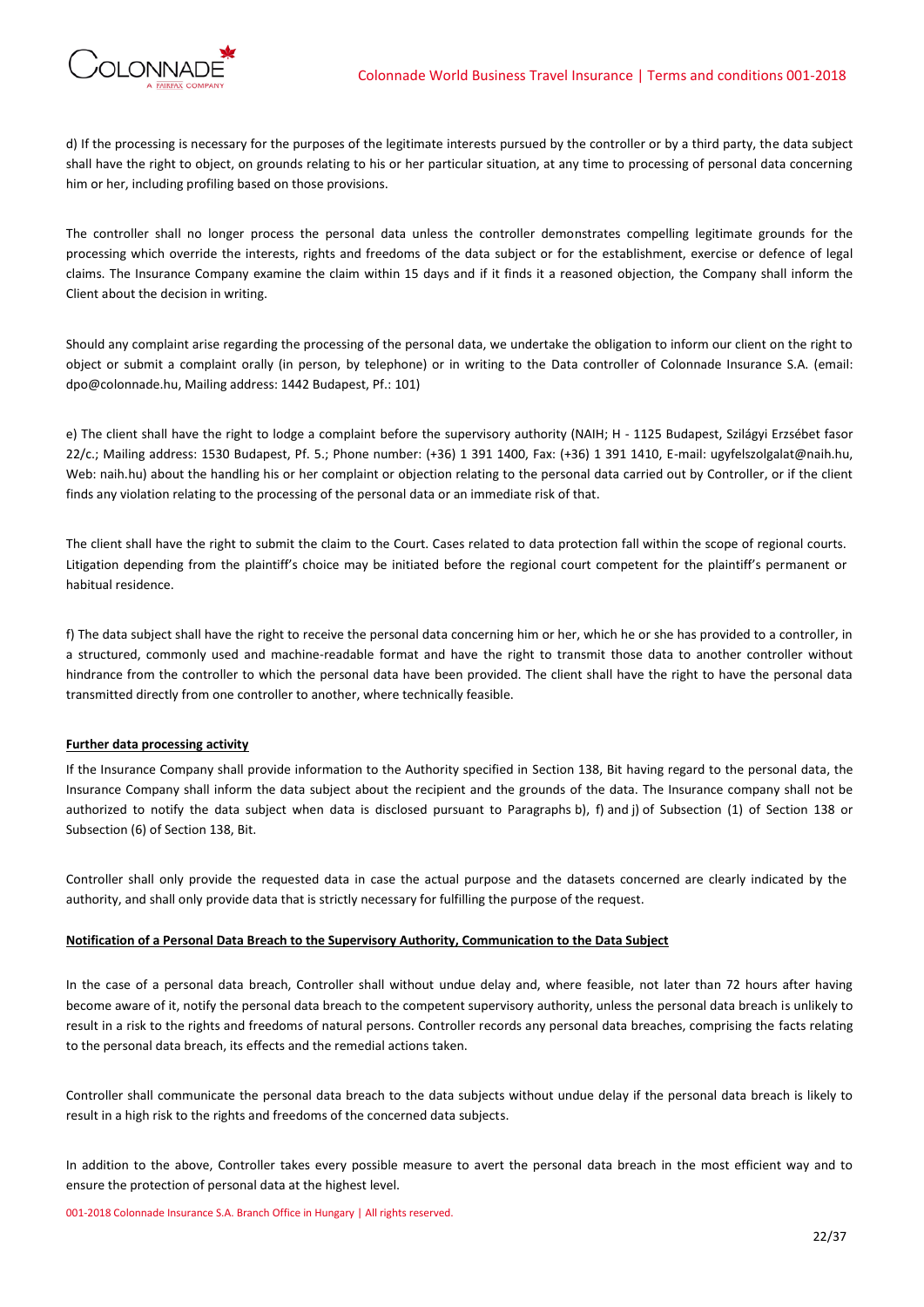

# **Operative Times**

# *OT1 - Business Trip Outside Hungary*

While an *Insured Person* is on a *Business Trip* outside Hungary cover starting from the time of leaving place of residence or place of work in Hungary whichever occurs last, until return to place of residence or place of work in Hungary whichever occurs first.

## **Extension to OT1 -** *Business Trip*

While an *Insured Person* is on a *Business Trip***,** his or her accompanying *Partner* and *Child(ren)* will automatically be covered based on the following percentage of amount otherwise payable:

Section of benefits (*Percentage of Sum Insured Payable)*

- Accidental death, disability 10% of his or her *Sum Insured* for accidental death and Permanent Disability not exceeding S\$50,000 No cover for *Temporary Partial Disablement* or *Temporary Total Disablement* and accident medical reimbursement
- Rescue expenses 10% of his or her *Sum Insured* for medical expenses & emergency travel expenses not exceeding S\$50,000 100% of his or her *Sum Insured* for rescue expenses
- Other benefits No cover

## *OT2 - Business Trip Outside Permanent Country of Residence*

While an *Insured Person* is on a *Business Trip* outside *Permanent Country of Residence*, cover starting from the time of leaving place of residence or place of work in *Permanent Country of Residence*, whichever occurs last, until return to place of residence or place of work in *Permanent Country of Residence*, whichever occurs first.

## *OT3 - All Trip Outside Hungary*

While an *Insured Person* is on a *Trip* outside Hungary, cover starting from the time of leaving place of residence or place of work in Hungary whichever occurs last, until return to place of residence or place of work in Hungary, whichever occurs first.

# *OT4 - All Trip Outside Permanent Country of Residence*

While an *Insured Person* is on a *Trip* outside *Permanent Country of Residence*, cover starting from the time of leaving place of residence or place of work in *Permanent Country of Residence*, whichever occurs last, until return to place of residence or place of work in *Permanent Country of Residence*, whichever occurs first.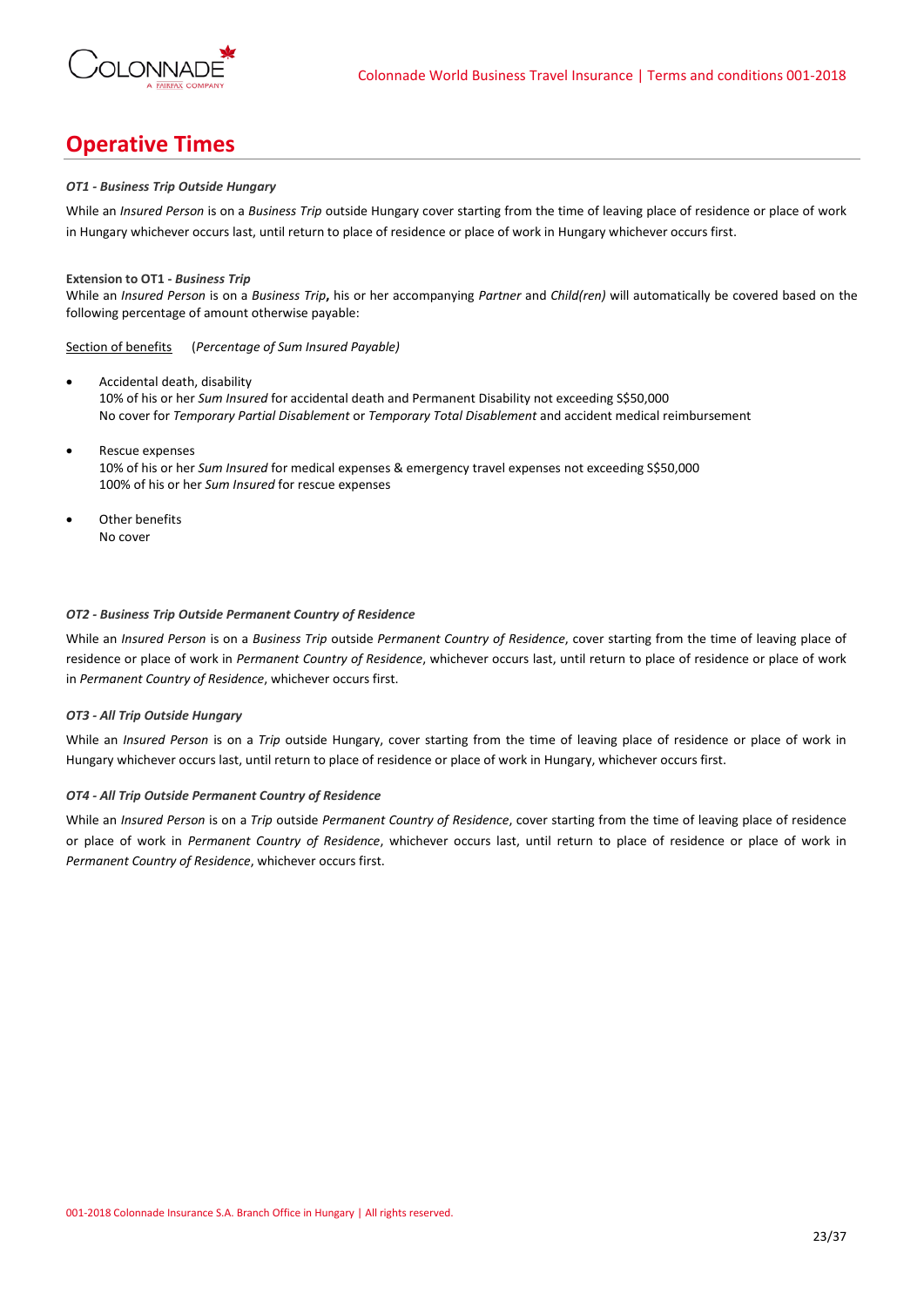

# **Section A - Personal Accident**

# **Section A1 – Accidental Death**

If an *Insured Person* sustains a *Bodily Injury* which within two years solely and independently of any other cause results in death, the *Insurer* will pay the *Policyholder or Beneficiary* the benefit shown on the *Schedule* subject to the conditions below.

The total benefit payable under this Section A1 will be paid in excess of any benefit actually paid under Section A2 - Disability, if the *Accidental* death arises from the same *Bodily Injury*.

If an *Insured Person* sustains *Burns which* solely and independently of any other cause, results in death, the *Insurer* will pay the *Policyholder,* or the *Beneficiary* twice benefit shown on the Schedule.

The benefit payable for Accidental death will be increased by 2% per *Child* up to a maximum of 10% of the benefit.

## **Disappearance Benefit**

If an *Insured Person* disappears and after 365 days it is reasonable to believe that death resulted from *Bodily Injury*, the accidental death benefit - shown on the *Schedule* - will be paid provided that the *Policyholder* signs an agreement that if it later transpires that an *Insured Person* has not died, any amount paid will be refunded to the *Insurer.*

## **Section A2 - Disability**

If an *Insured Person* sustains a *Bodily Injury* which solely and independently of any other cause results in *Disability*, *Loss of Limb or Loss of Sense*, the *Insurer* will pay the *Insured Person* or *Beneficiary* the benefit shown on the *Schedule* subject to the conditions set out below.

Should the *Insured Person* is confined to wheelchair the *Insurer* will pay the cost of the reasonable house or vehicle modification expenses up to 500.000 HUF. This benefit will be in addition to any amount paid Disability.

**Definitions Applicable to Section A2:**

# *Loss of Limb*

In the case of a leg:

a) loss by permanent physical severance at or above the ankle or

b) permanent and total loss of use of a complete foot or leg.

In the case of an arm:

a) loss by permanent physical severance of the four fingers at or above the meta carpo phalangeal joints (where the fingers join the palm of the hand) or

b) permanent and total loss of use of a complete arm or hand.

# *Loss of Sense:*

# *Loss of Eye*

Permanent and total loss of sight:

a) in both eyes if the *Insured Person* is officially confirmed to be blind.

b) in one eye if the degree of sight remaining after correction is 3/60 or less on the Snellen Scale.

*Loss of Speech*

Total and permanent loss of speech.

# *Loss of Hearing*

Total and permanent loss of hearing.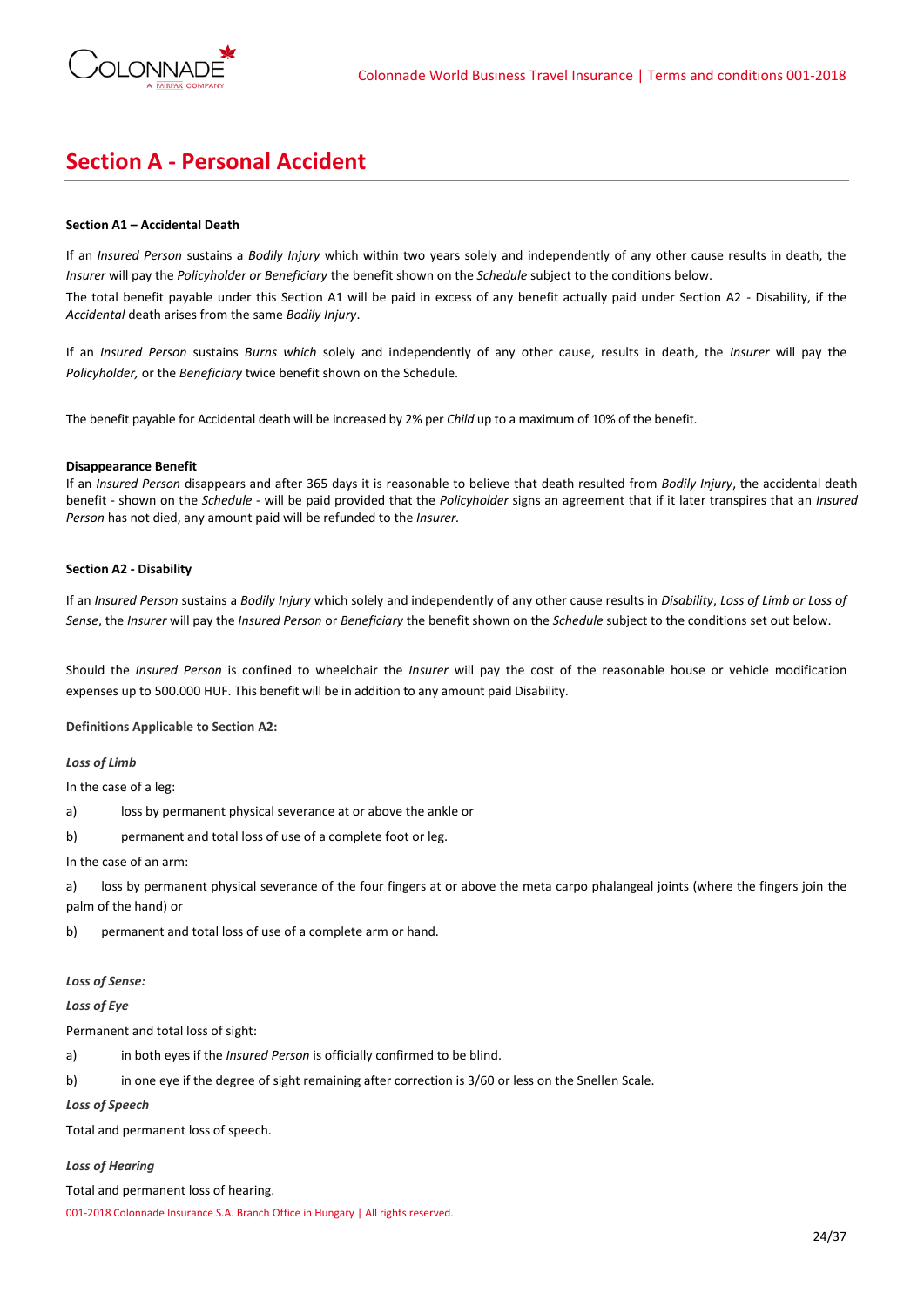

# *Disability:*

# *Permanent Total Disability*

Disability which totally prevents an *Insured Person* from working in their usual occupation for the *Policyholder* which in all probability will continue for the remainder of their natural life.

# *Permanent Partial Disability*

A permanent disability benefit payable as a percentage of the *Sum Insured* under Item 4b, shown on the *Schedule*, depending on the degree of permanent disability. The benefits payable for specific disabilities are shown in the table below:

Permanent severance or permanent total loss of use (including anchylosis) of:

| a) | one thumb                        | 30% |
|----|----------------------------------|-----|
| b) | forefinger                       | 20% |
| c) | any finger other than forefinger | 10% |
| d) | big toe                          | 15% |
| e) | any toe other than big toe       | 5%  |
| f) | shoulder or elbow                | 25% |
| g) | wrist, hip, knee or ankle        | 20% |
| h) | lower jaw by surgical operation  | 30% |

Considerable loss of osseous substance of (definite and incurable condition):

| i)      | skull in all its thickness, surface of: |      |  |
|---------|-----------------------------------------|------|--|
|         | - at least 6 sq. cm                     | 40%  |  |
|         | - 3 to 6 sq. cm                         | 20%  |  |
|         | - less than 3 sq. cm                    | 10%  |  |
| j)      | shoulder                                | 40%  |  |
| k)      | two bones of the forearm                | 30%  |  |
| I)      | thigh or both bones of the leg          | 50%  |  |
| m)      | knee-cap                                | 20%  |  |
| n)      | Shortening of lower limb by             |      |  |
|         | - at least 5 cm                         | 30%  |  |
|         | - 3 to 5 cm                             | 20%  |  |
|         | - 1 to 3 cm                             | 10%  |  |
| $\circ$ | Total incurable insanity                | 100% |  |
|         |                                         |      |  |

p) Permanent disability which is not provided for under items 2, 3a, 3b, 3c(i) & (ii), Permanent Total Disability of the *Schedule* or any of the benefits above, up to a maximum of 100% of Permanent Partial Disability of the *Schedule*.

Any *Permanent Partial Disablement* payable under item (p) will be assessed by considering the severity of the disablement in conjunction with the stated percentages for the specific types of disablement mentioned above. The *Insured Person's* occupation will not be a relevant factor.

When more than one form of disablement results from one *Accident* the percentages from each are added together but the *Insurer* will not pay more than 100% of the *Sum Insured* under Disability.

If a claim is payable for loss of or loss of use of a whole part of the body a claim for any component of that part cannot also be made.

The amount payable for anchylosis of the fingers (other than thumb and forefinger) and of the toes (other than the big toe) shall be 50 % of the compensation which would be due for the loss of those limbs.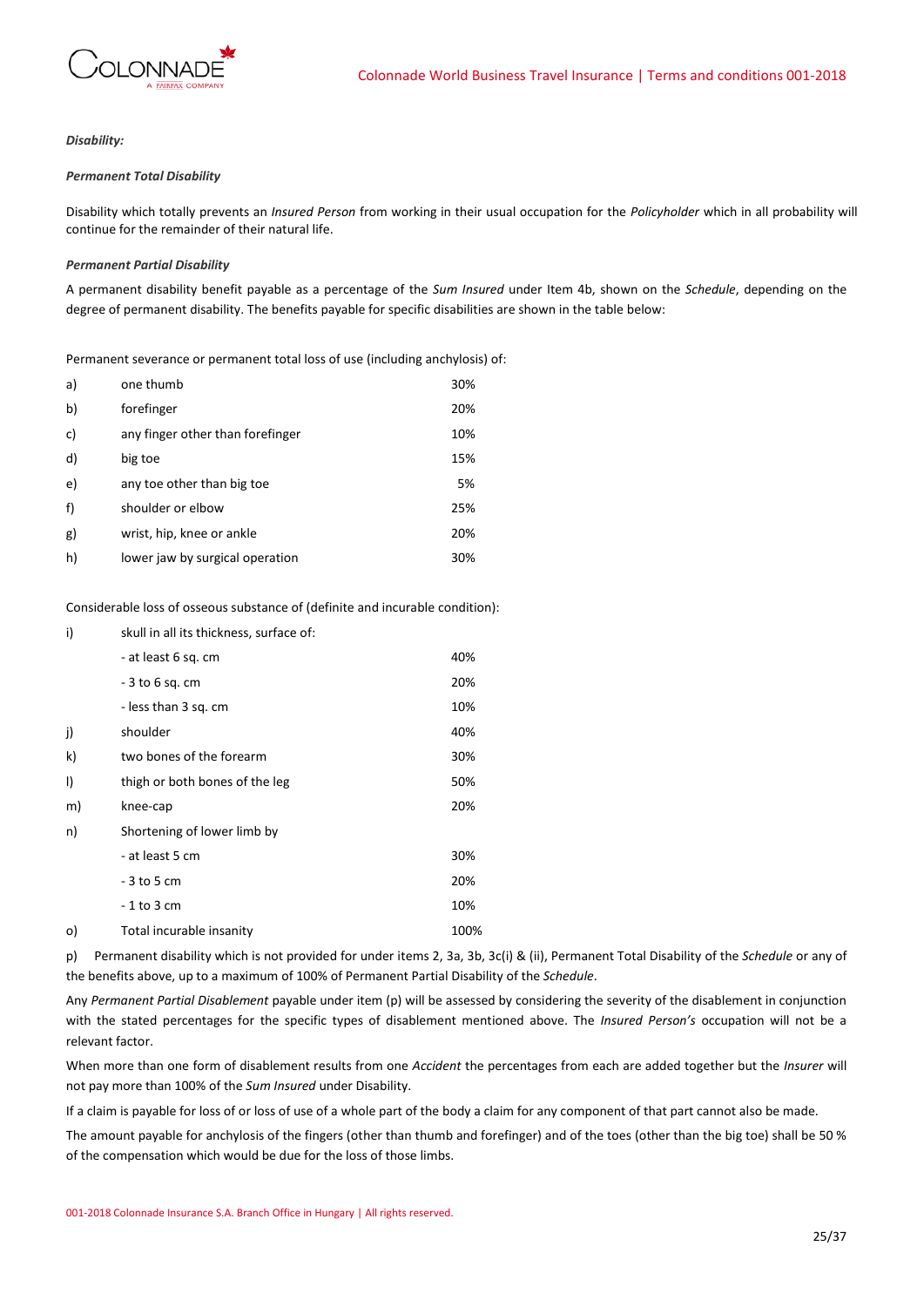

**Conditions applicable to Section A:**

- 1. Death or Disability resulting from exposure to severe weather conditions will be considered to have been caused by *Bodily Injury*.
- 2. If an *Insured Person* is not an *Employee* then Item Permanent Total Disability will be defined as "Permanent Total Disability which totally prevents an *Insured Person* from working in gainful employment of any and every kind which in all probability will continue for the remainder of their natural life". No benefit will be payable under Temporary Disability.
- 3. The benefit for Accidental death for an *Insured Person* who is a *Child* will be limited to 3.000.000.-HUF except where an *Insured Person*, aged between 16 and 18 years of age at the time of sustaining *Bodily Injury*, is an *Employee*.
- 4. If an *Insured Person* is not covered for Accidental death the *Insurer* will not pay any benefit for Accidental Death (Section A1) or Disability (Section A2) until at least 13 weeks after the date of the *Accident* and the *Insurer* will only then pay if the *Insured Person* has not in the meantime died as a result of the *Accident*.
- 5. If a claim exceeds the *Scheduled Flight Accumulation Limit* or the *Any One Accident Limit* shown on the *Schedule*, the *Insurer* will pay an amount which is proportionately reduced until the total does not exceed the limit shown on the *Schedule*.
- 6. When more than one form of *Permanent Partial Disability* results from one *Accident,* the percentages from each are added together, but the *Insurer* will not pay more than 100% of the *Sum Insured* shown under *Permanent Partial Disability.*
- 7. If a claim is payable for loss of or loss of use of a whole part of the body a claim for loss of any component of that part cannot also be made.
- 8. Payment for *Temporary Total Disability* will cease on payment of *Permanent Total Disability* or the Benefit period as shown on the *Schedule,* whichever occurs first.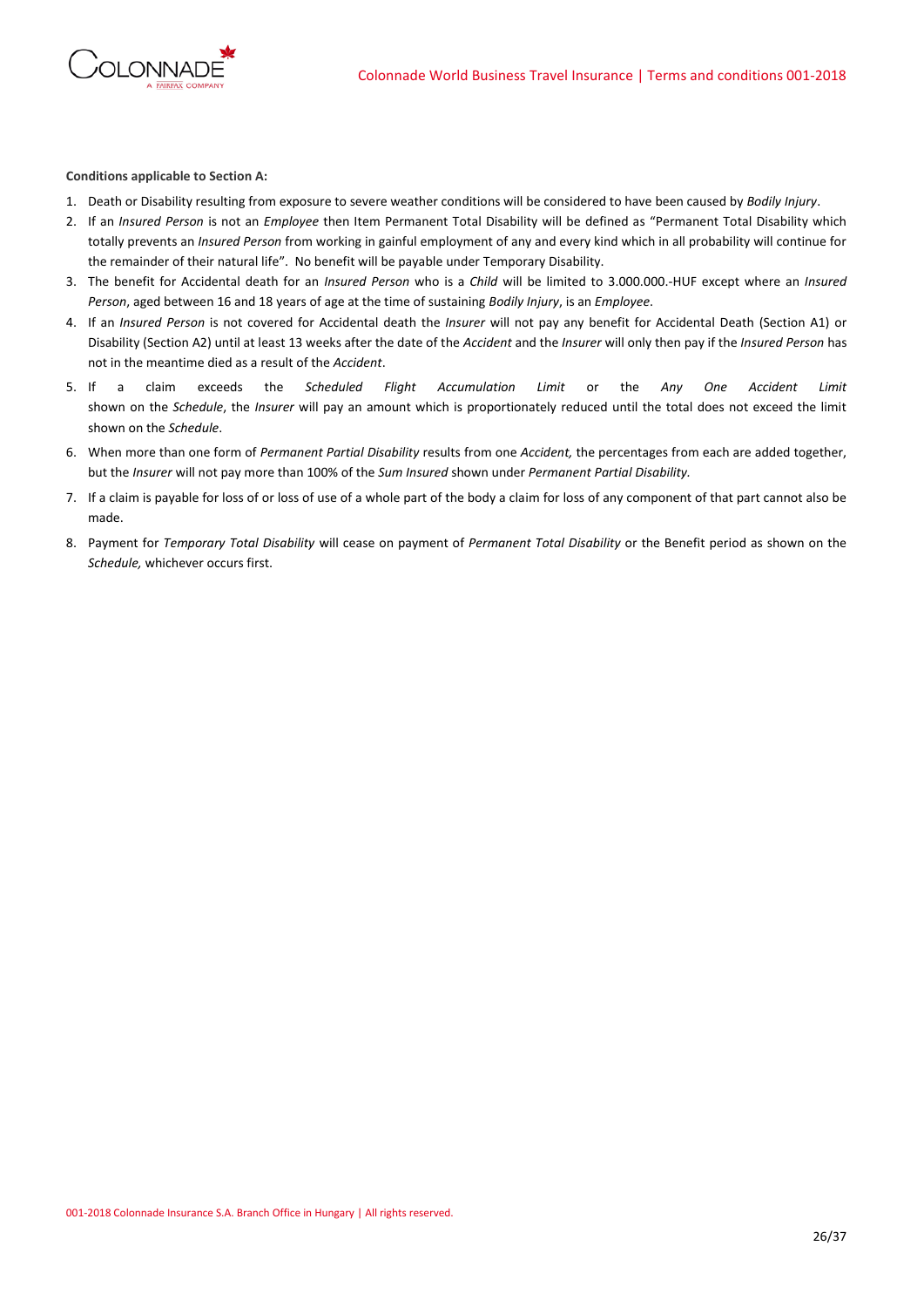

# **Section B - Travel**

# **Section B1.1 - Medical and Emergency Travel Expenses**

If an *Insured Person* sustains *Bodily Injury* or *Sickness* during the *Operative Time* and *Period of Insurance* the *Insurer* will pay the *Policyholder* or the *Insured Person* for *Medical Expenses* and *Emergency Travel Expenses* reasonably and necessarily incurred as a direct results, for up to 2 years from the date of *Bodily* Injury or first diagnosis of *Sickness*, up to the *Sum Insured* in the *Schedule* in excess of any *Deductible*.

**Definitions applicable to Section B1.1**

## *Medical Expenses*

The *Usual and reasonable costs* incurred outside Hungary, or an *Insured Person's Permanent Country of Residence*, for medical, surgical or other remedial attention or treatment given or prescribed by a *Medical Practitioner* and all hospital, nursing home and ambulance charges.

Dental expenses are covered up to the *Sum Insured* stated on the *Schedule* if they are the result of a *Bodily Injury* or unexpected and sudden pain that requires immediate treatment*.* The *Insurer* shall not pay any benefit for permanent crowns or artificial teeth.

## *Emergency Travel Expenses*

The additional expenses of economy class transport and accommodation expenses incurred by an *Insured Person* and up to two persons, who need to travel to, remain with, or escort an *Insured Person* including, at the discretion of the *Insurer,* a family member or business colleague*.*

# **Condition applicable to Section B1.1**

The *Policyholder* or *Insured Person* must contact the *Assistance Service* as soon as possible if injury or illness results in the need for inpatient hospital treatment.

# **Extensions applicable to Section B1.1**

1. In the event of a valid claim under this section the *Insurer* will pay the costs of hospital in-patient medical charges necessarily incurred within the 1 month immediately following the date of return to Hungary or an *Insured Person's Permanent Country of Residence*, up to a maximum of 1.000.000.-HUF if the expenses would not be recovered by anyone.

# **Exclusions applicable to Section B1.1**

The *Insurer* will not pay any claim:

- 1. where an *Insured Person* is travelling against the advice of a *Medical Practitioner*,
- 2. where the purpose of the *Trip* is to receive medical treatment or advice,
- 3. within one month of the expected date of birth if an *Insured Person* is pregnant and *Bodily Injury* or *Sickness* has resulted from the pregnancy.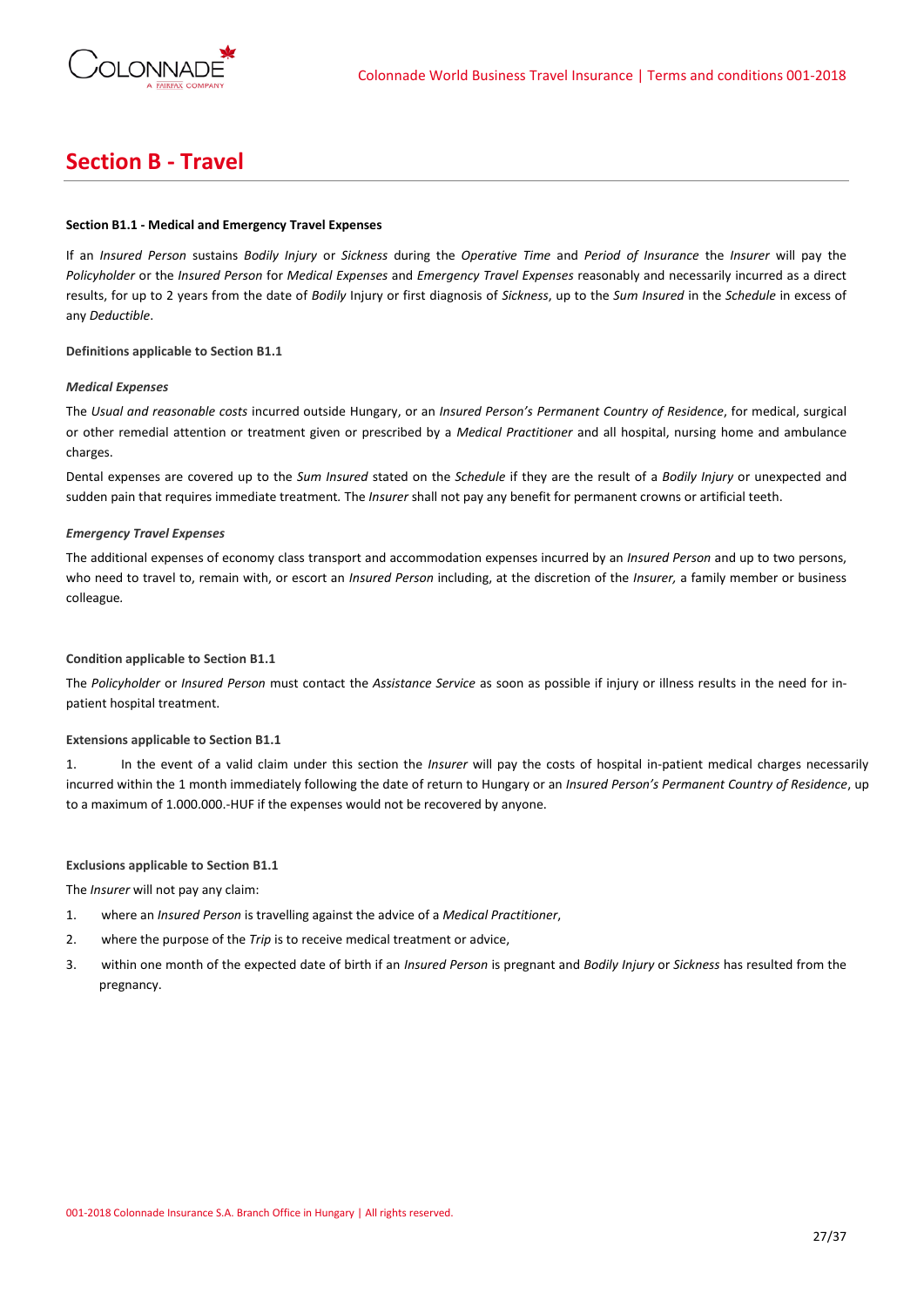

## **Section B1.2 - Rescue Expenses**

If an *Insured Person* sustains *Bodily Injury* or *Sickness* during the *Operative Time* and *Period of Insurance*, the *Insurer* will reimburse the *Policyholder,* or an *Insured Person* for *Rescue Expenses* reasonably and necessarily incurred as a direct result, up to the *Sum Insured* in the *Schedule*.

## **Definition applicable to Section B1.2**

## *Rescue Expenses*

- The cost of transportation by any suitable means to an appropriate medical facility or to an *Insured Person's* home in Hungary or *Permanent Country of Residence* as recommended by the *Insurer's* appointed medical advisor in conjunction with the local attending *Medical Practitioner.*
- In the event of death, the costs of transportation of the body or ashes and the *Insured Person's* personal effects back to Hungary or *Permanent Country of Residence*.
- The costs of funeral expenses outside Hungary or an *Insured Person's Permanent Country of Residence* up to a maximum of \$2.000.000, -HUF.

## **Condition Applicable To Section B1.2**

The *Policyholder* or *Insured Person* must contact the *Assistance Service* as soon as possible if *Bodily Injury* or *Sickness* results in the need for in-patient hospital treatment or the possible need for emergency rescue. If rescue is not carried out by the Assistance Service, the costs of such rescue must be approved by the *Assistance Service* otherwise the costs may not be reimbursed unless it could not be reasonably expected in the circumstances to contact the *Assistance Service* and seek approval.

If the *Insurer's* appointed medical advisor and the local attending *Medical Practitioner* allow the *Insured Person's* transportation to his or her home in Hungary or *Permanent Country of Residence*, but the *Insured Person* refuses it, the *Insurer* will not be liable for any medical expenses incurred after the date the transportation could have taken place.

## **Exclusions Applicable To Section B1.2**

The *Insurer* will not pay any claim:

- 1. where an *Insured Person* is travelling against the advice of a M*edical Practitioner*;
- 2. where the purpose of the *Trip* is to receive medical treatment or advice;
- 3. within one month of the expected date of birth if an *Insured Person* is pregnant and *Bodily Injury* or *Sickness* has resulted from the pregnancy;
- 4. in excess of \$ 2,000 as a result of an *Insured Person* giving birth.
- 5. as a result of the use of non-prescribed drugs by an Insured Person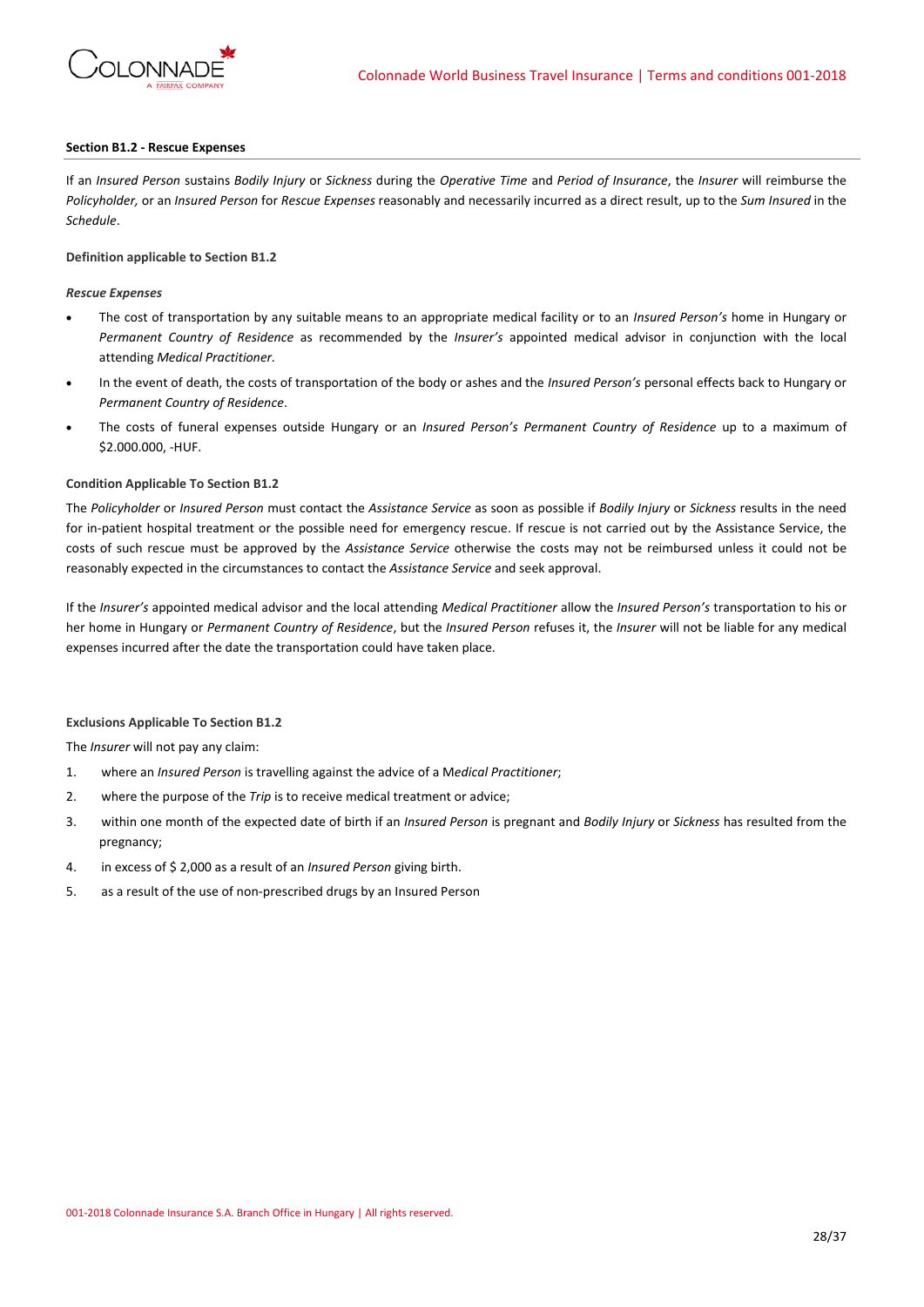

# **Section B1.3 - Assistance**

The network of the *Assistance Service* offices is available whenever an *Insured Person* travels within the *Operative Time* and *Period of Insurance*. If Medical Assistance is required at any time the **Emergency Helpline**

**+36 1 460 1500** (24 Hour) should be called. The insurer will reimburse up to 20.000, -HUF towards the reasonable costs of phone calls to Emergency Helpline related to a valid claim under this policy.

All of the Medical Assistance detailed below is subject to the terms and conditions of this policy.

When Assistance Service is contacted for assistance, the following information should be provided:

- The Insured Person's name and the Assistance Service card number and/or Policy number
- The telephone, fax or telex number where an Insured Person can be reached.
- The Insured Person's address abroad.
- The nature of the emergency.
- The name of the Insured Person's employer, company or organisation.

The Medical Assistance services provided are:

| 24 hour Service                    | Emergency telephone lines staffed 24 hours a day, 365 days a year by multi-lingual assistance co-<br>ordinators, experienced in the procedures of hospitals and clinics worldwide.                                                                                                                                                                                     |  |  |
|------------------------------------|------------------------------------------------------------------------------------------------------------------------------------------------------------------------------------------------------------------------------------------------------------------------------------------------------------------------------------------------------------------------|--|--|
| <b>Travel information</b>          | Enhanced to provide pre-travel advice, full country guide information, full security advice for<br>worldwide travel, document registration and a pre-trip concierge service – available in English                                                                                                                                                                     |  |  |
| <b>Medical Staff</b>               | A highly qualified team of medical consultants and nursing staff, available at any time to ensure<br>that the most appropriate medical treatment is provided.                                                                                                                                                                                                          |  |  |
| <b>Medical advice and referral</b> | Assistance Service will provide the following services to the Insured Person:                                                                                                                                                                                                                                                                                          |  |  |
|                                    | medical advice to the <i>Insured Person</i> over the telephone.<br>$\bullet$                                                                                                                                                                                                                                                                                           |  |  |
|                                    | information about medical practitioners, and hospitals worldwide.<br>$\bullet$                                                                                                                                                                                                                                                                                         |  |  |
|                                    | arrange <i>Insured Person's</i> appointment with medical practitioners.<br>٠                                                                                                                                                                                                                                                                                           |  |  |
|                                    | arrange <i>Insured Person's</i> hospital admission.                                                                                                                                                                                                                                                                                                                    |  |  |
| <b>Direct Billing</b>              | Where appropriate Assistance Service will arrange direct billing with hospitals worldwide,<br>avoiding the need for the <i>Insured Person</i> to use the <i>Insured Person's</i> own cash or credit card.                                                                                                                                                              |  |  |
| <b>Air Ambulance</b>               | Repatriation or transport to a <i>medical institution</i> by air ambulance or scheduled airline or other<br>suitable means depending on the circumstances of the case and if appropriate with a fully<br>equipped medical team in attendance. On return, suitable transportation will take an <i>Insured</i><br>Person to hospital or home address whenever necessary. |  |  |
| <b>Emergency Medical Supplies</b>  | Help locate and send essential medicines or medical by-products if unavailable locally.                                                                                                                                                                                                                                                                                |  |  |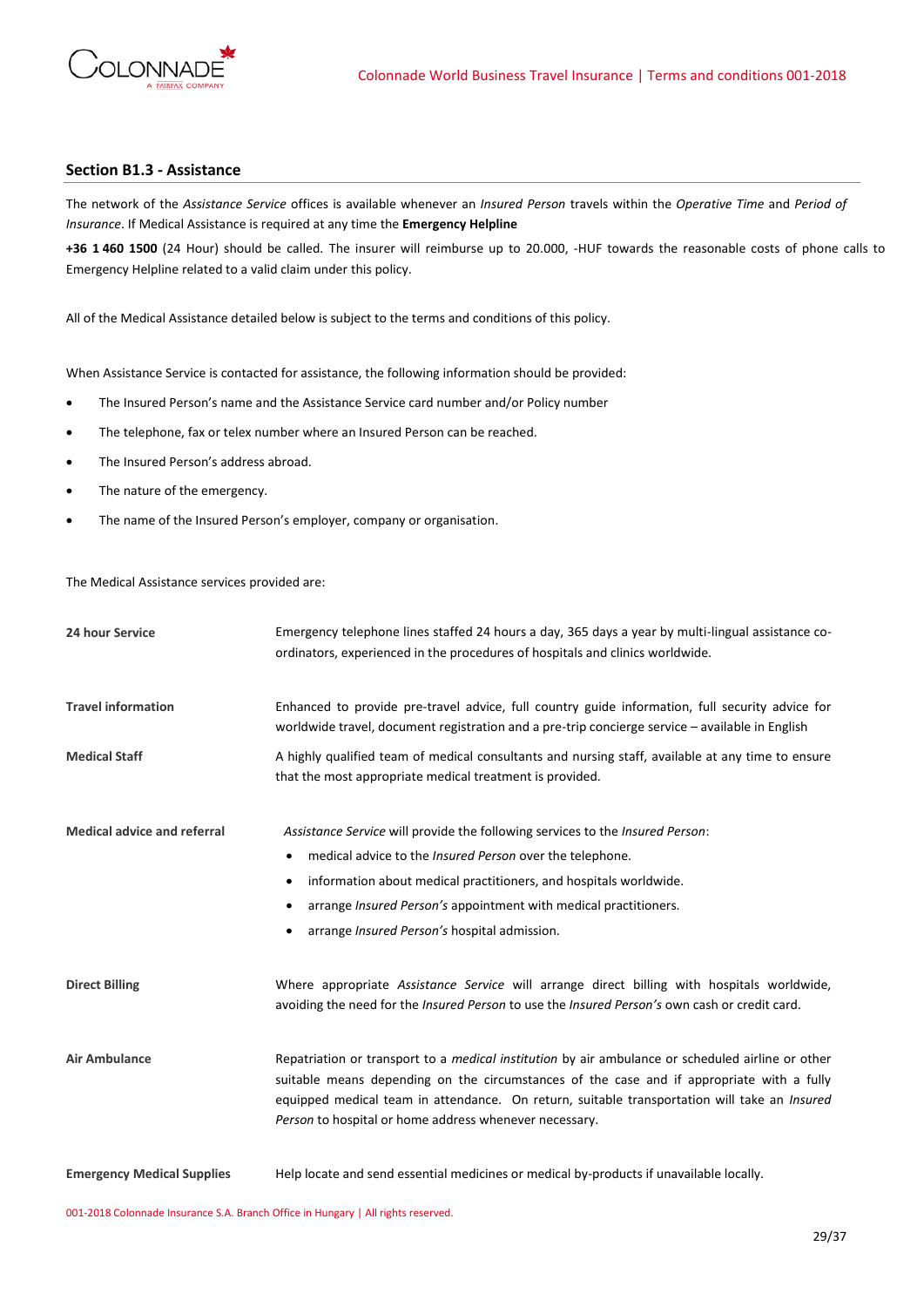

|                                                                  | Medical Assistance is only one aspect of the service. Assistance Service also provides the following Travel Assistance:                                                                                                                                                                                                                                                          |
|------------------------------------------------------------------|----------------------------------------------------------------------------------------------------------------------------------------------------------------------------------------------------------------------------------------------------------------------------------------------------------------------------------------------------------------------------------|
|                                                                  | Assistance Service will provide information concerning visa and vaccination requirements<br>for foreign countries.                                                                                                                                                                                                                                                               |
| Advice on Lost Luggage, Passport,<br><b>Documents or Tickets</b> | In the event that the Insured Person's luggage, passport, documents or tickets are lost or<br>stolen while travelling overseas, Assistance Service will provide general advice to the<br>Insured Person.                                                                                                                                                                         |
| <b>Emergency Message Transmission</b>                            | In the event of an emergency or a hospital confinement, Assistance Service will keep the<br>Insured Person's immediate family informed.                                                                                                                                                                                                                                          |
| Arrangement<br>of<br>Hotel<br><b>Accommodation</b>               | Assistance Service will provide information concerning hotel facilities, services and rates<br>for an <i>Insured Person</i> , a replacement business colleague or family member who has<br>travelled to be at the bedside of the <i>Insured Person. Assistance Service</i> will book the<br>hotel room and confirm details with the hotel prior to the expected date of arrival. |
| Arrangement of Compassionate<br><b>Visit</b>                     | Assistance Service will arrange for return airfare for a relative or friend of the Insured<br>Person to visit an <i>Insured Person</i> who, when travelling alone, has been hospitalised<br>outside the Permanent Country of Residence for more than five days.                                                                                                                  |
| Arrangement of Return of Minor<br>Children                       | Assistance Service will arrange for the return of minor children (aged 18 or under) to their<br>Permanent Country of Residence if they are left unattended as the result of the Insured<br>Person's Bodily Injury, Sickness, or emergency transportation                                                                                                                         |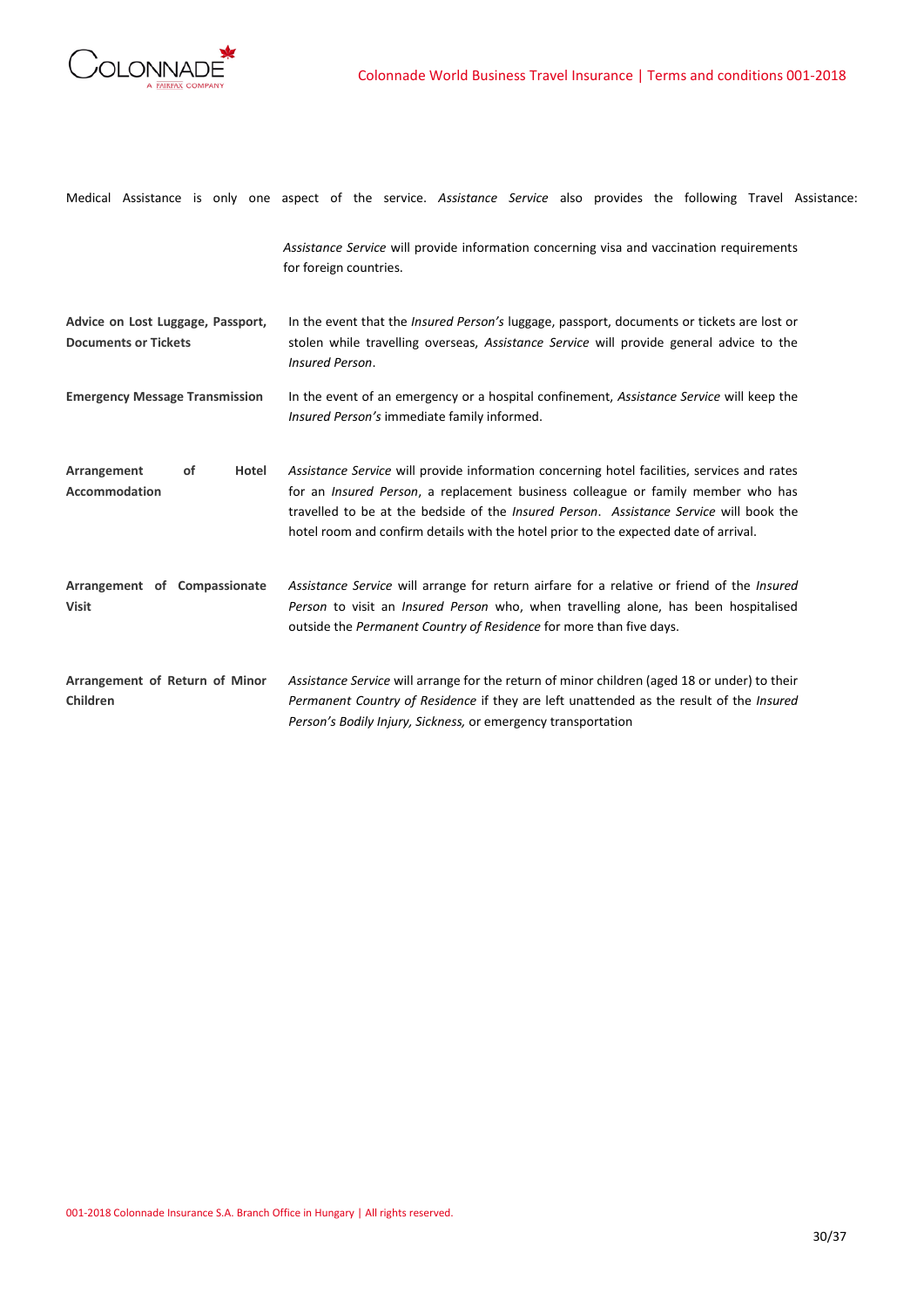

## **Section B1.4 - Legal Expenses**

The *Insurer* will pay to an *Insured Person* up to the *Sum Insured* in the *Schedule* for *Legal Expenses* incurred by or on behalf of an *Insured Person* in pursuit of a claim for damages and/or compensation against a third party who has caused *Bodily Injury* to, or death or *Sickness* of, that *Insured Person* by an incident occurring during the *Operative Time* and *Period of Insurance* outside Hungary.

**Definitions applicable to Section B1.4:**

## *Appointed Representative*

A qualified lawyer or firm of lawyers appointed to act for *an Insured Person*.

### *Legal Expenses*

- a) Any fees, expenses and other amounts charged by the *Appointed Representative* in connection with any claim or legal proceedings, including costs and expenses of expert witnesses as well as those incurred by the *Insurer* in connection with any such claim or legal proceedings.
- b) Any costs payable by an *Insured Person* following an award of costs by any court or tribunal and any costs payable following an outof-court settlement made in connection with any claim or legal proceedings.
- c) Any fees, expenses and other amounts reasonably incurred by the *Appointed Representative* in appealing or resisting an appeal against the judgement of a court, tribunal or award of an arbitrator.

# **Claims Conditions Applicable To Section B1.4**

- 1. The *Insured Person* must first obtain the *Insurer's* written consent to pay *Legal Expenses*. This consent will be given if an *Insured Person* can satisfy the *Insurer* that:
- a. there are reasonable grounds for pursuing the legal proceedings; and
- b. it is reasonable for *Legal Expenses* to be provided in a particular case.

The decision to grant consent will take into account the opinion of an *Appointed Representative* as well as that of the *Insurer's* own advisers. The *Insurer* may also request, at an *Insured Person's* expense, an opinion of a lawyer or firm of lawyers on the merits of the claim or legal proceedings. If the claim is admitted, an *Insured Person's* costs in obtaining this opinion will be covered by this insurance.

All claims or legal proceedings including any appeal against judgement resulting from the same original cause, event, or circumstances, will be regarded as one claim.

2. If an *Insured Person* is successful in any action, any *Legal Expenses* provided by the *Insurer* will be reimbursed to the *Insurer*.

## **Exclusions Applicable To Section B1.4**

The *Insurer* will not pay for any:

- 1. *Legal Expenses* incurred in the defence of any civil claim or legal proceedings made or brought against the *Insured Person*;
- 2. fines or other penalties imposed by a criminal court;
- 3. *Legal Expenses* incurred in connection with any criminal act committed by the *Insured Person*;
- 4. *Legal Expenses* incurred in pursuing any claim against any travel agent, tour operator, insurer or their agents;
- 5. claim or circumstance notified more than two years after the incident from which the cause of action arose;
- 6. *Legal Expenses* incurred by an *Insured Person* making a claim against the *Policyholder,* the *Insurer* or any organisation or person involved in arranging this insurance.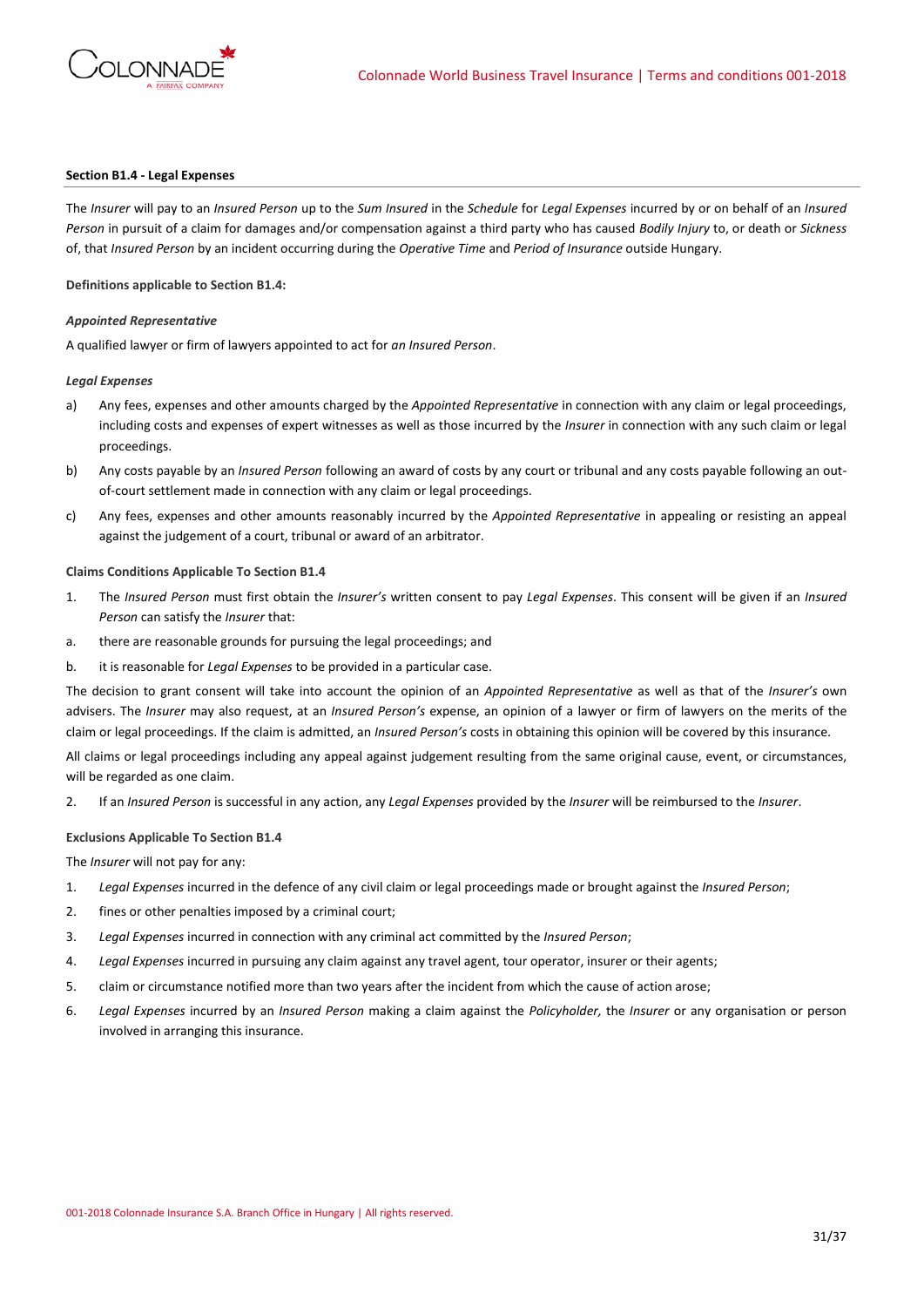

### **Section B1.5 - Personal Liability**

The *Insurer* will indemnify an *Insured Person* for any legal liability incurred by that *Insured Person* during a *Trip* during the *Operative Time*  and *Period of Insurance* as the result of *Bodily Injury* or *Sickness* of any person, or *Accidental* loss or damage to the property of any person, up to the *Sum Insured* in the *Schedule* which is an aggregate limit for all losses under this policy occurring during each *Period of Insurance*.

**Provisions applicable to Section B1.5**

- 1. In addition the *Insurer* will pay all costs and expenses incurred with the written consent of the *Insurer* in connection with the defence of any claims against an *Insured Person* which may be the subject of indemnity under this Section.
- 2. No admission of liability, offer, promise or payment will be made without the written consent of the *Insurer*.
- 3. The *Insurer* will, if it considers it necessary, take over and conduct the defence or settlement of any claim against an *Insured Person* and for that purpose can use the *Insured Person's* name. The *Insurer* can conduct the defence however it sees fit. The *Insurer* can prosecute at its own expense and for its own benefit, any claim for indemnity or damages against any other persons.
- 4. The *Insured Person* will give the *Insurer* full assistance in defending or prosecuting any claim and will provide the *Insurer* with any information and documents available to him.

### **Exclusions applicable to Section B1.5**

The *Insurer* will not pay for any liability which is the result of:

- 1. Bodily injury to, or illness or disease of, any person who is an employee of the *Policyholder* or an *Insured Person* when injury results from their employment by the *Policyholder* or an *Insured Person*,
- 2. Liability arising directly or indirectly by or through, or in connection with, any motorised craft.
- 3. Liability arising directly or indirectly by or through or in connection with:
	- a) the ownership, possession or occupation of land,
	- b) any deliberate or unlawful act,
	- c) the carrying on of any trade, business or profession,
	- d) any racing activity,
- 4. *Accidental* loss or damage to property belonging to, held in trust by, or in the custody or control of the *Policyholder* or an *Insured Person* or any of their employees or any member of an *Insured Person's* family or household,
- 5. Liability attaching to the *Policyholder* or an *Insured Person* under an express term of any contract, unless liability would arise whether or not the express term existed,
- 6. Liability for which payment should be more specifically claimed under any other contract of insurance in the name of the *Policyholder* or an *Insured Person,*
- 7. Any claim where an *Insured Person* is insane or which results from an *Insured Person* being under the influence of or affected by drugs (other than drugs taken under the direction of a *Medical Practitioner*), alcohol, or solvents,
- 8. Any claim resulting from any Acquired Immune Deficiency Syndrome (AIDS) or any AIDS related condition, or sexually transmitted disease suffered by an *Insured Person*
- 9. Liability in respect of fines, penalties or liquidated damages, punitive exemplary or aggravated damages.

#### **Section B2 - Personal Property**

If an *Insured Person* has stolen or suffers damage to *Personal Property* on a *Trip* during the *Operative Time* and *Period of Insurance,* the *Insurer* will indemnify the *Policyholder* or an

*Insured Person* for the cost of replacement or repair up to the *Sum Insured* in the *Schedule*.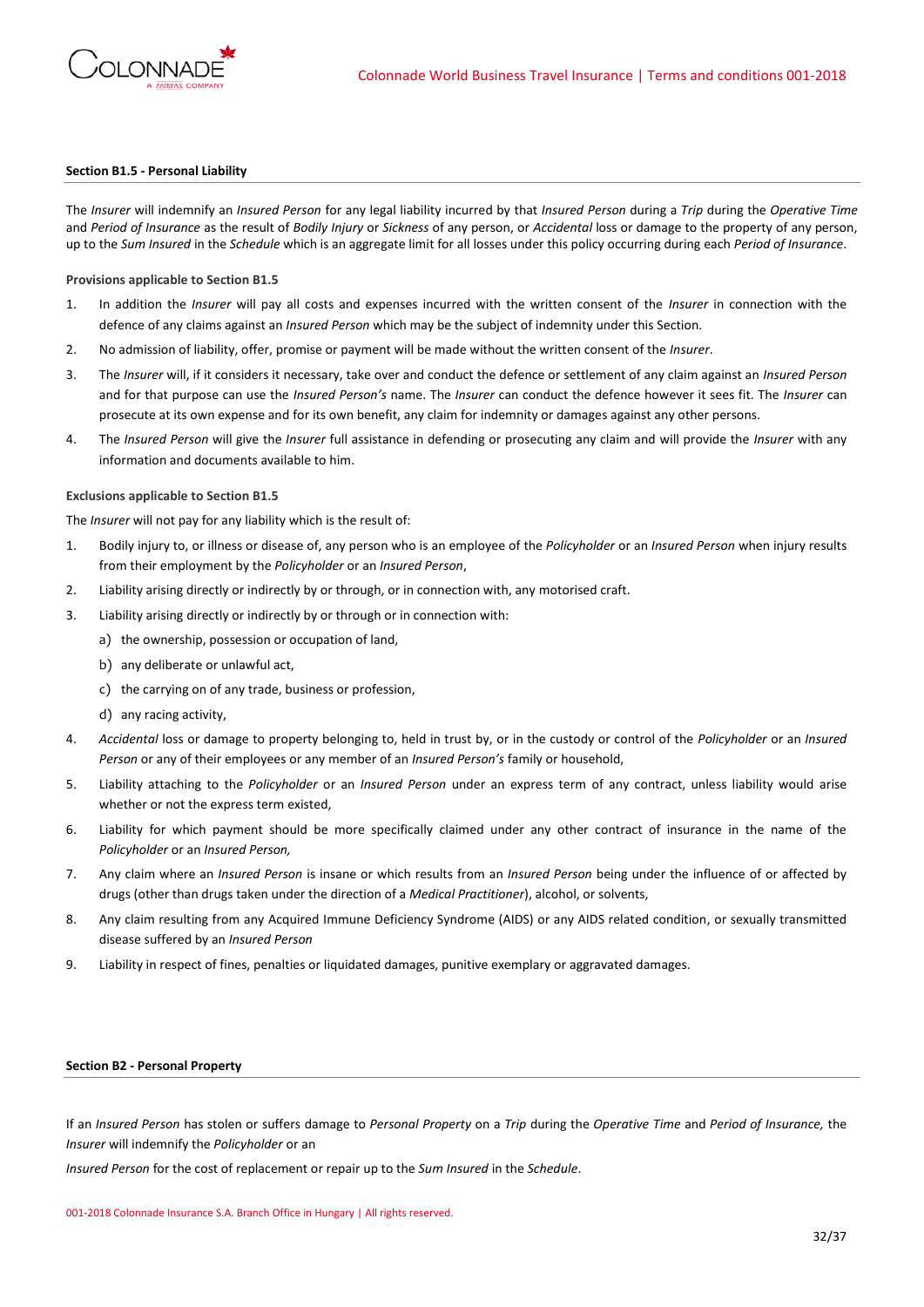

If the *Insured Person's Personal Property* is temporarily lost for more than four hours during the outward journeys of the *Trip*, the *Insurer* will reimburse up to 200.000.,-HUF towards the cost of buying essential and reasonable replacement items. If the *Personal Property* which has been temporarily lost becomes permanently lost and this results in a claim, the *Insurer* will deduct the amount already paid for temporary loss from the final payment.

If during the *Operative Time* an *Insured Person* loses or damages his or her passport, identification card, driver's license, car registration, visa, money, travel tickets or other essential travel documents, the *Insurer* will indemnify the *Policyholder* or an *Insured Person* for the reasonable and necessary costs of replacing them including additional travel and accommodation costs, up to 200.000.,-HUF.

## **Definition applicable to Section B2**

## *Personal Property*

Property owned by or in the custody or control of an *Insured Person*.

## *Carrier*

Any licensed operator of a land, sea or air vehicle for the transportation of fare paying passengers.

## **Claims Provisions Applicable To Section B2**

- 1. All claims will be subject to the *Insurer* at its own discretion assessing the value of the claim based on the age and estimated wear and tear of the articles that form the basis of the claim.
- 2. Benefit will be paid by the *Insurer* in excess of any payments made by a *Carrier*. In the event of a claim for loss or damage in transit, the *Insured Person* must give immediate written notice to the relevant *Carrier* and/or to the relevant police authority.
- 3. When a claim is made the *Insured Person* must submit the following documents:
	- a) a copy of any declaration of loss, theft or damage to the relevant *Carrier* or police,
	- b) a copy of the relevant *Carrier* report or police report,
	- c) in the event of loss by *Carrier* original tickets and baggage slips,
	- d) a list of all *Personal Property* which was stolen, lost or damaged including the date and place of purchase and purchase value,
	- e) original proof of purchase of the lost, stolen or damaged items., if available,
	- f) original purchase receipts are required in the event of claims regarding goods purchased during the *Trip*.
	- g) Suitable proof of any actual payments made by the *Carrier* to the *Insured Person*.

## **Exclusions Applicable To Section B2**

The *Insurer* will not pay for:

- 1. Any item valued at more than 300.000, -HUF unless the *Policyholder* or an *Insured Person* bears the first 25% of any amount in excess of 300.000, -HUF, up to the replacement value of the item or the *Sum Insured* if less.
- 2. Loss due to chipping, scratching or breakage of glass, china or other fragile articles, unless due to fire, theft or accident to the conveyance in which they were being transported,
- 3. Loss or damage to sports equipment whilst in use.
- 4. Loss or damage due to:
	- a) moth, vermin, wear and tear, atmospheric or climatic conditions or gradual deterioration,
	- b) mechanical or electrical failure or breakdown,
	- c) any process of cleaning, dying, restoring, repairing or alteration,
	- d) loss of *Money* (as defined under Section B3), bonds, negotiable instruments and securities of any kind,
	- e) loss or damage caused by delay, detention or confiscation by order of any Government or Public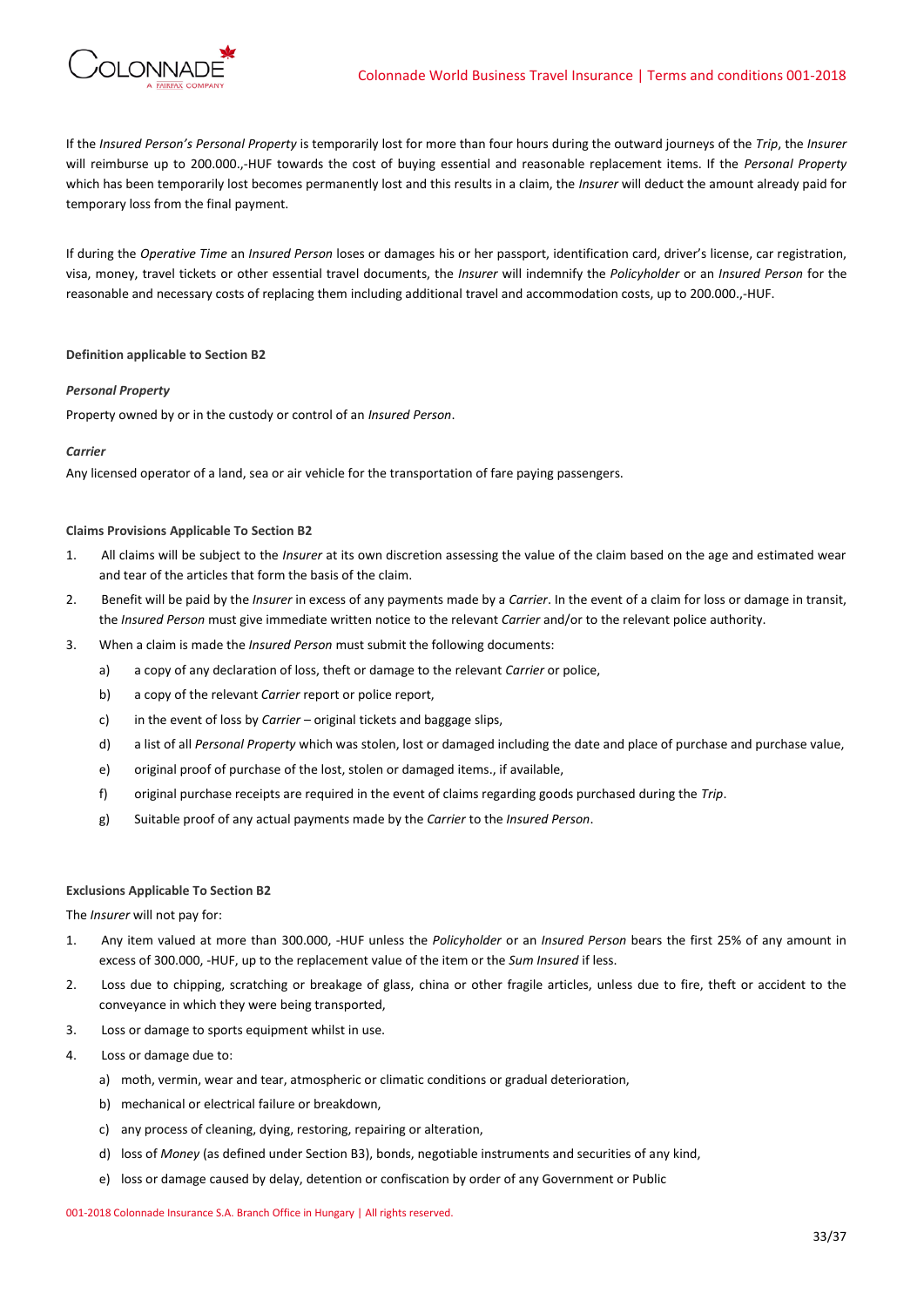

- f) Authority,
- g) loss of or damage to vehicles, their accessories or spare parts,
- h) Theft from a motor vehicle unless entry to such vehicle is gained by visible, violent and forcible means and theft of items in clear view,
- i) Loss of or damage to *Personal Property* sent as freight or under an air waybill or bill of lading or via a courier.

### **Section B3 - Money**

The *Insurer* will indemnify the *Policyholder* or an *Insured Person* for loss or theft of *Money,* or financial loss suffered as the result of fraudulent use of credit, debit or charge cards during the *Operative Time* and *Period of Insurance*, up to the *Sum Insured* in the *Schedule*.

#### **Definition applicable to Section B3**

#### *Money*

Coins, bank notes, banker's drafts, credit, debit or charge cards, phone cards, travellers' cheques, travel tickets, which belong to or are in the custody and control of an *Insured Person* and are intended for travel, meals, accommodation and personal expenditure only*.*

#### **Credit Card Indemnity**

If the *Insured Person* dies or suffers *Permanent Total Disablement* as the result of a *Bodily Injury* during the *Operative Time*, the *Insurer* will pay the *Insured Person*' business credit card expenses incurred by that *Insured Person* during the *Trip*, up to 500.000, -HUF.

#### **Extension Applicable To Section B3**

Foreign currency and travellers cheques purchased for a *Trip* are covered from the time of collection or 120 hours prior to departure on the *Trip* whichever occurs last and up to 120 hours after completion of a *Trip* or until deposited or cashed, whichever happens first.

# **Claims Provisions Applicable To Section B3**

In the event of a claim the *Insured Person* must give immediate written notice:

- 1. to the relevant police authority in the event of theft,
- 2. a copy of the relevant police report must be submitted when a claim is made,
- 3. police reports must be obtained in the area where the loss occurred.

## **Exclusions Applicable To Section B3**

The *Insurer* will not pay for:

- 1. any loss of cash in excess of 100.000, -HUF,
- 2. loss or theft of a credit card, charge card or cash card where the *Policyholder* or an *Insured Person* has not complied with all the terms and conditions under which the card was issued,
- 3. shortages due to confiscation or detention by Customs or other Officials, error, omission and depreciation in value.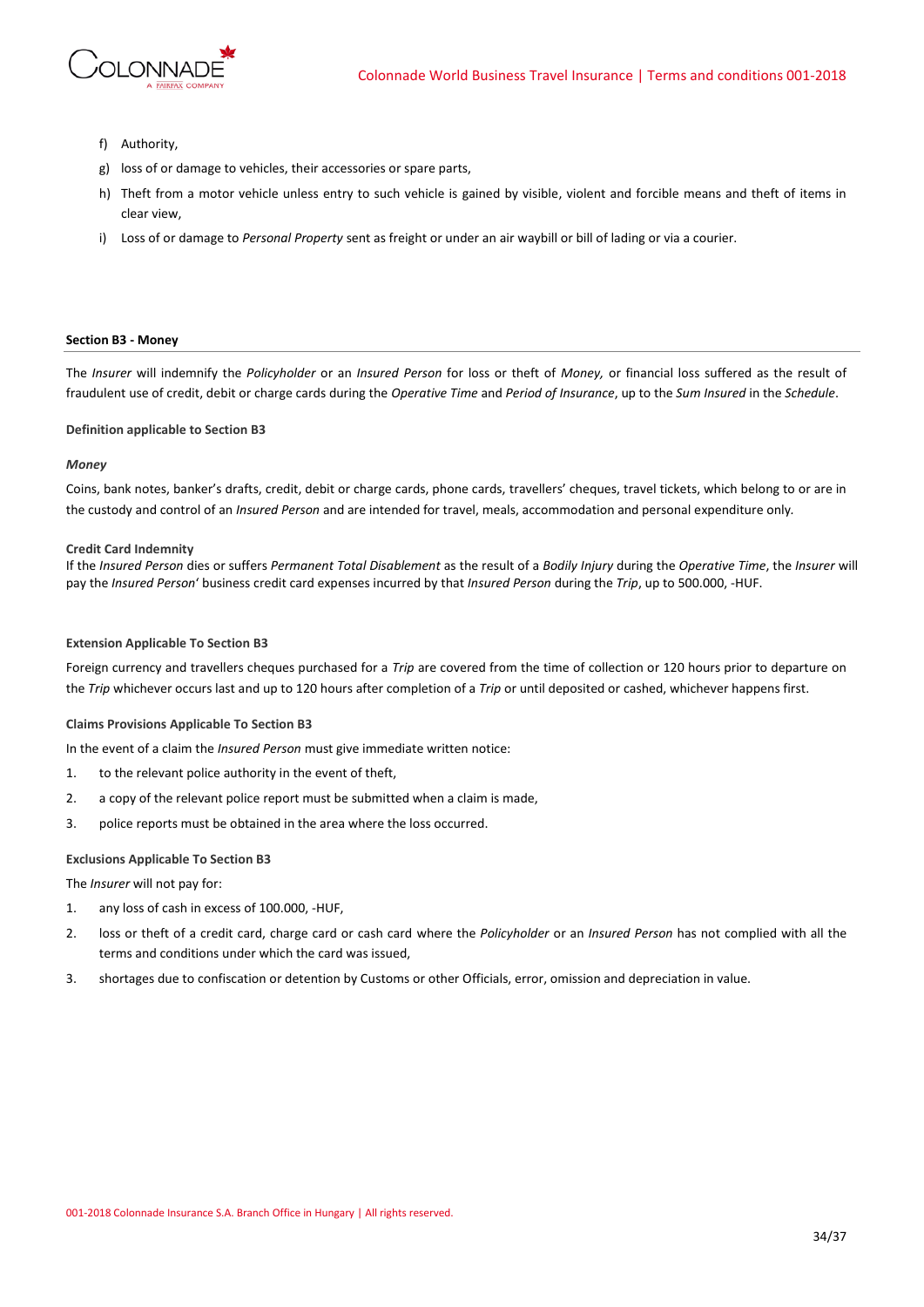

## **Section B4 - Cancellation, Curtailment and Delay**

The *Insurer* will indemnify the *Policyholder* or an *Insured Person* up to the *Sum Insured* on the *Schedule* if a *Trip* during the *Operative Time* and *Period of Insurance* has to be cancelled, cut short or altered as a direct result of any cause outside the *Policyholder's* or *Insured Person's* control.

Where the *Trip* has to be cancelled prior to departure the *Insurer* will pay for all deposits and advance payments in respect of transport and accommodation costs which are not recoverable elsewhere.

Where the *Trip* has to be cut short following departure the *Insurer* will pay for expenses which:

- a) have been paid or will be payable, or
- b) become payable under contract, or
- c) cannot be recovered elsewhere.

When pre-booked travel arrangements in connection with a *Trip* have to be altered following departure, the *Insurer* will reimburse the *Policyholder* or an *Insured Person* for the additional costs of travel and accommodation which are not recoverable elsewhere and are necessarily incurred to enable an *Insured Person* to continue the *Trip* or return to Hungary or *Permanent Country of Residence*.

#### **Replacement**

Where a *Trip* has to be cut short following departure, as a result of any cause outside the *Policyholder's* or an *Insured Person's* control the *Insurer* will pay for the additional costs necessarily incurred of travel and accommodation up to the *Sum Insured* shown in the *Schedule* less any amount recoverable elsewhere:

- a) to return an *Insured Person* to Hungary or *Permanent Country of Residence*
- b) to send a replacement to assume the duties of the original *Insured Person*.

#### **Travel Delay**

If the departure of the ship, aircraft or train on which an *Insured Person* is booked to travel in order to get to their planned destination at the commencement or completion of a *Trip* is delayed due to strike, industrial action, adverse weather conditions or mechanical breakdown, the *Insurer* will reimburse the *Policyholder* or an *Insured Person* for essential purchases, such as meals, refreshments or accommodation up to 15.000,-HUF per hour in excess of 4 hours delay up to a maximum of 100.000,-HUF.

### **Extension applicable to Section B4**

If an *Employee* of the *Policyholder* resigns or has his or her employment terminated more than 31 days prior to a pre-booked *Trip*, the *Insurer* will reimburse the *Policyholder* for all deposits and advance payments in respect of transport and accommodation costs incurred due to the cancellation of the *Trip*, less any expenses recoverable elsewhere.

### **Claims Provisions Applicable To Section B4**

Any documented evidence requested by the *Insurer* of the cause outside the *Policyholder's* and/or *Insured Person's* control which gives a rise to a claim under this Section shall be provided at no expense to the *Insurer* and shall be in such form and of such nature as the *Insurer* may prescribe.

#### **Exclusions applicable to Section B4**

The *Insurer* will not pay any benefit if the *Trip* is cancelled, cut short or altered as the result of:

- 1. an *Insured Person* deciding not to travel or, if on a *Trip,* deciding not to continue,
- 2. redundancy or resignation of an *Insured Person* or the termination of an *Insured Person's* contract of employment within 31 days of a pre-booked *Trip* or once the *Trip* has started,
- 3. redundancy, resignation or the termination of employment of an *Insured Person*, once a *Trip* has started,
- 4. the *Policyholder* or an *Insured Person's* financial or business circumstances,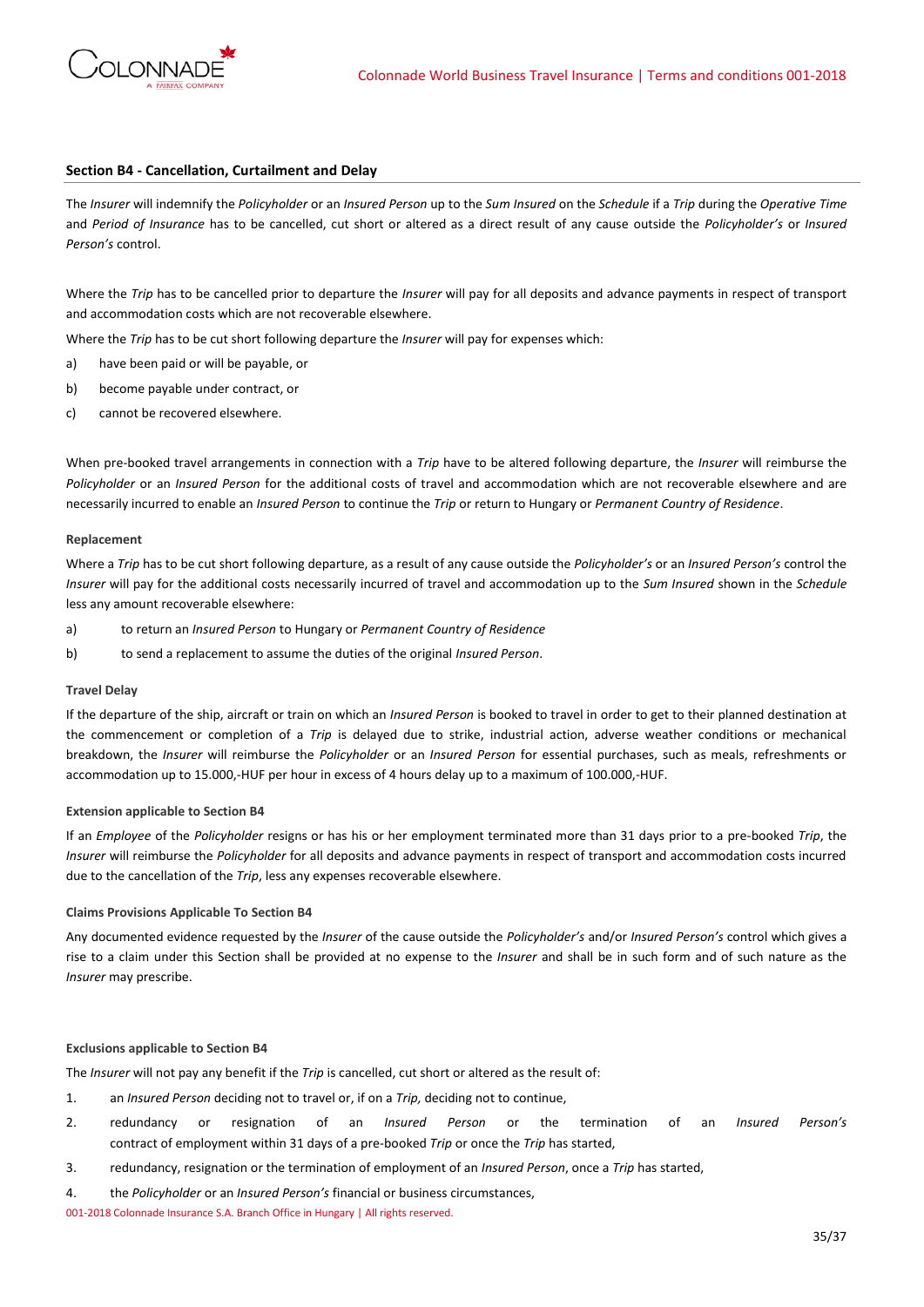

- 5. the default of any provider (or their agent) of transport or accommodation, acting for the *Policyholder* or an *Insured Person*,
- 6. regulations made by any Public Authority or Government,
- 7. Mechanical breakdown or other failure of the means of transport (if not caused by disruption of road and rail services by avalanche, snow or flood) where the departure of a ship, aircraft or train on which the *Insured Person* is booked to travel is delayed for more than 24 hours.
- 8. Industrial action where the departure of a ship, aircraft or train on which the *Insured Person* is booked to travel is delayed for more than 24 hours. The *Insurer* will not pay any benefit if the industrial action existed (or its possibility existed before the date on which the *Trip* was booked, and advance warning had been given);
- 9. an *Insured Person* travelling or intending to travel against the advice of a *Medical Practitioner* or for the purpose of obtaining treatment;
- 10. any claim for cancellation following delay of a ship, aircraft or train, if:
	- a) an *Insured Person* fails to check-in according to the itinerary supplied unless the failure was itself due to industrial action; or
	- b) the delay is due to the withdrawal from service temporarily or permanently of any ship, aircraft or train on the orders or recommendation of any Port Authority, Rail Authority or Aviation Authority or any similar body in any country.

# **Section B5 - Hi-jack, Kidnap, Kidnap for Ransom Consultants Costs, Hostage**

The *Insurer* will pay 60.000, -HUF to the *Insured Person* or *Beneficiary* for each complete day that an *Insured Person* is forcibly or illegally detained as the result of a *Hi-jack*, *Kidnap* or being taken *Hostage* which starts during the *Period of Insurance* up to the *Sum Insured* in the *Schedule*. The *Insurer* will pay up *to Sum Insured* stated on the *Schedule* in respect of Kidnap for Ransom Consultant Costs.

### **Definitions applicable to Section B5**

### *Hi-jack*

The unlawful seizure of, or wrongful taking control of, an aircraft, ship or train in which an *Insured Person* is travelling.

## *Kidnap*

The seizing, detaining or carrying away by force or deception of one or more *Insured Persons* (except a *child* by its parent or guardian) by a third party without the consent of an *Insured Person* and without lawful excuse.

### **Kidnap for Ransom**

Kidnap for Ransom means any event or connected series of events of seizing, detaining or carrying away by force or fraud of one or more Insured Persons (except a child by it's parent or guardian) for the purpose of demanding monetary or financial gain.

### *Hostage*

The detention of an *Insured Person* by a third party who threatens to kill, injure or continue to detain an *Insured Person* in order to compel a state, international organization or person to do or abstain from doing any act.

### **Consultant costs**

Consultant Costs mean reasonable fees and expenses of the Insurer's chosen Consultants incurred during response to a Kidnap for Ransom, including but not limited to costs of travel, accommodation, qualified interpretation, communication, and payments to informants.

### **Exclusions applicable to Section B5**

The *Insurer* will not be liable for any claim that is the result of: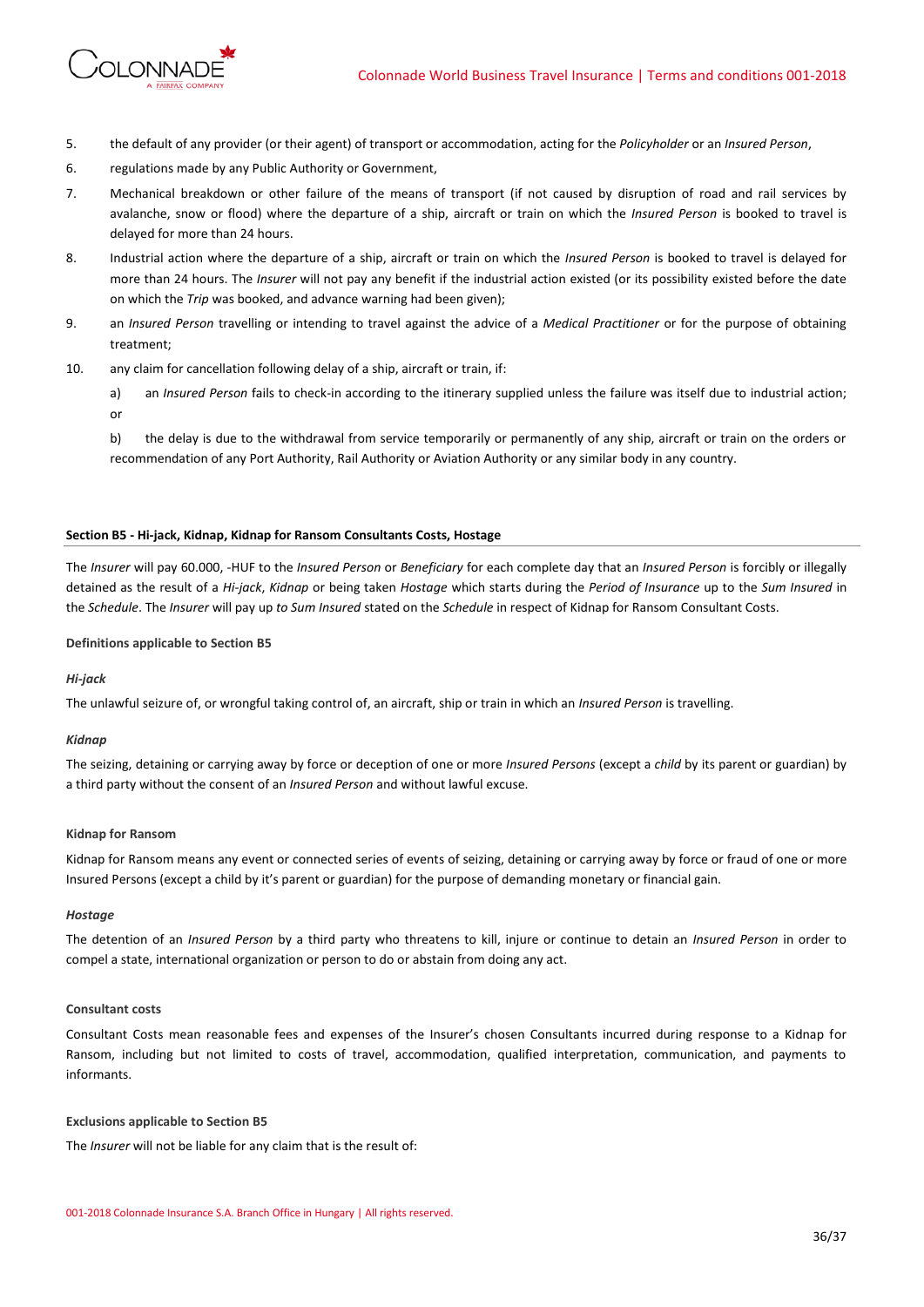

- 1. The fraudulent, dishonest, or criminal acts of the *Policyholder* or the *Insured Person*, or any person authorised by the *Policyholder* or the *Insured Person* to have custody of ransom monies. This exclusion will not apply to the payment of ransom monies by the Insured in a situation where local authorities have declared such payment illegal.
- 2. A *Policyholder* who has had kidnap insurance cancelled or declined in the past.
- 3. Any claim for an Insured Person within the Insured person's *Permanent Country of Residence.*
- 4. Any *Kidnap for Ransom* which occurs in Afghanistan, Algeria, Chad, Chechnya, Colombia, Congo, Iraq, Israel (West bank and Gaza), Ivory Coast, Nigeria, North Korea, Philippines, Saudi Arabia, Somalia, Sudan.

Valid from July 1st, 2018